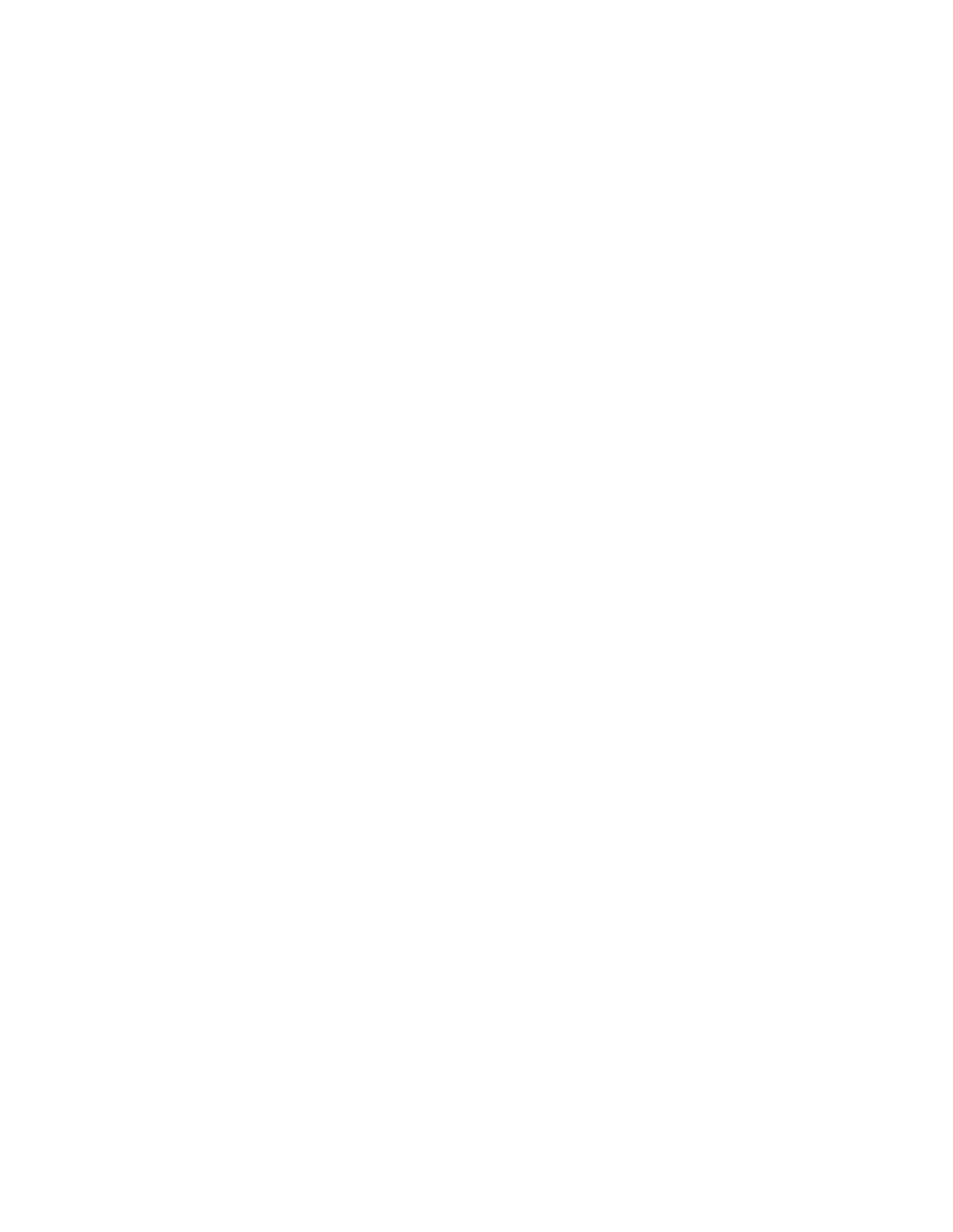

# **City of Ypsilanti Recreation Master Plan Survey**

June 8<sup>th</sup> through July 19<sup>th</sup>, 2012

The City of Ypsilanti's Recreation Commission is updating the Parks & Recreation Master Plan, and needs your input! There are 22 questions on this survey, and it should take about 15-20 minutes to complete. Survey responses will help the Recreation Commission understand how the parks and recreation facilities are being used and guide the City's plans for the future.

# **I. Park and Facility Use**

**Please return the survey to City Hall by July 19th!**

*This section will help the Commission determine how people are currently using the parks and recreation system, and help guide preservation and maintenance of existing amenities.*

# **1. Which Ypsilanti parks do you visit most frequently**?(check three)

| Riverside Park         | Parkridge Park         |
|------------------------|------------------------|
| Frog Island Park       | Candy Cane Park        |
| <b>Waterworks Park</b> | <b>Prospect Park</b>   |
| Peninsular Park        | <b>Recreation Park</b> |
| Tot lot:               | Other:                 |

# **2. What activities do you use each of the following parks for?** (check all that apply)

|                               | Festivals & |        | Play-  | Walking,<br>Jogging, | Dog-    | Other     |
|-------------------------------|-------------|--------|--------|----------------------|---------|-----------|
|                               | Events      | Sports | ground | <b>Biking</b>        | walking | (specify) |
| Riverside Park                |             |        |        |                      |         |           |
| Frog Island Park              |             |        |        |                      |         |           |
| Parkridge Park                |             |        |        |                      |         |           |
| <b>Recreation Park</b>        |             |        |        |                      |         |           |
| Prospect Park                 |             |        |        |                      |         |           |
| Candy Cane Park               |             |        |        |                      |         |           |
| Peninsular Park               |             |        |        |                      |         |           |
| <b>Waterworks Park</b>        |             |        |        |                      |         |           |
| <b>Border to Border Trail</b> |             |        |        |                      |         |           |
| Tot lot:                      |             |        |        |                      |         |           |
| Other:                        |             |        |        |                      |         |           |
|                               |             |        |        |                      |         |           |

## **3. How frequently do you visit the following recreation facilities in Ypsilanti?** (check one for each facility)

|                                     |       |              |        |        | Several |
|-------------------------------------|-------|--------------|--------|--------|---------|
|                                     |       |              | Once a | Once a | times   |
|                                     | Never | Occasionally | month  | week   | a week  |
| Senior Center                       |       |              |        |        |         |
| Parkridge Center                    |       |              |        |        |         |
| Rutherford Pool                     |       |              |        |        |         |
| <b>EMU Rec/IM facilities</b>        |       |              |        |        |         |
| Ypsilanti Public Schools facilities |       |              |        |        |         |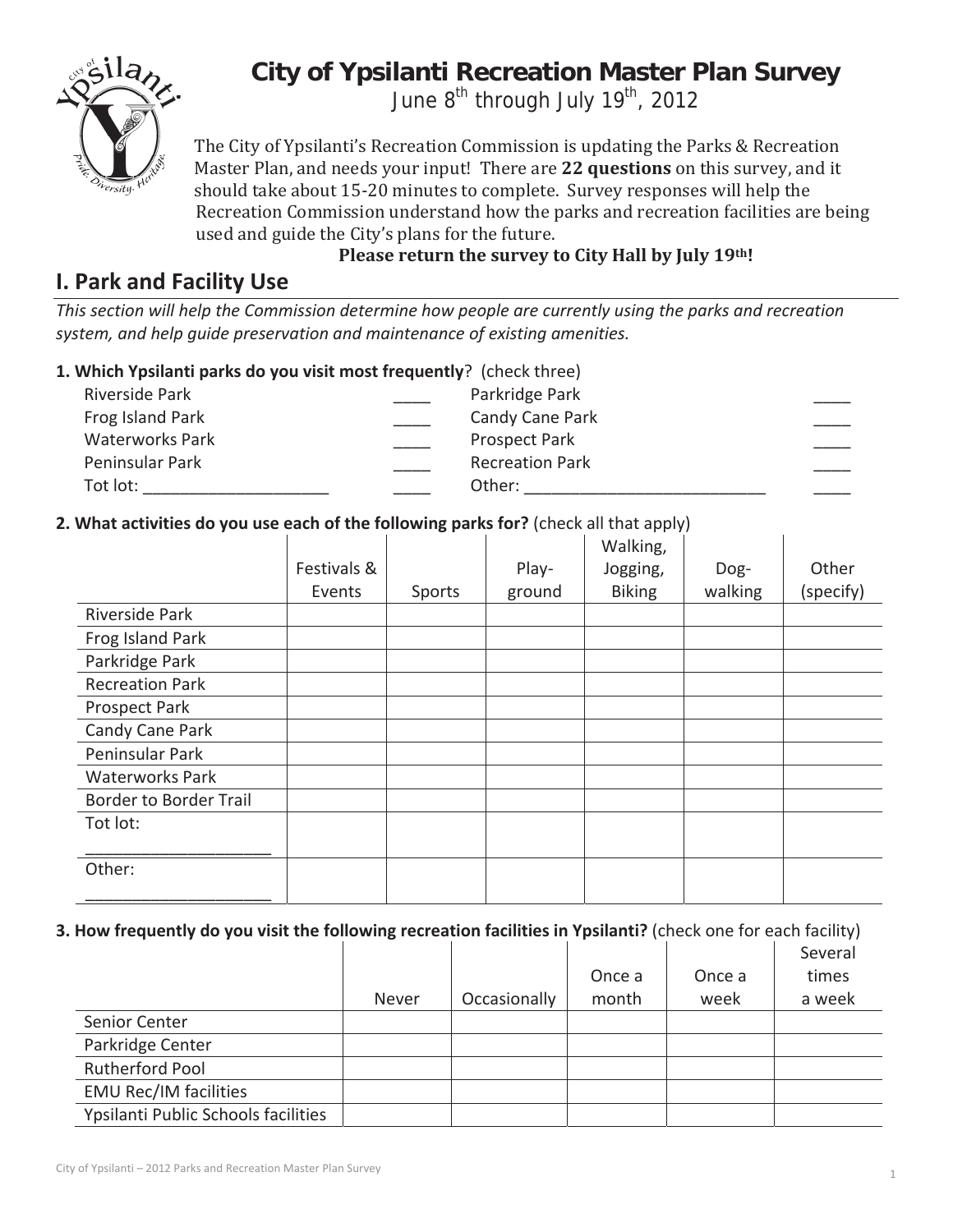**4. What** *organized* **or** *group* **activities do you participate in at city parks or recreation facilities?** (ex: Little League, neighborhood picnics, pick up soccer/basketball, community gardening, fitness classes)

\_\_\_\_\_\_\_\_\_\_\_\_\_\_\_\_\_\_\_\_\_\_\_\_\_\_\_\_\_\_\_\_\_\_\_\_\_\_\_\_\_\_\_\_\_\_\_\_\_\_\_\_\_\_\_\_\_\_\_\_\_\_\_\_\_\_\_\_\_\_\_\_\_\_\_\_\_\_\_\_\_\_\_\_\_\_

\_\_\_\_\_\_\_\_\_\_\_\_\_\_\_\_\_\_\_\_\_\_\_\_\_\_\_\_\_\_\_\_\_\_\_\_\_\_\_\_\_\_\_\_\_\_\_\_\_\_\_\_\_\_\_\_\_\_\_\_\_\_\_\_\_\_\_\_\_\_\_\_\_\_\_\_\_\_\_\_\_\_\_\_\_\_

\_\_\_\_\_\_\_\_\_\_\_\_\_\_\_\_\_\_\_\_\_\_\_\_\_\_\_\_\_\_\_\_\_\_\_\_\_\_\_\_\_\_\_\_\_\_\_\_\_\_\_\_\_\_\_\_\_\_\_\_\_\_\_\_\_\_\_\_\_\_\_\_\_\_\_\_\_\_\_\_\_\_\_\_\_\_

#### **5. When do you typically use the city parks or recreation facilities?** (check all that apply)

|                | Weekdays | Weekends |
|----------------|----------|----------|
| <b>Morning</b> |          |          |
| Afternoon      |          |          |
| Evening        |          |          |

### **6. How many days per week do you visit city parks and recreation facilities during each season?** (mark a number from 0-7 next to each season)

| Spring | Fall   |  |
|--------|--------|--|
| Summer | Winter |  |

#### **7. When you go to city parks and recreation facilities, how do you get there?**

|            | Never | Occasionally | <b>Usually</b> | Almost<br>Always |
|------------|-------|--------------|----------------|------------------|
| Walking    |       |              |                |                  |
| Bicycle    |       |              |                |                  |
| <b>Bus</b> |       |              |                |                  |
| Car        |       |              |                |                  |

### **8. What do you enjoy most about the city's parks and recreation facilities?**

# **II. Planning**

*This section will help the Commission prioritize potential improvements to the parks and recreation system, as well as generate ideas for new ways to maintain the system.*

\_\_\_\_\_\_\_\_\_\_\_\_\_\_\_\_\_\_\_\_\_\_\_\_\_\_\_\_\_\_\_\_\_\_\_\_\_\_\_\_\_\_\_\_\_\_\_\_\_\_\_\_\_\_\_\_\_\_\_\_\_\_\_\_\_\_\_\_\_\_\_\_\_\_\_\_\_\_\_\_\_\_\_\_\_\_

\_\_\_\_\_\_\_\_\_\_\_\_\_\_\_\_\_\_\_\_\_\_\_\_\_\_\_\_\_\_\_\_\_\_\_\_\_\_\_\_\_\_\_\_\_\_\_\_\_\_\_\_\_\_\_\_\_\_\_\_\_\_\_\_\_\_\_\_\_\_\_\_\_\_\_\_\_\_\_\_\_\_\_\_\_\_

**9. What would encourage you to use city parks and facilities more frequently?**(check all that apply)

- \_\_\_\_ Having more information about parks, facilities, and programs
- Improvements in lawn mowing or other basic maintenance
- \_\_\_\_ New or different special events
- \_\_\_\_ New or different facilities
- Better sense of safety at parks
- \_\_\_\_ Available restrooms
- \_\_\_\_ Other: \_\_\_\_\_\_\_\_\_\_\_\_\_\_\_\_\_\_\_\_\_\_\_\_\_\_\_\_\_\_\_\_\_\_\_\_\_\_\_\_\_\_\_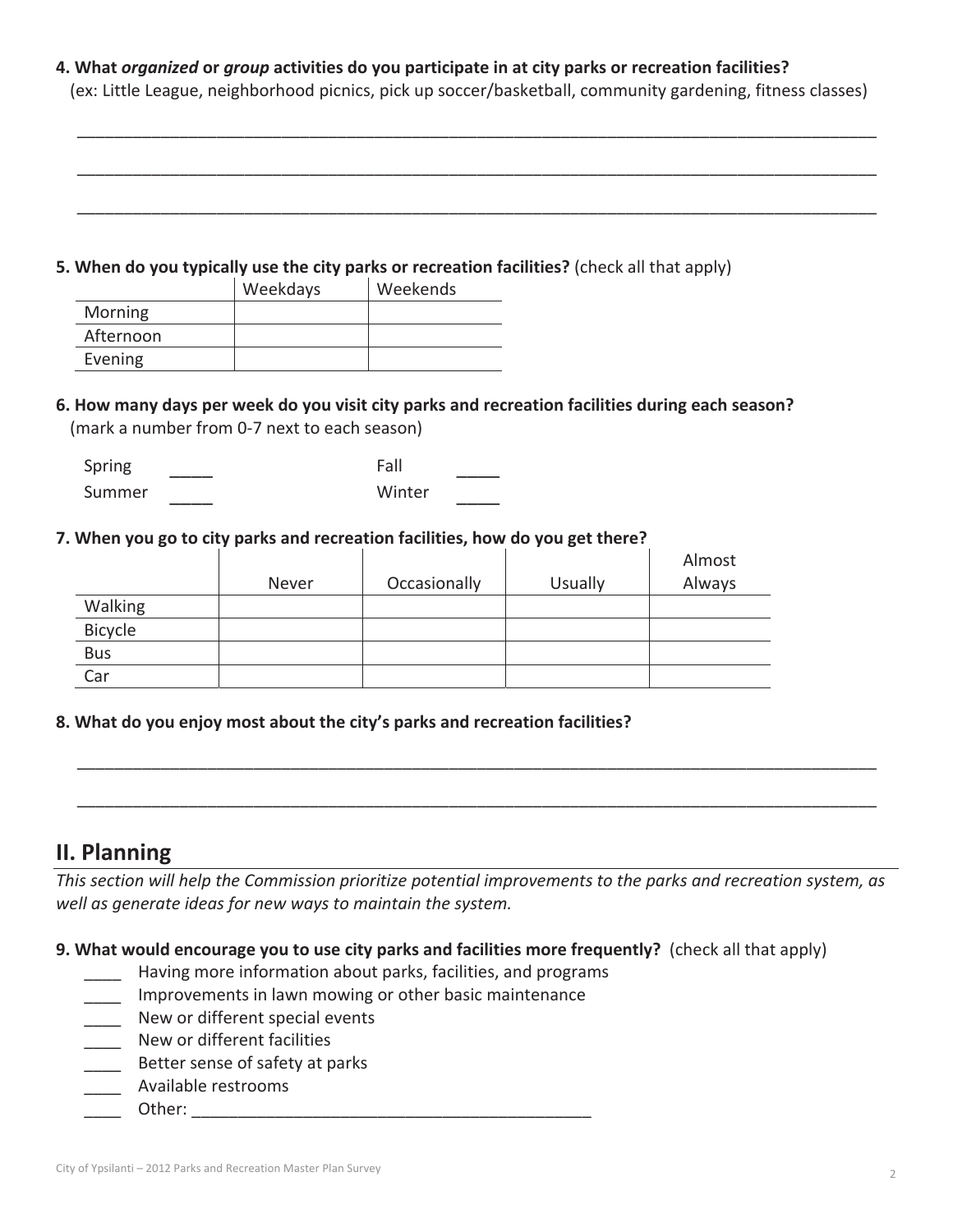# **10. If money were available, how important would each of the following potential improvements be to you?**

| ILIICUN UIIC III CAUI I UW J                        |           |           |           |            |
|-----------------------------------------------------|-----------|-----------|-----------|------------|
|                                                     | Most      |           | Somewhat  | <b>Not</b> |
|                                                     | important | Important | important | important  |
| Maintenance, lighting, safety, and sign             |           |           |           |            |
| improvements                                        |           |           |           |            |
| Repairs to Freighthouse                             |           |           |           |            |
| Repairs to Parkridge Community Center               |           |           |           |            |
| Repairs to Rutherford Pool                          |           |           |           |            |
| <b>Repairs to Senior Center</b>                     |           |           |           |            |
| Repair or replacement of playground equipment       |           |           |           |            |
| Repair or replacement of sports facilities (tracks, |           |           |           |            |
| tennis/basketball courts, ballfields, etc)          |           |           |           |            |
| Repair or replacement of community facilities       |           |           |           |            |
| (pavilions, picnic tables, restrooms)               |           |           |           |            |
| Expand network of biking and walking routes         |           |           |           |            |
| Increase or improve access to Huron River for       |           |           |           |            |
| activities (fishing, canoeing, etc)                 |           |           |           |            |
| Increase or improve visibility of the Huron River   |           |           |           |            |
| Build new indoor recreation/fitness center          |           |           |           |            |
| Build new off-leash play area for dogs              |           |           |           |            |
| Build new sports facility (track, tennis/basketball |           |           |           |            |
| courts, ballfields, skate park, canoe livery)       |           |           |           |            |
|                                                     |           |           |           |            |

#### (check one in each row)

#### **11. Would you be willing to participate in an ongoing "Adopt a Park" group?**

Yes - For which park(s)? **Example 2** 

### \_\_\_\_ Not at this time

- 12. Would you be willing to participate in one-time or occasional park and facility improvement projects? \_\_\_\_ YesͲFor which parks/facilities? \_\_\_\_\_\_\_\_\_\_\_\_\_\_\_\_\_\_\_\_\_\_\_\_\_\_\_\_\_\_\_\_\_\_\_\_\_\_\_\_\_\_\_\_\_\_\_
	- Not at this time

#### **13. What parks and recreational facilities do you use** *outside* **of the city?**

14. How much do you spend per month on admission fees or program fees at regional parks or recreation **facilities** *outside* **the City?** (include Ypsilanti Township and state parks, private fitness centers/gyms, amusement parks, etc)

\_\_\_\_\_\_\_\_\_\_\_\_\_\_\_\_\_\_\_\_\_\_\_\_\_\_\_\_\_\_\_\_\_\_\_\_\_\_\_\_\_\_\_\_\_\_\_\_\_\_\_\_\_\_\_\_\_\_\_\_\_\_\_\_\_\_\_\_\_\_\_\_\_\_\_\_\_\_\_\_\_\_\_\_\_\_

\_\_\_\_\_\_\_\_\_\_\_\_\_\_\_\_\_\_\_\_\_\_\_\_\_\_\_\_\_\_\_\_\_\_\_\_\_\_\_\_\_\_\_\_\_\_\_\_\_\_\_\_\_\_\_\_\_\_\_\_\_\_\_\_\_\_\_\_\_\_\_\_\_\_\_\_\_\_\_\_\_\_\_\_\_\_

\$\_\_\_\_\_ per month total

At which facilities? \_\_\_\_\_\_\_\_\_\_\_\_\_\_\_\_\_\_\_\_\_\_\_\_\_\_\_\_\_\_\_\_\_\_\_\_\_\_\_\_\_\_\_\_\_\_\_\_\_\_\_\_\_\_\_\_\_\_\_\_\_\_\_\_\_\_\_\_\_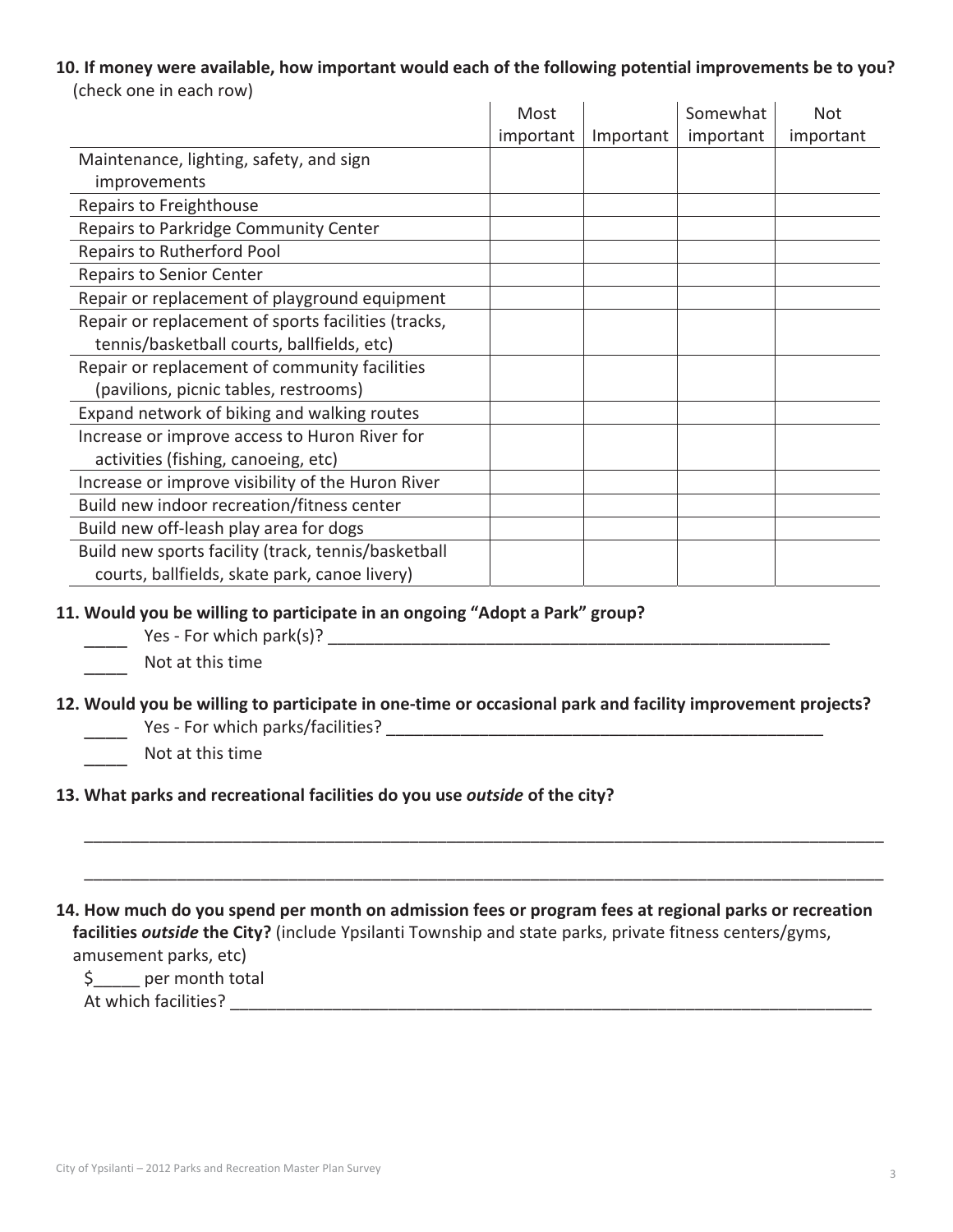15. What recreation facilities or programs would you be willing to pay a fee for in order to have them **available** *inside* **the city?**

| 16. How do you think the city could raise additional money to pay for park and facility maintenance,<br>improvements, or programming? |  |  |  |  |  |  |
|---------------------------------------------------------------------------------------------------------------------------------------|--|--|--|--|--|--|
|                                                                                                                                       |  |  |  |  |  |  |
|                                                                                                                                       |  |  |  |  |  |  |
|                                                                                                                                       |  |  |  |  |  |  |

\_\_\_\_\_\_\_\_\_\_\_\_\_\_\_\_\_\_\_\_\_\_\_\_\_\_\_\_\_\_\_\_\_\_\_\_\_\_\_\_\_\_\_\_\_\_\_\_\_\_\_\_\_\_\_\_\_\_\_\_\_\_\_\_\_\_\_\_\_\_\_\_\_\_\_\_\_\_\_\_\_\_\_\_\_\_

## **III. Demographics**

This section will let the Commission know who it has heard from - and who it hasn't heard from, helping to *guide future public involvement efforts.*

#### **17.How or where did you receive this survey?** (check one)

| Neighborhood Association<br>City Hall | Ypsilanti Public Library<br>Parkridge Community Center |  |
|---------------------------------------|--------------------------------------------------------|--|
| City Website<br>Other:                | Senior Center                                          |  |

**18. Which of the following describes you or someone in your household?**(check all that apply)

- \_\_\_\_ Ypsilanti City resident For how long? (circle one)
	- less than 1 year 1-5 years 5-10 years more than 10 years
- \_\_\_\_ Ypsilanti Township or Superior Township resident
- \_\_\_\_\_ EMU student
- \_\_\_\_\_ EMU faculty or staff
- \_\_\_\_ EMU alum
- \_\_\_\_ Ypsilanti Public Schools student
- \_\_\_\_ Work within Ypsilanti
- \_\_\_\_ Other (please explain)\_\_\_\_\_\_\_\_\_\_\_\_\_\_\_\_\_\_\_\_\_\_

19. Where do you live? (nearest major intersection or neighborhood, or city/ZIP if you're from out-of-town)

**20.Does a member of your household have a sensory, physical/mobility, or other disability?** (check all that apply)

\_\_\_\_\_\_\_\_\_\_\_\_\_\_\_\_\_\_\_\_\_\_\_\_\_\_\_\_\_\_\_\_\_\_\_\_\_\_\_\_\_\_\_\_\_\_\_\_\_\_\_\_\_\_\_\_\_\_\_\_\_\_\_\_\_\_\_\_\_\_\_\_\_\_\_\_\_\_\_\_\_\_\_\_\_\_

\_\_\_\_nobody in my household has a disability

sensory disability and mobility disability and other disability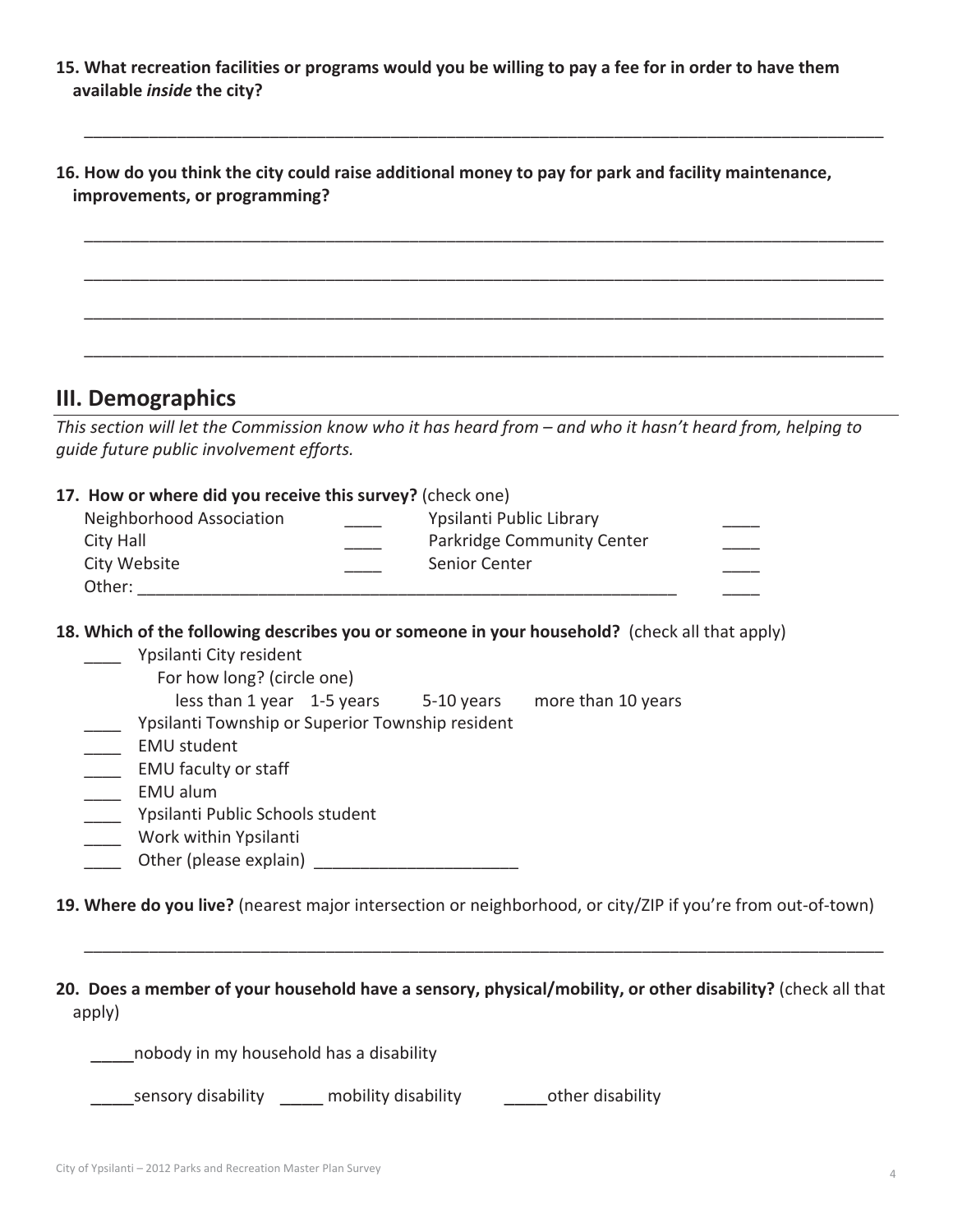**21. How many people in each of the following age groups live in your household?** (put a number in each blank)

| Under 5 years old |                                                                                                             |
|-------------------|-------------------------------------------------------------------------------------------------------------|
| 5-12 years old    | 25-44 years old                                                                                             |
| 13-17 years old   | 44-65 years old                                                                                             |
| 18-24 years old   | Over 65 years old                                                                                           |
| that $annly$      | 22. What is the most effective way to inform you about the City's parks and recreation programs? (check all |

| that apply) |                               |                                   |
|-------------|-------------------------------|-----------------------------------|
|             | By mail, with tax bill        | Online, posted on City website    |
|             | By mail, on its own           | Through neighborhood associations |
|             | Online, by e-mail or RSS feed | Through school or church          |
|             |                               | Other:                            |

# **IV. Additional Comments**

Please use the following lines to give us any additional information you feel would be valuable in developing *the parks plan.Thank you!*

\_\_\_\_\_\_\_\_\_\_\_\_\_\_\_\_\_\_\_\_\_\_\_\_\_\_\_\_\_\_\_\_\_\_\_\_\_\_\_\_\_\_\_\_\_\_\_\_\_\_\_\_\_\_\_\_\_\_\_\_\_\_\_\_\_\_\_\_\_\_\_\_\_\_\_\_\_\_\_\_\_\_\_\_\_\_

\_\_\_\_\_\_\_\_\_\_\_\_\_\_\_\_\_\_\_\_\_\_\_\_\_\_\_\_\_\_\_\_\_\_\_\_\_\_\_\_\_\_\_\_\_\_\_\_\_\_\_\_\_\_\_\_\_\_\_\_\_\_\_\_\_\_\_\_\_\_\_\_\_\_\_\_\_\_\_\_\_\_\_\_\_\_

\_\_\_\_\_\_\_\_\_\_\_\_\_\_\_\_\_\_\_\_\_\_\_\_\_\_\_\_\_\_\_\_\_\_\_\_\_\_\_\_\_\_\_\_\_\_\_\_\_\_\_\_\_\_\_\_\_\_\_\_\_\_\_\_\_\_\_\_\_\_\_\_\_\_\_\_\_\_\_\_\_\_\_\_\_\_

\_\_\_\_\_\_\_\_\_\_\_\_\_\_\_\_\_\_\_\_\_\_\_\_\_\_\_\_\_\_\_\_\_\_\_\_\_\_\_\_\_\_\_\_\_\_\_\_\_\_\_\_\_\_\_\_\_\_\_\_\_\_\_\_\_\_\_\_\_\_\_\_\_\_\_\_\_\_\_\_\_\_\_\_\_\_

\_\_\_\_\_\_\_\_\_\_\_\_\_\_\_\_\_\_\_\_\_\_\_\_\_\_\_\_\_\_\_\_\_\_\_\_\_\_\_\_\_\_\_\_\_\_\_\_\_\_\_\_\_\_\_\_\_\_\_\_\_\_\_\_\_\_\_\_\_\_\_\_\_\_\_\_\_\_\_\_\_\_\_\_\_\_

\_\_\_\_\_\_\_\_\_\_\_\_\_\_\_\_\_\_\_\_\_\_\_\_\_\_\_\_\_\_\_\_\_\_\_\_\_\_\_\_\_\_\_\_\_\_\_\_\_\_\_\_\_\_\_\_\_\_\_\_\_\_\_\_\_\_\_\_\_\_\_\_\_\_\_\_\_\_\_\_\_\_\_\_\_\_

\_\_\_\_\_\_\_\_\_\_\_\_\_\_\_\_\_\_\_\_\_\_\_\_\_\_\_\_\_\_\_\_\_\_\_\_\_\_\_\_\_\_\_\_\_\_\_\_\_\_\_\_\_\_\_\_\_\_\_\_\_\_\_\_\_\_\_\_\_\_\_\_\_\_\_\_\_\_\_\_\_\_\_\_\_\_

\_\_\_\_\_\_\_\_\_\_\_\_\_\_\_\_\_\_\_\_\_\_\_\_\_\_\_\_\_\_\_\_\_\_\_\_\_\_\_\_\_\_\_\_\_\_\_\_\_\_\_\_\_\_\_\_\_\_\_\_\_\_\_\_\_\_\_\_\_\_\_\_\_\_\_\_\_\_\_\_\_\_\_\_\_\_

**Please return your completed survey to the drop box at City Hall, or mail it to us at: Planning & Development City of Ypsilanti 1 S Huron Ypsilanti, MI 48197**

Thank you for completing this survey! Your participation will help to ensure that the City's Parks and Recreation Master Plan reflects the needs of Ypsilanti's residents and visitors. A draft of the plan will be available for public review and comment this fall. Contact Bonnie in the Planning and Development Department with questions about the process at (734) 483-9646 or at wesslerb@cityofypsilanti.com.

Check the City's website at **www.cityofypsilanti.com/ParksPlan** for updates!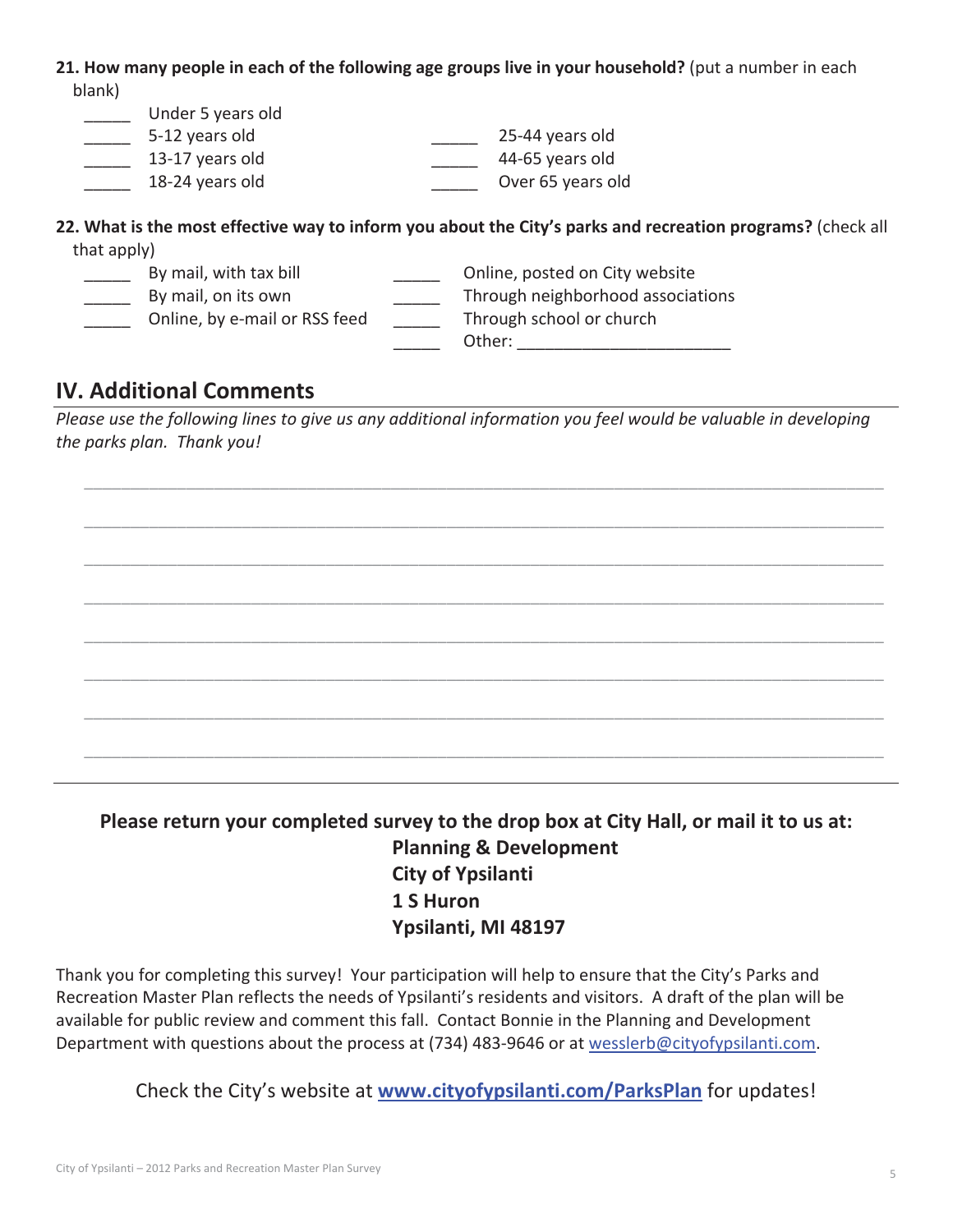# **I: Park and Facility Use**

#### **1. Which Ypsilanti parks do you visit most frequently? (choose up to three)**

"Other" responses (33):

- [Tot Lot, not specified, checked]
- Ford Lake
- B2B Trail
- [wrote SK8 Park next to Prospect Park]
- [checked Tot Lot, didn't specify, also checked Other: North Bay]
- North Bay
- $\bullet$  university park, ford lake park
- ford heritage
- Ford Heritage
- **•** Border to Border Trail
- Ford Lake Park and North Bay Park
- **WHERE ARE THE OTHERS?**
- Rutherford Park
- **•** Burns Park, The park at Congress & Elm, The park behind Meijer/IHOP.
- The one on Congress with the Senior Center
- Border to Border trail segments
- Ford Heritage
- Rambeling park
- Ford Lake Park, Harris Park
- Water Street Trail
- I visit parks four or five times a week. But I do not visit the ones in Ypsi.
- Congress Park, ? name
- Ford Lake Park and the lovely park off of Textile near the soccer fields.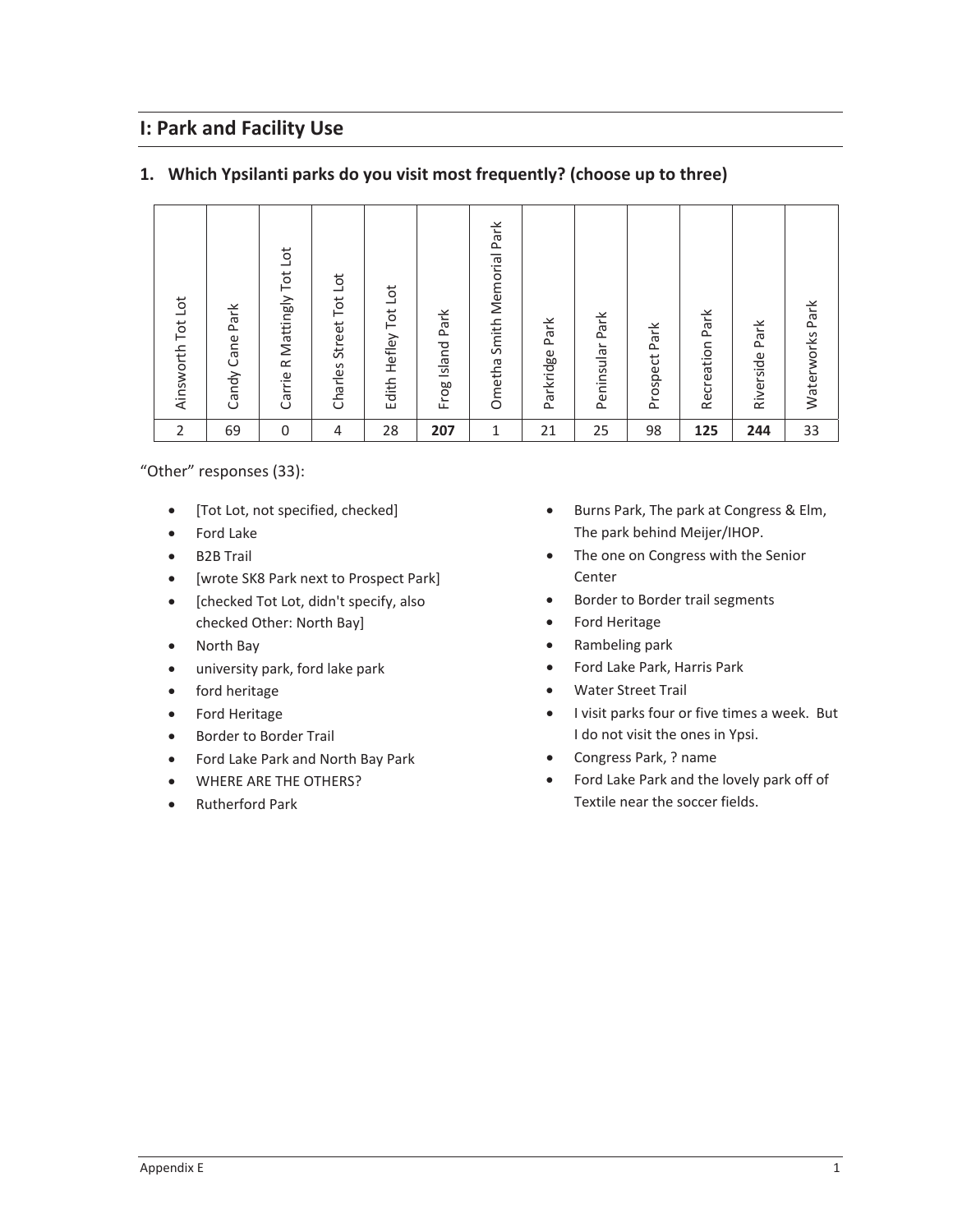|                          | <b>Ainsworth Tot Lot</b> |            |                                           |            |              |                          |        |            |                                          | <b>Candy Cane Park</b> |           |                               |                |              | <b>Carrie R Mattingly</b><br><b>Tot Lot</b> |             |                |                          |          | <b>Charles Street Tot</b> | Lot                                      |            |       |                          |                |            | <b>Edith Hefley Tot Lot</b>                    |            |                |
|--------------------------|--------------------------|------------|-------------------------------------------|------------|--------------|--------------------------|--------|------------|------------------------------------------|------------------------|-----------|-------------------------------|----------------|--------------|---------------------------------------------|-------------|----------------|--------------------------|----------|---------------------------|------------------------------------------|------------|-------|--------------------------|----------------|------------|------------------------------------------------|------------|----------------|
| Events<br>ಹ<br>Festivals | Sports                   | Playground | Biking<br>$\circ$<br>Jogging,<br>Walking, | Dogwalking | Other        | Events<br>∞<br>Festivals | Sports | Playground | Biking<br>$\circ$<br>Jogging<br>Walking, | Dogwalking             | Other     | nts<br>Ever<br>∞<br>Festivals | Sports         | Playground   | Biking<br>$\circ$<br>Jogging,<br>Walking,   | Dogwalking  | Other          | Events<br>ಹ<br>Festivals | Sports   | Playground                | Biking<br>$\circ$<br>Jogging<br>Walking, | Dogwalking | Other | Events<br>ळ<br>Festivals | Sports         | Playground | Biking<br>ے<br>$\circ$<br>Jogging,<br>Walking, | Dogwalking | Other          |
| 3                        | 0                        | 3          | 6                                         | 1          | $\mathbf{0}$ | 9                        |        |            | 46 47 24 21                              |                        | <b>10</b> | $\Omega$                      | $\overline{0}$ | $\mathbf{0}$ | $\overline{2}$                              | $\mathbf 0$ | $\overline{0}$ | $\Omega$                 | $\Omega$ | 5                         | 4                                        | 1          | 1     | $\Omega$                 | $\overline{4}$ | 25         | $ 12\rangle$                                   | 8          | $\overline{2}$ |

# **2. What activities do you use each of the following parks for?**

|                           |                   |            | <b>Frog Island Park</b>                        |            |       |                               |              | <b>Ometha Smith</b><br><b>Memorial Park</b> |                                           |            |          |                                      |        |            | <b>Parkridge Park</b>              |            |       |                          |        |              | <b>Peninsular Park</b>                           |            |       |                                           |             |                                | <b>Prospect Park</b>                |            |       |
|---------------------------|-------------------|------------|------------------------------------------------|------------|-------|-------------------------------|--------------|---------------------------------------------|-------------------------------------------|------------|----------|--------------------------------------|--------|------------|------------------------------------|------------|-------|--------------------------|--------|--------------|--------------------------------------------------|------------|-------|-------------------------------------------|-------------|--------------------------------|-------------------------------------|------------|-------|
| Events<br>ಂಶ<br>Festivals | ports<br>$\Omega$ | Playground | Biking<br>$\circ$<br>စ္တ<br>loggil<br>Walking, | Dogwalking | Other | vents<br>ய்<br>ळ<br>Festivals | Sports       | Playground                                  | <b>Biking</b><br>ă<br>Jogging<br>Walking, | Dogwalking | Other    | $\sigma$<br>Events<br>∞<br>Festivals | Sports | Playground | Biking<br>ŏ<br>Jogging<br>Walking, | Dogwalking | Other | Events<br>ळ<br>Festivals | Sports | Playground   | <b>Biking</b><br>ă<br><b>Jogging</b><br>Walking, | Dogwalking | Other | $\sigma$<br>vents<br>ய்<br>∝<br>Festivals | Sports      | Playground<br>Park<br>Prospect | Biking<br>ă<br>Jogging,<br>Walking, | Dogwalking | Other |
| 152 33                    |                   | 4          | 176                                            | 71         | 43    | $\mathbf{1}$                  | $\mathbf{1}$ | 1                                           | 4                                         | 1          | $\Omega$ | 16                                   | 7      | 11         | 15                                 | 3          | 7     | 3                        | 3      | $\mathbf{1}$ | <b>19</b>                                        | 7          | 11    |                                           | 26 33 62 71 |                                |                                     | 30 22      |       |

|                          | <b>Recreation Park</b> |            |                                         |            |       |                          |        |            | <b>Riverside Park</b>          |            |       |                          |        |            | <b>Waterworks Park</b>                   |            |       |
|--------------------------|------------------------|------------|-----------------------------------------|------------|-------|--------------------------|--------|------------|--------------------------------|------------|-------|--------------------------|--------|------------|------------------------------------------|------------|-------|
| Events<br>∞<br>Festivals | Sports                 | Playground | <b>Biking</b><br>ð<br>Walking, Jogging, | Dogwalking | Other | Events<br>∞<br>Festivals | Sports | Playground | or Biking<br>Walking, Jogging, | Dogwalking | Other | Events<br>∞<br>Festivals | Sports | Playground | <b>Biking</b><br>ðr<br>Walking, Jogging, | Dogwalking | Other |
| 49                       | 63                     | 69         | 80                                      | 42         | 30    | 195                      | 27     | 10         | 171                            | 73         | 41    | 4                        | 7      | 4          | 26                                       | 13         | 17    |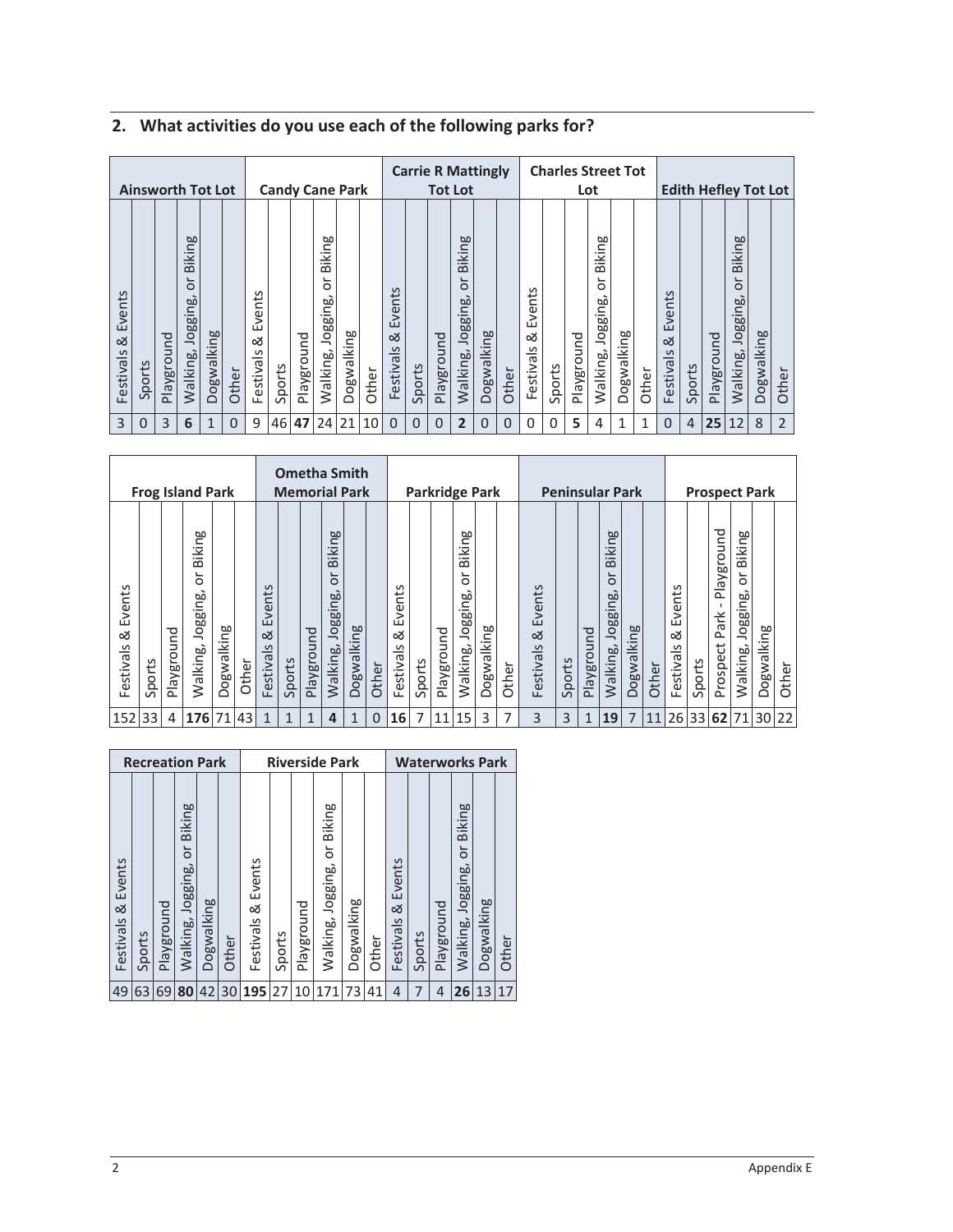"Other" responses (78):

- [B2B Trail = Walking, Biking, Jogging]
- [checked B2B Trail Walking, Jogging, Biking]
- [Frog Island Other = Sitting and Looking Around, Candy Cane - Other = Climbing Trees]
- [indicated Riverside for Festivals and Candy Cane for "Elementary Schooll"]
- [Other Parkridge Park = Mentor 2 Youth]
- **Iother for both Peninsular and** Waterworks = Fishing]
- $\bullet$  [Other in Prospect Park = Basketball]
- [Parkridge Other = Garden, also B2B Trail - festivals and events]
- [Parkridge Other = to play cards  $(?)$ , Recreation Park - Other = on Friday nights (?)]
- [Prospect Park Other = Girl Scouts]
- [Prospect Park other  $=$  hiking]
- [Prospect Pk Other = just sitting]
- $\bullet$  [Rec Pk Other = Exercise]
- $\bullet$  [Rec Pk Other = Fitness for Life class]
- $\bullet$  [Rec Pk Other = Senior Ctr, also checked B2B Trail]
- [Riverside Walking, Biking, Jogging = "Walking", Riverside, Frog Island, Peninsular - other = Nature]
- [Riverside Pk = Festivals; due to previous answer might have meant to put it under Frog Island?]
- [Riverside Pk Other = Just visiting, Waterworks Pk Other = Just use Bridge]
- [Riverside, Frog Island, Peninsular, Waterworks other = canoe. B2B Trail checked Walking, Jogging, Biking checked, Totlot checked Playground]
- [Waterworks Park other = Pool]
- [Waterworks Park, Other = Canoe]
- B2B Trail Walking, Jogging, Biking
- Border to Border Trail
- Border to Border Trail
- border to border trail events, walking/jogging
- **•** Border to Border Trail: Walking, Jogging, Biking and Dog-walking
- canoeing, gardening in community gardens, compost
- community garden
- community garden
- Congress Park, Pool
- County Park for all of these.
- Disc Golf
- $\bullet$  disc golf,
- enjoy and weed at Luna Lake, Litter pick up at Prospect Park
- Family time, picnics, photography, etc.
- Fishing
- Fishing
- Fly Fishing
- ford heritage- festivals, sports, playground
- Ford Heritage, sports
- Ford lake park for dogwalking, Harris Park for playground
- Ford Lake Park-Walking, Festivals, Events & North Bay Park walking
- $\bullet$  Free mulch/topsoil and canoeing
- Frisbee and Disc Golf
- frog island picnics; university park: sports; ford lake: sports
- Gardening
- Gardening
- x gardening
- gardening, reading, meeting friends, disc golf, etc.
- hammocking, photography, group meetings, cookouts
- I garden at Recreation Park.
- just sitting enjoying the view and the space and the people and, in the case of riverside and frog island, the water.
- kayaking, disc golf
- Kids' running space
- meditating and watching the river and surrounding nature.
- none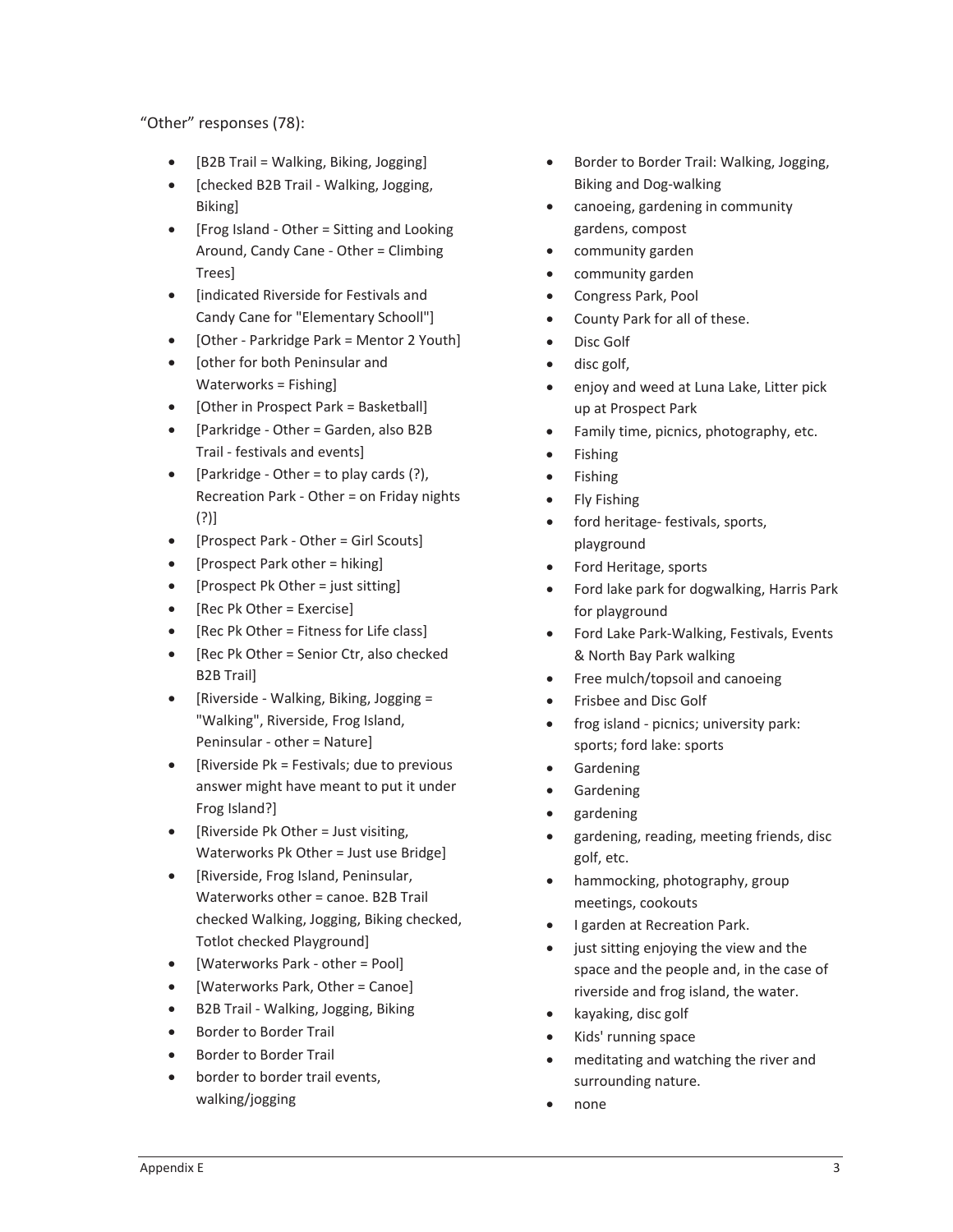- none
- None of the above
- Other [wrote Rolling Hills, checked Festivals & Events]
- Park on Congress at Senior Center for dog walking
- photography
- $\bullet$  Picnic
- picnic, gardening
- Picnic/just hanging out/enjoying the river
- $\bullet$  picnics
- $\bullet$  picnics
- Picnics, relaxing, letting my toddler run around
- Playground & walking at each of the above mentioned parks.
- playing guitar in the outdoors
- Rec, Riverside, FI: picnic
- Rutherford Pool !!!
- x Rutherford Pool @Recreaction Park
- skateboarding at Prospect
- **Swimming**
- Swimming pool.
- visiting with neighbors
- Waterworks Park disc golf
- Ypsi Sr Ctr

#### **3. How frequently do you visit each of the following recreation facilities in Ypsilanti?**

**4. What organized or group activities do you participate in at city parks or recreation**  $f$ acilities? (examples: Little League, neighborhood picnics, pick-up soccer/basketball, **fitness classes, etc)** (176)

- fitness classes
- neighborhood picnics, also the skatepark at Prospect SK8 Park
- A group of friends meet regularly for social/exercise.
- AAU Basketball
- Are there any? What recreation facilities?
- As Ypsi citizens, we can use the EMU rec facilities???
- Band concerts.
- baseball, swimming, pick-up soccer
- **Basketball**
- Basketball and use to be karate.
- basketball, soccer, little league
- basketball, soccer, tball, fitness
- **•** Beer Fest
- bike ypsi
- Bike Ypsi
- Bike Ypsi Bike rides
- Bike Ypsi events
- Bike Ypsi rides
- Bike Ypsi rides (from Rec Park)
- Bike Ypsi Rides. Clean ups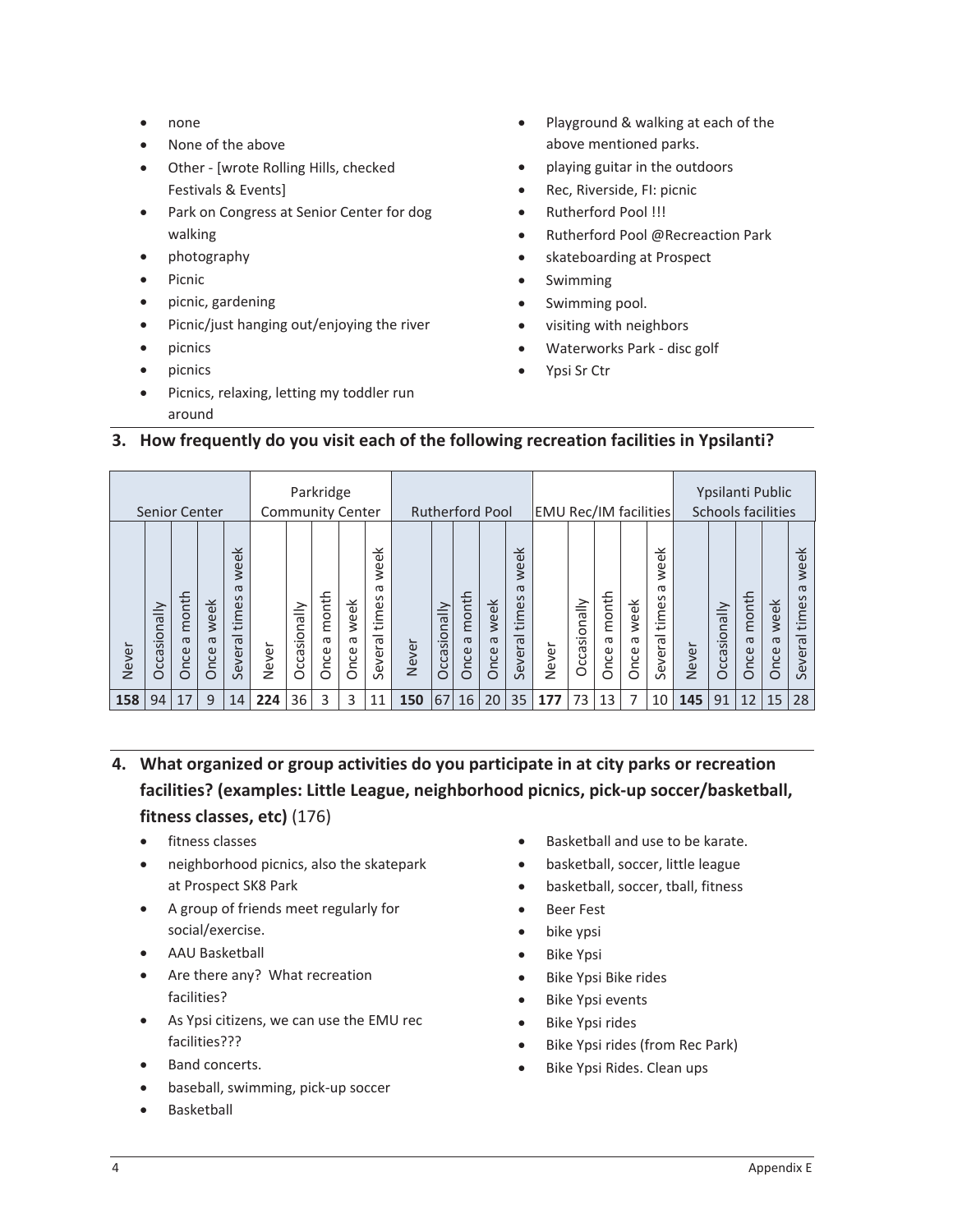- Bike Ypsi, Neighborhood Association meetings
- Boy Scout Troop, Cub Scout Pack
- Candy Cane Park neighborhood Dog Parties
- Community Center Programs for Kids.
- community garden, pickup frisbee, volunteering
- Community Gardening
- Community gardening
- Community Gardening, neighborhood assoc events
- Community Gatherings
- Concerts Entertainment Festivitys
- Cookouts, picnics, neighborhood get togethers
- Cycling group meetups
- Disc Golf
- EMU Rowing team practice  $\omega$  ford lake park
- exercising
- Family Gathers
- Festivals
- fishing with family and walking
- Fishing, picknics, sports
- Fitness and dance classes.
- fitness classes
- fitness classes
- Fitness Classes Community Health Advocacy Arts and Crafts
- **•** fitness classes (Ypsi Studio), concerts in the park
- fitness classes, cooking classes, euchre, art in the park
- fitness classes; picnics
- Fitness, walking, viewing events.
- former coach Ypsi Twp Rec Basketball.
- x Frestivals and shows.
- Friends of candy cane park
- **•** Friends of Prospect Park
- Frog Island Community Garden & Perry/Parkridge Community Garden
- garden, walking, exercise, baseball
- gardening, picnic, walking club
- **•** Girl Scouts
- Growing Hope potluck dinners & films; arts & crafts;
- **•** Harriet Street Center Girls Group for teenage girls at risk
- Heritage Festival, Elvisfest, Volkswagen festival, car shows, taking the little kids to the playground, playing tennis in the park, walking and jogging,
- **•** I garden at Recreation Park Community Garden.
- I participate weekly in the "old school" activities at Parkridge Community Center
- I run a non-profit organization encompassing many fun, learning and [cut off here]
- **•** I try to play tennis at Candy Cane Park but it's difficult without nets.
- Jaycees, Ypsi PRIDE, Michigan Brewers Guild, Running the Rails, workouts and playtimes
- Little League
- little league
- Little League
- little league
- Little League
- Little League
- Little League
- Little League
- Little league
- Little League
- little league
- Little league
- Little League
- Little League
- Little League
- Little League
- Little league Cubscouts Boyscouts
- Little League Baseball
- $\bullet$  Little League baseball Baseball picnic
- Little league picnics
- Little League, Community Garden
- Little league, neighborhood events, celebration - picnics, basketball, fitness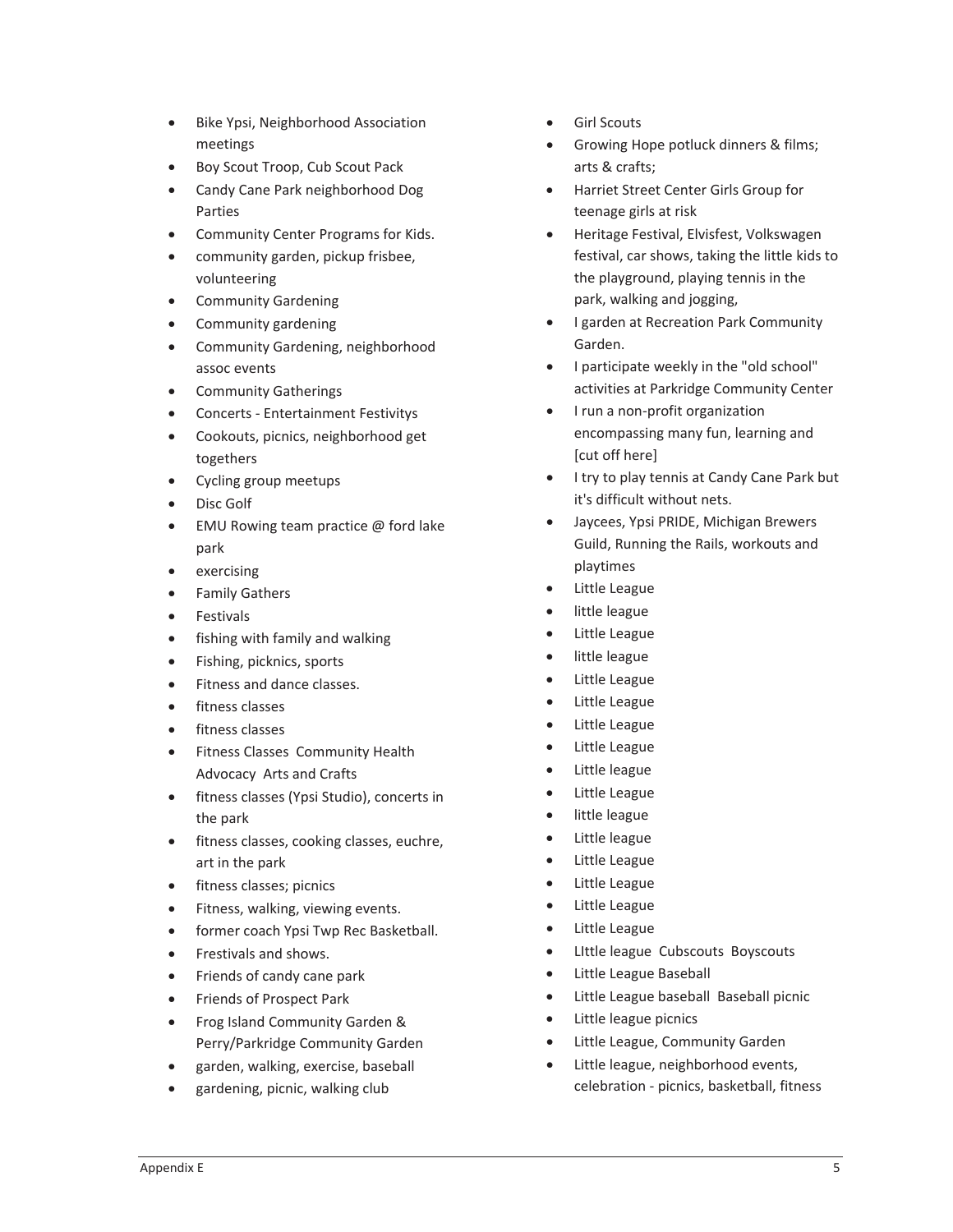- Little League, neighborhood association activities, church social activities
- Little League, neighborhood gatherings, Heritage Festival, Scout gatherings
- Little League, neighborhood picnics, birthday parties, festivals
- Little League, neighborhood picnics, pick up sports
- Little League, pickup baseball, neighborhood picnics
- Little league, picnics
- Little League, Prospect Park cleanups, picnics, frisbee, Ypsilanti Symphony Orchestra, festivals
- $\bullet$  little league, skateboard, birthday parties, clean up
- Little League, Soccer
- **•** little league, sports, neighborhood picnics
- Little leagues, basketball, playground
- Little legue, family events, neighborhood events, general fitness
- LL, soccer, neighborhood events
- Meeting with school groups or groups of friends on a nice day. interested in yoga, walking, swimming, neighborhood picnics.
- neighborhood events
- neighborhood events group meetings
- Neighborhood events (College Heights), gardening, bike Ypsi events, Tour de Fresh, personal fitness training
- Neighborhood events (several per year), festivals and craft shows, soccer
- Neighborhood meetings (Sr. Center). Water Polo (Rutherford Pool). Community Gardening (Recreation Park)
- Neighborhood meetings, neighborhood picnics and other events,
- neighborhood picnic, community gardening
- neighborhood picnics
- neighborhood picnics
- neighborhood picnics
- neighborhood picnics
- x Neighborhood picnics
- x neighborhood picnics
- neighborhood picnics
- neighborhood picnics, biking
- neighborhood picnics, craft shows, festivals, and events.
- neighborhood picnics, events. fitness
- neighborhood picnics, festivals, mutt walk, Elvis Fest, Heritage Festival, events at the senior center
- x neighborhood picnics, fitness classes
- neighborhood picnics, neighborhood gatherings
- x Neighborhood picnics, playgroup meetups
- neighborhood picnics, pride day, pick up kick ball
- neighborhood picnics, summer swimming classes.
- Neighborhood weeding and litter pick up
- none tried tennis once
- none of the above...but would love to do some yoga or other sporting activities if there was a calendar or sign up info!
- None right now.
- none so far
- None, but am interested
- none.
- normal park neighborhood events, bike ypsi events, community garden events, michigan brewers guild events, ypsi studio fitness classes
- not yet, not aware of any. would love to.
- Pick Up Basketball at Recreation Park
- pick up soccer, group organized cookouts, community gardening
- Pick-up frisbee, Luna Lake work days, Copac picnic, etc.
- pick-up soccer, basketball
- picnics
- picnics
- picnics
- Picnics
- picnics
- picnics Luna Lake up keep festivals
- picnics, community meetings, potlucks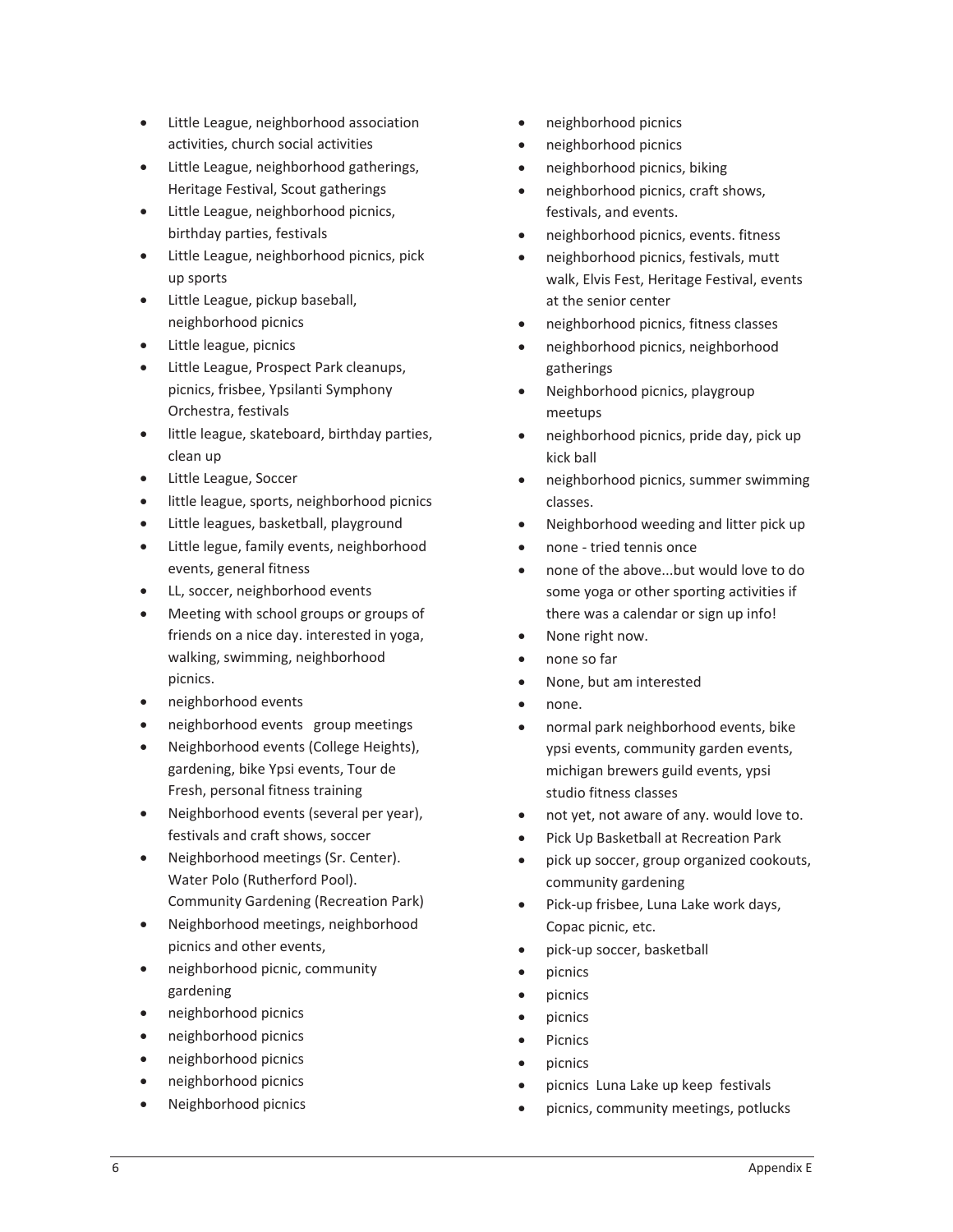- picnics, concerts
- picnics, fitness, festivals
- picnics, frisbee, soccer, outdoor concerts
- Picnics, pickup frisbee
- Play ground/basketball hoop
- pre school baseball, soccer, gymnastics and basketball.
- Rec park community garden, bike Ypsi, Heritage festival, YMCA soccer at Ypsilanti HS, swimming lessons at Rutherford Pool (not this year), Swimming lessons for Otters and pups at Estabrook/HS.
- x sales
- **•** Senior Center
- Senior Center Activities
- Senior Center, Tai Chi
- **•** senior excersize & music ypsi townshp ctr
- Skateboarding competitions at prospect park
- Soccer
- soccer, tennis
- Softball
- special events
- Summer Camp
- Summer Day Camp
- Swim classes, swimming,
- **Swimming**
- Various classes at Rec Center
- walk my dog
- Woods Road Annual Picnic, Water Aerobics Rutherford Pool
- YMCA camps, Girl Scouts
- youth sports through Ypsi Township parks/rec
- Ypsi American Little League, NPNA Events
- Ypsi Otters
- Ypsi P.R.I.D.E. and festivals.
- Ypsi twp soccer
- Ypsilanti American Little League
- Ypsilanti American Little League
- x Ypsilanti American Little League (since the last 7 years and am still participating)
- Zumba classes
- **5. When do you typically use the city parks or recreation facilities?**

|     | <b>Mornings</b> |     | Afternoons                                                      | Evenings |     |  |  |  |
|-----|-----------------|-----|-----------------------------------------------------------------|----------|-----|--|--|--|
|     |                 |     | Weekdays   Weekends   Weekdays   Weekends   Weekdays   Weekends |          |     |  |  |  |
| 115 | 166             | 141 | 248                                                             | 221      | 196 |  |  |  |

### **6. How many days per week do you visit city parks and recreation facilities during each season?**

|             | Spring | Summer | Fall | Winter |
|-------------|--------|--------|------|--------|
| MEAN        | 3.20   | 3.90   | 2.90 | 1.39   |
| <b>MODE</b> |        |        |      |        |

#### **7. When you go to city parks and recreation facilities, how do you get there?**

|       |                              | Walking                  |                                |                  | Bicycling               |             |                                            |                             | <b>Bus</b>                                              |                          |                             |                  | Car                                      |                   |                      |
|-------|------------------------------|--------------------------|--------------------------------|------------------|-------------------------|-------------|--------------------------------------------|-----------------------------|---------------------------------------------------------|--------------------------|-----------------------------|------------------|------------------------------------------|-------------------|----------------------|
| Never | yllsnois<br>σ<br>ပ<br>$\cup$ | ➢<br>=<br>ω<br><b>US</b> | $5\sqrt{2}$<br>rewle<br>Almost | ∽<br>Φ<br>Š<br>z | sionally<br>ത<br>ت<br>Š | ylleus<br>Ξ | $\frac{5}{2}$<br>$\sigma$<br>ത<br>ost<br>₹ | ∽<br>$\omega$<br><b>Nev</b> | $\frac{1}{16}$<br>$\subset$<br>sion<br>σ<br>ပ<br>$\cup$ | ≐<br>$\sigma$<br>su<br>- | lways<br>$\sigma$<br>Almost | ∽<br>Φ<br>Š<br>Z | ≻<br>ಸ<br>┶<br>O<br>َ آن<br>ᡕᢐ<br>ပ<br>ပ | ≧<br>ത<br>5Ü<br>- | lways<br>σ<br>Almost |
| 21    | 56                           | 75                       | 145                            | 62               | 122                     | 30          | 31                                         | 176                         | 22                                                      |                          | 4                           | 50               | 126                                      | 46                | 68                   |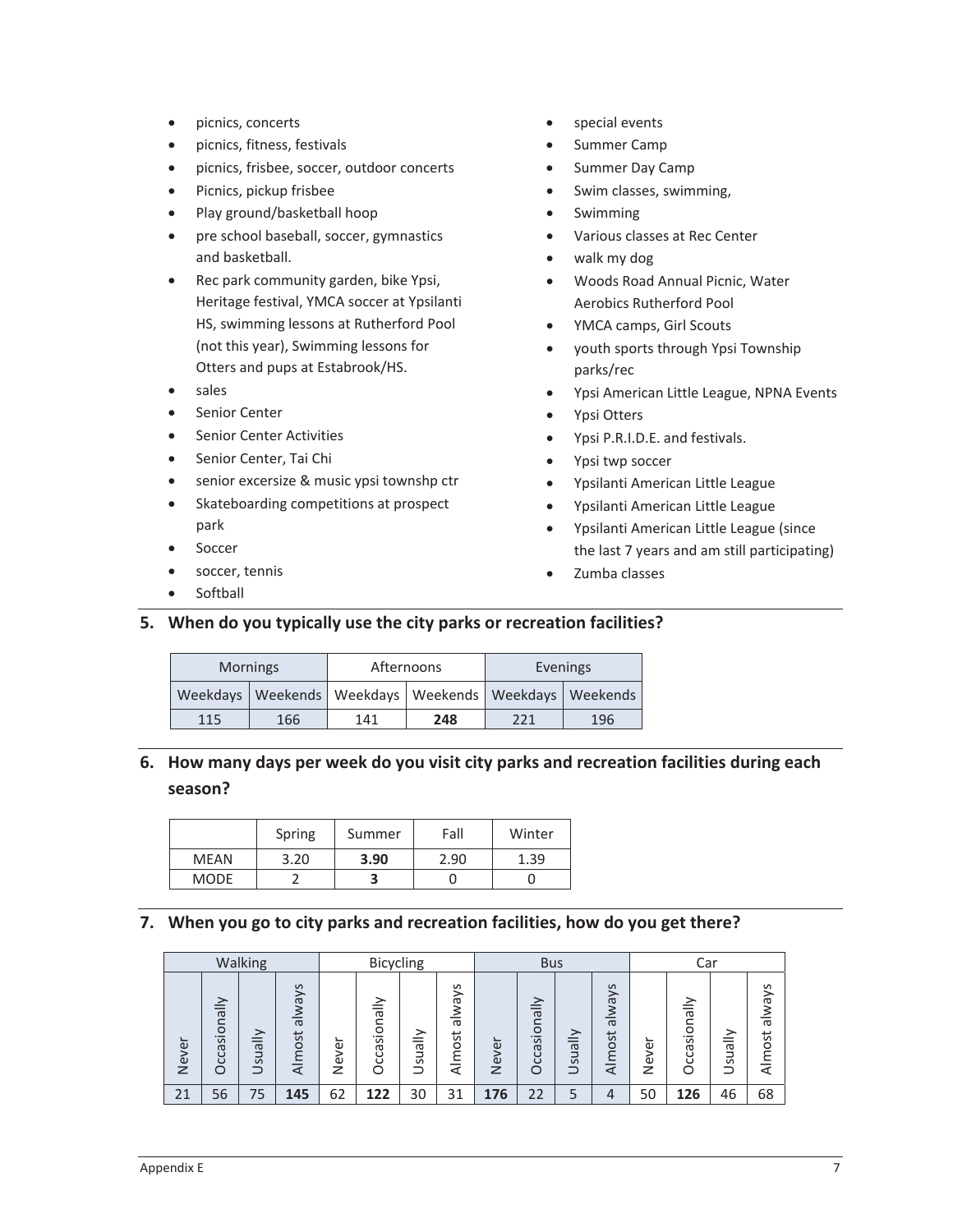#### **8. What do you enjoy most about the city's parks and recreation facilities?** (246)

- a nice place to take a walk
- a place to meet people and have doggie dates
- $\bullet$  access
- Access to playground and walking trails.
- Accessibility
- Accessibility
- Accessibility and convenience of being close to where I live. I like that the Huron River by Riverside and Frog Island. I also like that it's never too crowded, fairly open to do whatever.
- accessibility, pleasantness, steady use by others, classes, services of Sr Ctr
- activities
- Actually live in Township. We are Grove Rd folks. Locations are attractive to Bike Ypsi Events. The Festival add to depot town Value as well as Farmer markets.
- x all
- Appreciate the ability for Little League to utilize the fields and work together to keep the parks going. Many L.L volunteer hours go in to keeping up the fields but they still need plenty of work. They are in poor shape.
- attractive grounds
- x availability
- Availability, diversity of use and users, safety
- Basketball Courts
- beautiful get away, peaceful, well-kept
- Being able to excersize and not have to walk over trash or big cracks in the pavement
- Being out in Nature
- Being w/others who enjoy the outdoors
- bike paths, walking paths, and being surrounded by greenery. I enjoy the events hosted there like the classic car show, YpsiFest, and the Ypsitucky Jamboree
- Catching Fish
- Central locations, multiple uses, natural space
- City's willingness to allow Little League to have exclusive use during season.
- Clean space, nice walking paths, natural areas
- x Clean usually & land taken care of
- x cleanliness
- x Cleanliness
- x Cleanliness & activity. I love Ypsilanti. <3
- cleanliness and safety
- cleanliness, natural beauty
- x Cleanliness, shade, nice landscaping, friendly community atmosphere
- Close and convenient to my home, they provide a pleasant place to walk.
- x Close locations, nice grass and walkways, supporting Ypsilanti in general.
- Close to home
- close to home
- close to home always clean and open
- Close to home [also noted that car was used for little league]
- Close to home and convenient
- Close to home and free to use
- close to home, feel reasonably safe, garden area at Frog Island
- close to my house
- Close, clean, safe, friendly
- close, convenient, clean, available
- Closeness in proximity to my home and the river
- convenience, accessibility
- Convenient Local
- convenient location
- Conveniently located
- Conveniently located, with a variety of amenities & mostly safe
- dont know
- easy access to them
- Easy to access
- Everything and some
- exercising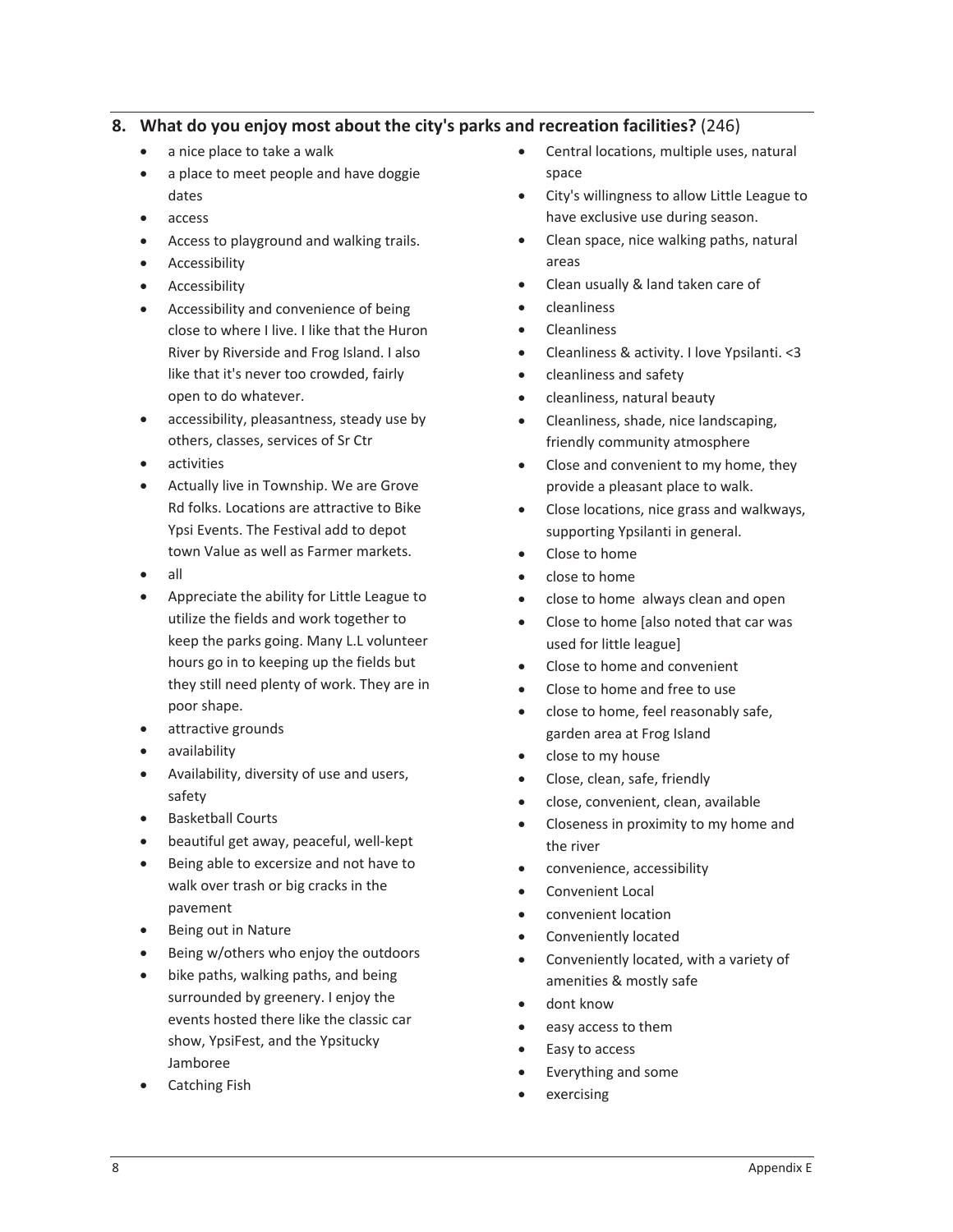- Family friendly, well kept
- family outings
- Family time
- **•** Feasibility of use for recreational purposes
- **Festivals**
- **•** festivitys and entertainment
- **Free**
- free activities, restroom, water fountain
- free and well-kept even with the budget cuts; nice way for people to get together
- free, clean, well-maintained, safe
- free, on the river
- **•** Friendly atmosphere, cleanliness, and access. I also like having such a high number of parks in the area around my home.
- good to be around nature, feeding the ducks, good people to run into
- **•** Great locations with convenient access, good fishing in (sometimes) natural settings.
- Great open space so beautiful w/river @ Frog Island & Riverside; great for community gatherings
- Great!
- $\bullet$  green space
- green space, space to exercise, community spirit
- Green spaces are nice to have. I've enjoyed the community gardens at Frog Island, festivals at Riverside and taking my little niece to the playgrounds.
- x greenspace
- greenspace
- having easy-to-access, walkable parks
- Having wide open spaces to run and play. Knowing that there were good parks in easy walking distance from our Normal Park home helped sell us on living in the city, even though we have a small lot and very little yard.
- how beautiful they are! we are lucky to have some many and so large! it'd be

nice if in the winter there was an ice rink or maybe a small dog park

- How clean and well kept they are.
- how clean it is
- How integrated they are within the community. People are always using them and they are right next to the more urbanised areas.
- How scenic it is by the river and looking at the natural vegetation and birds. I also enjoy the large summer festivals.
- **•** I actually enjoy the lack of structures. I enjoy being in the spaces that aren't filled with playground equipment and such. I enjoy being close to the river and having places to sit and just be.
- I enjoy the large amount of space and trees close together and open areas to sunbathe. Swimming. community gardens!
- I enjoy the plethora of parks and the organized events/sports.
- I enjoy walking away from traffic.
- I enjoyed the pool the most. Well managed and friendly environment. I will miss it this year greatly!
- $\bullet$  I have two kids under five who play at candy cane park all the time. We enjoy getting out and engaging in physical activity and getting to meet other families and neighbors while doing so.
- I like how they connect.
- I like it that they are centrally located. The playground facilities are very nice. It would be nice to have a tennis net back at Prospect Park.
- I like that Candy Cane Park is a neighborhood park, right in my back yard and easily accessible.
- I like the setting along the Huron River.
- I like the wide open space to throw a frisbee and I like the layout of the Disc Golf course at Waterworks.
- I love living in a city with so much green space & access to the Huron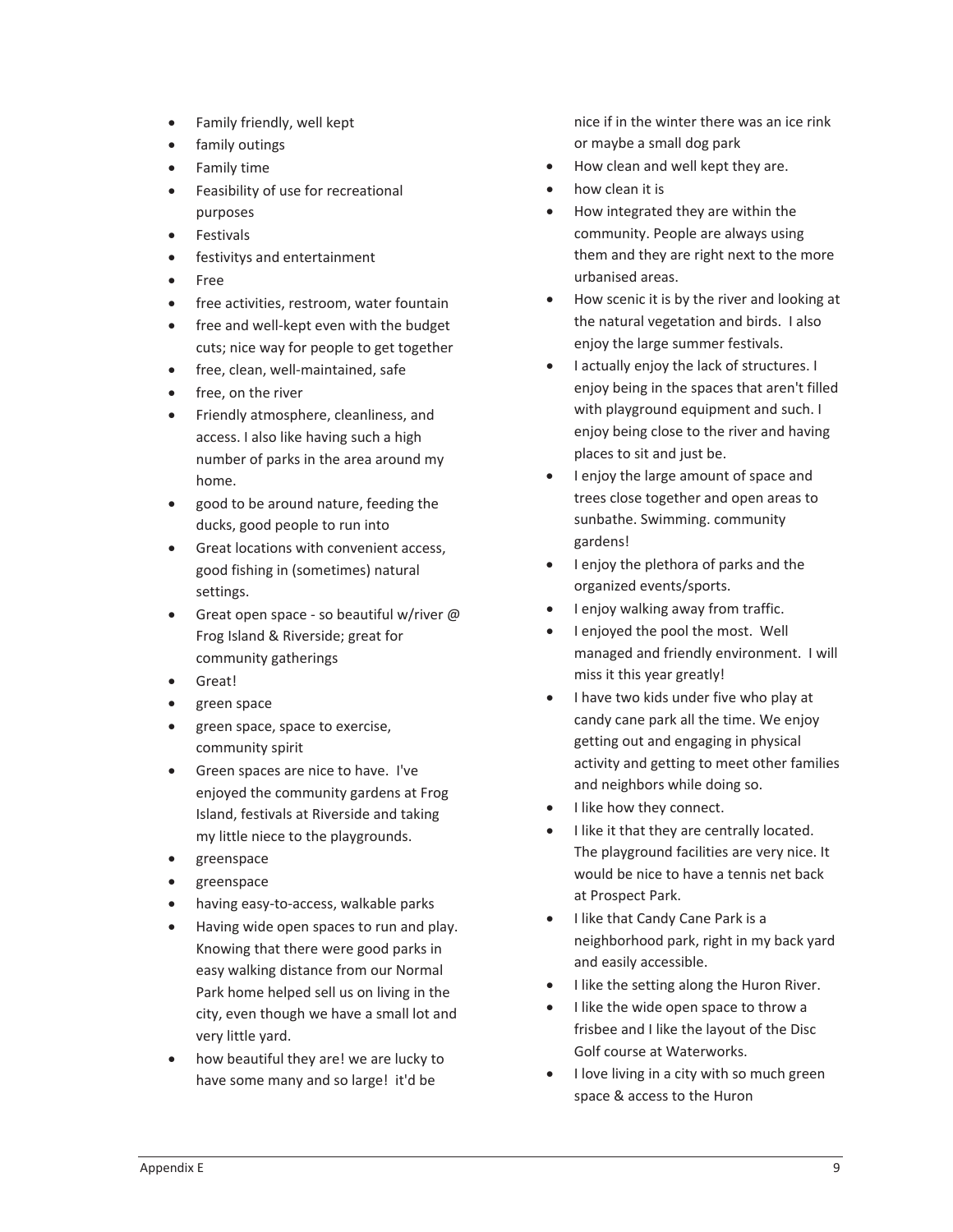- i love rec park for its community garden and swimming pool, and the action and energy that all the little league games bring. i love riverside and frog island because it's a scenic and peaceful place to be by the river, and all the events are always tons of fun.
- I love the beauty of Riverside and Frog Island Park. I especially love the bridge, river and trees!
- I love the cleaness of them
- I love the fact that at Recreation park there are so many people using the park for different things.
- I love Ypsi parks. The three I visit regularly are close to my home. I enjoy walking through, stopping to look at the water in Riverside/Frog Island, jogging past, seeing gardens/flowers thriving, and more. Their uses are diverse, but I do believe they are underutilized. I would love to see more events happening in the parks regularly. Also, it'd be great if there were more people simply picnicking and lounging on the green spaces.
- I wish the Charls Street Tot lot had a trash receptacle. My, my wife and daughter are always Bringing a bag with us.
- I would enjoy the Rails for Trails hook-up of the parks.
- Just being outside, sitting and enjoying
- Just being outside.
- Let the kids play, walk
- $\bullet$  location
- Location they are close Visiting/enjoying/meeting neighbors
- Looking at trees
- Lots of open grassy areas, walking tracks, skateboarding parks, flowers, trees, water.
- LOVE Rutherford Pool and the Pool at Estabrook for Otters/pups
- Love the plantings and gardens, the community gardens at Frog Island-I would love to see those expanded-so

much fun to look at and enjoy. I'd like to see more bike racks for locking up, water fountains, receptacles for dog poo. I love hanging out in the parks in summerreading on a blanket or picnicking with friends.

- lovely setting, access to river
- Mature trees, the river, community gardens!
- Meeting new people and keeping in touch with previous people that I know already. So does my kids.
- My daughter is tired and ready for bed after a visit!
- Natural beauty trees and wildlife and the river. Peace and quiet.
- nature
- nature is great to be around
- Nature trails, playscapes for the kids
- near my home, safe and clean
- neighborhood feel
- nice assortment of locations, variety of activities available
- nice environment, clean
- Nice places to hang out.
- Nice scenery and playgrounds
- **Nothing**
- nothing
- open areas
- Open green space
- Open green spaces. Maintained services like trash pick up. Since there are trash receptacles there is less trash left on ground. The availability of free events.
- open, scenic areas for walking
- Opportunities given to the youth of Ypsilanti
- Our beautiful Huron, trials, playgrounds
- Our city's parks and recreation facilities are essential for our quality of life. While I may not use them as often as others, I still want my tax dollars to support them for the common good.
- Outdoor play spaces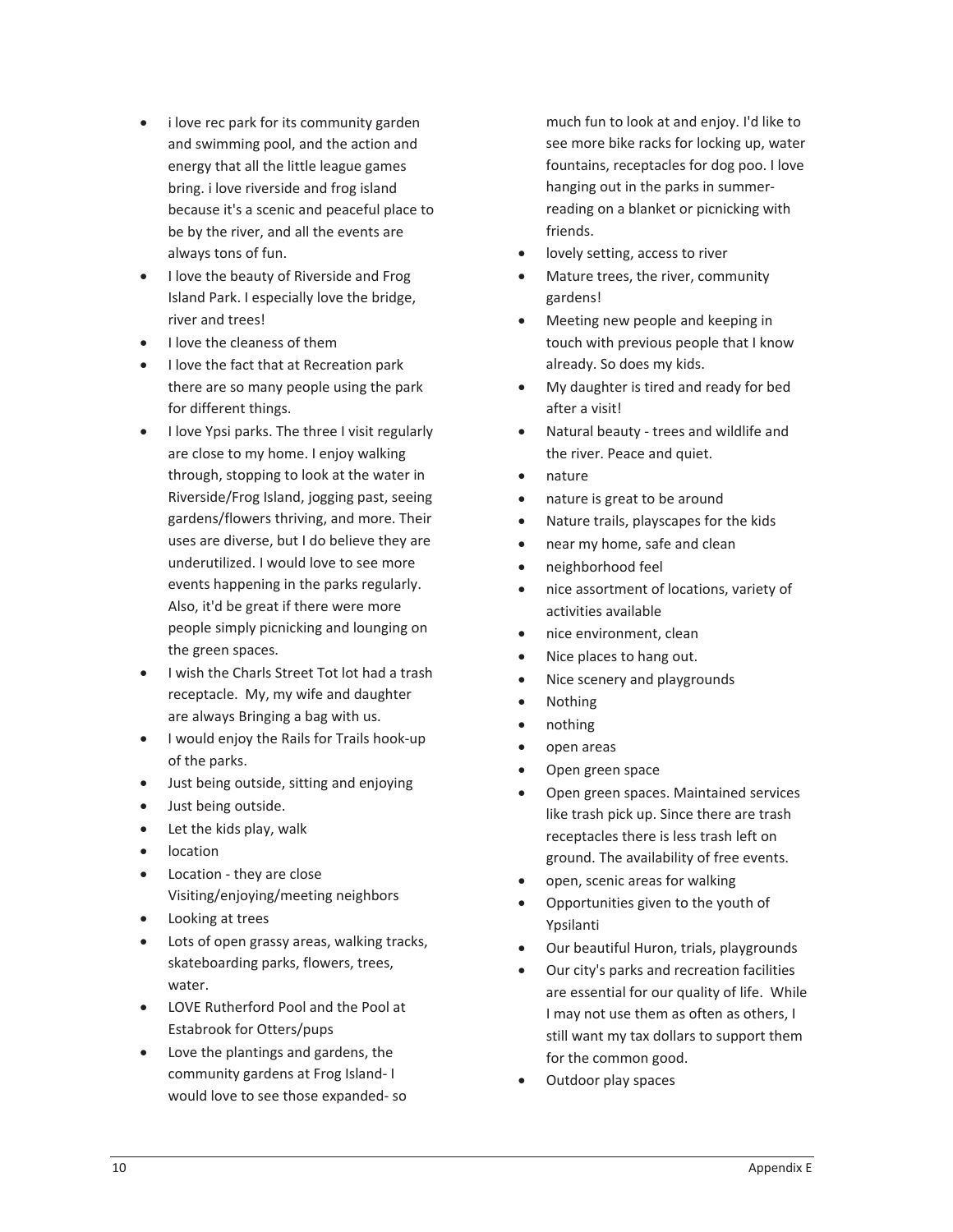- paths, trees, neighbors, dogs, the river, living in a community that values green spaces.
- Peaceful, beautiful, clean
- $\bullet$  people
- play areas, exercising spots.
- play areas, green space, shade
- playground ball diamond
- $\bullet$  playground at prospect park. the river at riverside park the track at frog island
- Playground, community gardens and meeting people to go biking.
- playgrounds, biking paths
- playgruond/sports
- Potential. Hope that they would be better. Easy access
- Pretty place for a meal or to read.
- Prospect very nice for Srs and for kids nice playground, nice native flowers at Luna Pond
- Proximity is the main reason I go. Lack of restroom facilities makes it difficult to spend long periods of time there.
- Proximity to my house
- Proximity to my house, beauty
- proximity to river and downtown/depot town
- proximity to the Huron River, natural wooded areas, footpaths, garden plantings, historic marker information, Huron River Watershed information, learning about historic uses of the area parks.
- Quantity of parks throughout the city, you're never very far from a park.
- quiet and the entertainment
- quiet, not on busy streets
- Relaxing at the park
- Rutherford Pool, Place to walk around with or without the dog
- $\bullet$  Rutherford Pool, walking paths
- scenery
- scenery, events
- x seeing other people
- sights and people
- sitting down enjoying the weather until the sun comes down watching the little children enjoy themselves
- So much is within walking distance. Also, Riverside and Frog Island Parks are hidden gems.
- That it is a nice clean environment
- That its clean place
- That there is a peaceful safe place to spend time at. I like the sense of community when I am able to stop and talk with people. I enjoy seeing others relaxing, walking their dogs and such.
- That they (the parks) are close and convenient.
- That they allow us to use them for Ypsilanti American Little League games and practices, which I am a coach for.
- that they are there and available when I want to visit.
- That they are there.
- That they are truly "community" assets-different groups have made parts of them their own. Its also nice that there are diverse groups using them (Recreation Park, especially).
- That they exist.
- That, for the most part, they are well maintained.
- The baseball diamonds. They require some work but that's what we use most often. I would also include the path around rec park.
- the beautiful river and trails
- the beauty of them.
- the children/ toddler swings,. the shade the trees provide. the playgrounds
- the classes & people
- the cleaniess
- The cleanliness
- $\bullet$  the cleanliness, the playgrounds/basketball courts for my sons to play on.
- The events they have for the children and playing with my kids.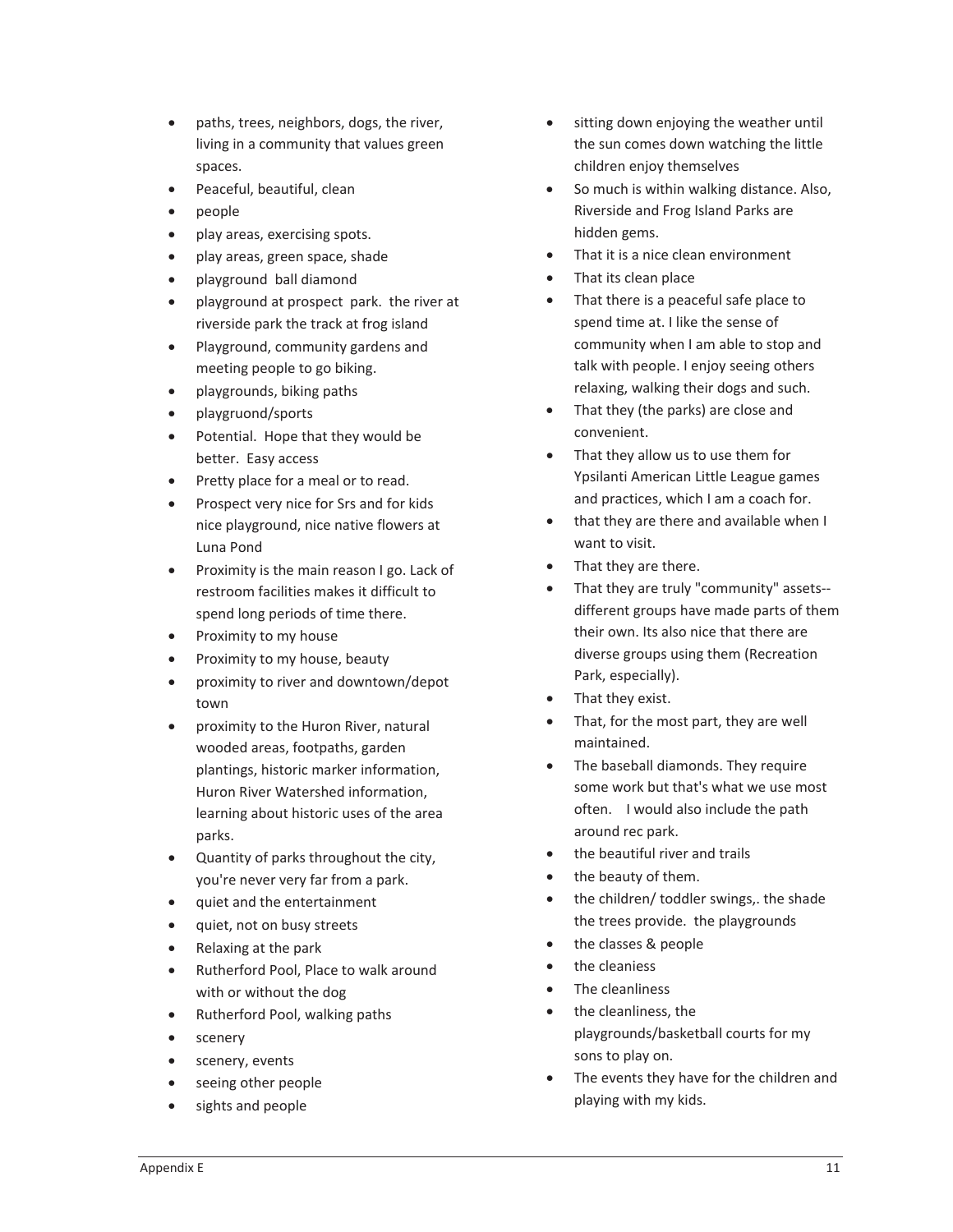- The facilities, they're close to home, and kept clean
- The fact that it is [can't read word] and is near the farmer's marker
- The fact that they are near my home and easy for my family to get to by walking and/or driving.
- the fact that they are there & kept up pretty well
- The fact that you get to see and feel the heart of the community with its good, bad and ugly. I love it.
- $\bullet$  The festivals and being by the Huron River
- The green space in the city.
- The Huron River.
- The integration of Riverside/Frog Island with the river
- The laid back, friendly environment
- The locations and easy access.
- The nature is calming. Seeing families and friends playing together enjoying nature.
- the old trees and seeing friends
- The parks being clean.
- The people, scenery
- $\bullet$  the playground for kids to have something to do
- the pool of course :-) the playground at Candy Cane for our kids
- the quietness
- the river
- The river
- the river
- $\bullet$  The river
- THe river at Rvierside and Luna Lake at Prospect
- the serenity and not so crowed
- The surrounding landscape, especially the Huron river.
- The swings
- The upkeep; appropriate playground equipment.
- Their accessibility. Natural beaty.
- Their central location to downtown, scenery along the river
- Their convenience
- Their potential! Also, their proximity to downtown/Depot Town/EMU, which means they could be great points of interest for the city!
- There is always one nearby.
- these parks are close to home and allow me to experience the river, breezes, trees and nature without having to drive somewhere
- They are always clean
- they are available.
- $\bullet$  they are clean and always good welcome places for people to go
- They are free, fun, and bring people together!
- They are in my neighborhood. I like having a community pool in my neighborhood.
- They are located close to our house and they are kept pretty clean.
- they are maintained very well
- They exist! Generally clean, people are nice.
- They have trees and a river.
- They offer free entertainment and functions and provide a nice place to walk around.
- They're clean and kept available to the community.
- They're nice green places to sit, read or think.
- They're numerous & in a variety of locations around the city offering a good selection of different activities & attractions.
- Things for kids to do
- **Trails**
- trees and natural features
- walk trails
- x Walking along the river, shade trees for resting and reading, community garden, fields for frisbee, disc golf, just the aesthetic of a beautiful place to visit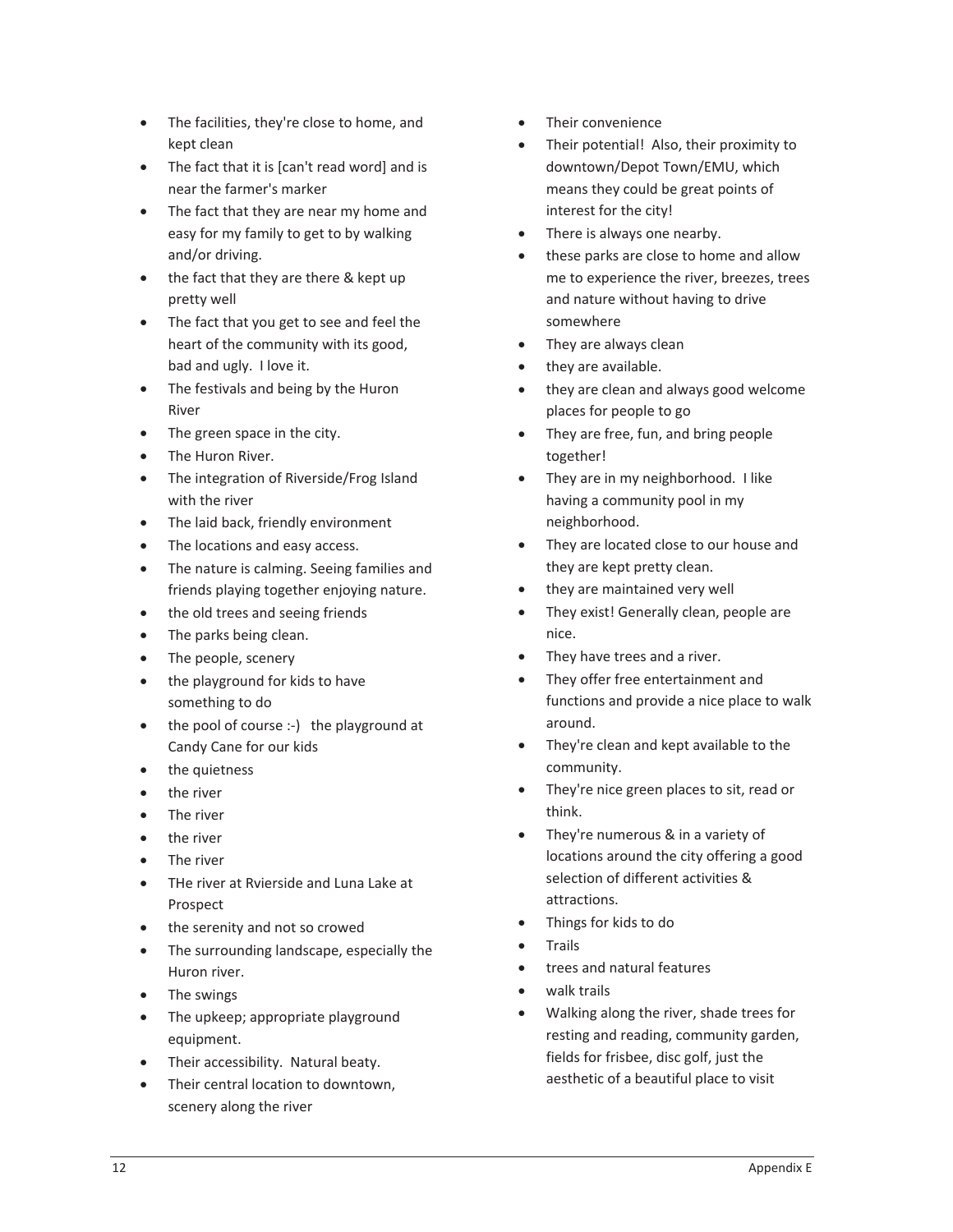- $\bullet$  Walking and playing with my grandchildren.We sometimes have lunch and lay on our blanket.
- Walking and running trails, Rutherford Pool, having parks next to the Huron River.
- Walking, communing with outdoors and nature
- $\bullet$  we have 2 young sons (ages 4 & 6 yrs); they play on the playground equipment A LOT.
- We have many jewels of parks and recreation facilities here in our City. Really, the walking trail is what I enjoy with my pet and children, and my

children really love the playground equipment that is present for them to use.

- well kept, spacious, quiet [usually- also a downside, people oughta be USING the parks!]
- Well lit, attract a variety of people, the river for canoeing (now fly fishing too), swings, pretty clean/cared for
- x Well maintained
- Well maintained, kid friendly, great communities
- Well maintained, nice to have in the community
- You can walk and enjoy picnics

# **II. Planning**

## **9. What would encourage you to use city parks and facilities more frequently?**

| Having more<br>information<br>about parks,<br>facilities, and<br>programs | Improvements in<br>lawn mowing or<br>other basic<br>maintenance | New or<br>different<br>special events | New or different<br>facilities | Better sense of<br>safety at parks | Available<br>restrooms |
|---------------------------------------------------------------------------|-----------------------------------------------------------------|---------------------------------------|--------------------------------|------------------------------------|------------------------|
| 122                                                                       | 111                                                             | 132                                   | 80                             | 93                                 | 182                    |

"Other" responses (63):

- A play structure for kids at Riverside would be nice. Maybe a bag/disposal station to clean up after dogs.
- Ability to cross country ski
- Access to the parks (public transit as well as ease of entering/using the park)
- Add/fix baseball lights
- Additional garbage cans
- Adult recreation leagues, scavenger hunts, things i can participate in.
- and lower costs (i.e., gym rental)
- better trash handling!
- bike paths and late buses
- $\bullet$  Bike racks.
- Candy cane's playground equipment is needing some basic safety improvements
- x cleanliness
- Connected bike paths.
- Cyclocross races
- dig a pond in Riverside park and let the flooding be handled naturally!
- dog run or dog park
- Drinking Fountains, rec center with indoor pool
- Drinking fountains, seats in shaded areas next to play structures so parents can sit & watch children.
- enforcement of leash laws for pet owners.
- Fewer people letting their dogs off-leash. Connection between Water Street and Riverside park.
- Fireworks need to come back
- fix tennis courts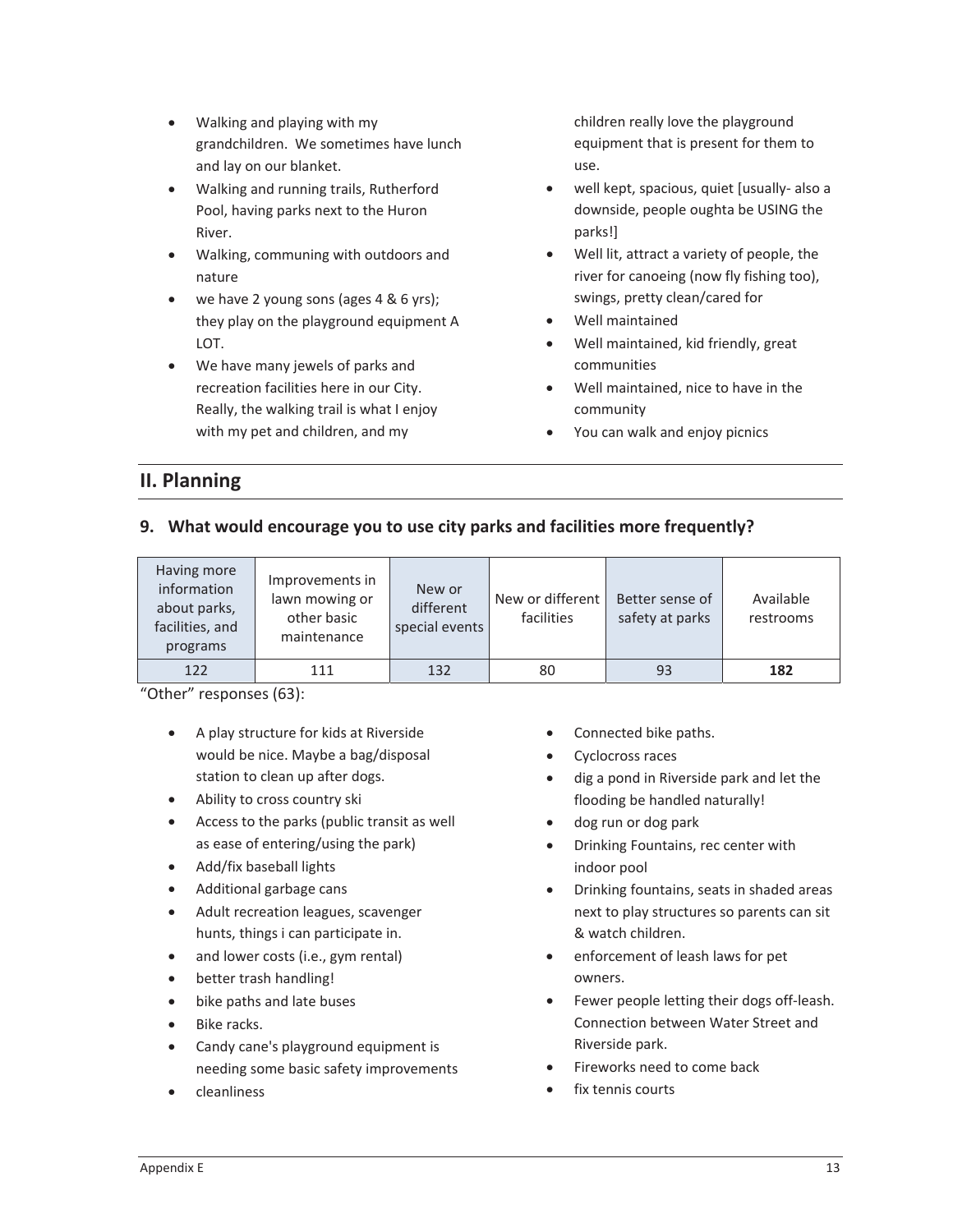- free, available, and close parking
- group park maintenance gatherings, yoga classes!
- having more fitness classes
- I know it is being worked on but when the B2B is completed I will use that frequently. I like that so many beautiful places will be connected.
- I was attacked by a dog and accosted by a drunk in Riverside Park... I still go there, but would appreciate better security. Lots of random drunk people there.... at all hours.
- Improvements to seating, picnic tables, and better maintenance of walks throughout the parks.
- live closer to them
- maybe more benches or sitting areas
- more advertising of events
- more areas for skateboarders, more tennis courts
- more community gardens
- More Disc Golf courses!
- More garbage cans / dog waste bags
- $\bullet$  more parking
- more places to sit
- More play equipment for kids
- more stuff for the kids they have nothing to do
- Need more police patrols in Riverside Park.
- new, safer playground equipment in the Tot Lot
- no use of tobacco products less cigarette butt liter
- Not just "maintenance" but conservation and beautification of natural features.
- Not so much "other" but when it rains in Riverside the park floods. The flooding makes it hard to want to go down there.
- Off leash dog areas, with fences
- Open pool
- paths and trails to get there
- picnic tables, nets on courts, etc
- x plants
- play ground in riverside park a MUST.
- playground at riverside park
- Relocate them to another city
- Removing the curb around the basketball court at recreation park. It can be dangerous.
- Rutherford pool being open
- something geared for seniors as well as toddlers at the same park
- Swimming Pools
- The baseball diamonds at Rec Park need better upkeep. It would be nice to have a play area in Riverside/Frog Island
- They are simply subpar for the amount of taxes paid. The citizens of Ypsi do a great job maintaining them, but there is only so much they can do.
- Trails
- Updated play structures at Candy Cane including one for kids under 5
- Want kids play equipment at Riverside. More bike racks!
- weeds, trash pickup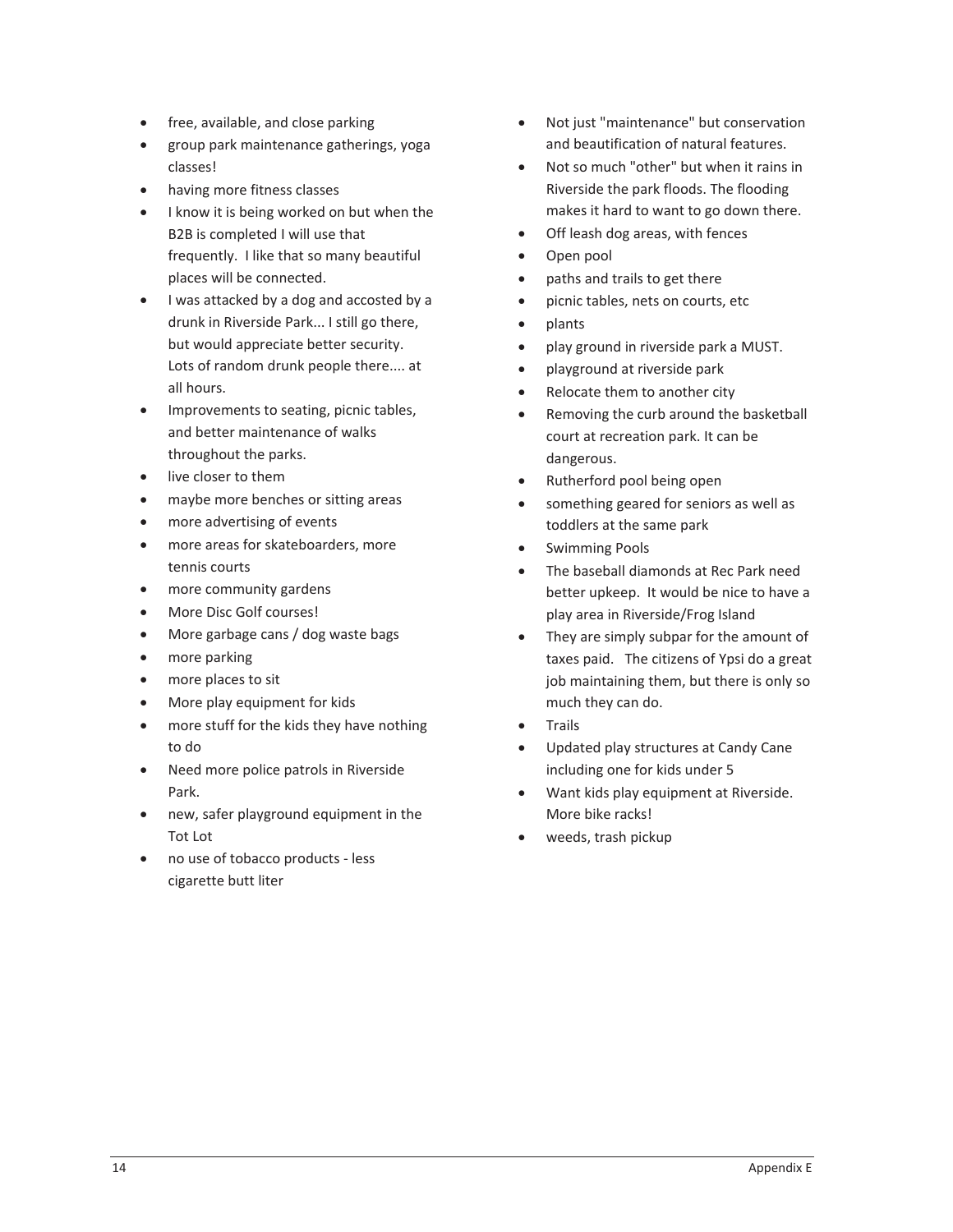# **10. If money were available, how important would each of the following potential improvements be to you?**

| Build new indoor recreation/fitness center Most Important          |                    | 78  |
|--------------------------------------------------------------------|--------------------|-----|
|                                                                    | Important          | 66  |
|                                                                    | Somewhat Important | 65  |
|                                                                    | Not Important      | 76  |
| Build new off-leash play area for dogs Most Important              |                    | 53  |
|                                                                    | Important          | 47  |
|                                                                    | Somewhat Important | 79  |
|                                                                    | Not Important      | 104 |
| Build new sports facility (track, tennis/basketball Most Important |                    | 59  |
| courts, ballfields, skate park, canoe livery)   Important          |                    | 65  |
|                                                                    | Somewhat Important | 83  |
|                                                                    | Not Important      | 70  |
| Expand network of walking/biking routes Most Important             |                    | 121 |
|                                                                    | Important          | 79  |
|                                                                    | Somewhat Important | 59  |
|                                                                    | Not Important      | 24  |
| Increase or improve access to Huron River for Most Important       |                    | 105 |
| activities (fishing, canoeing, etc) Important                      |                    | 93  |
|                                                                    | Somewhat Important | 58  |
|                                                                    | Not Important      | 30  |
| Increase or improve visibility of the Huron River Most Important   |                    | 81  |
|                                                                    | Important          | 81  |
|                                                                    | Somewhat Important | 60  |
|                                                                    | Not Important      | 59  |
| Maintenance, lighting, safety, and sign Most Important             |                    | 127 |
| improvements Important                                             |                    | 101 |
|                                                                    | Somewhat Important | 50  |
|                                                                    | Not Important      | 13  |
| Repair or replacement of community facilities Most Important       |                    | 97  |
| (pavilions, picnic tables, restrooms) Important                    |                    | 141 |
|                                                                    | Somewhat Important | 45  |
|                                                                    | Not Important      | 9   |
| Repair or replacement of playground equipment Most Important       |                    | 100 |
|                                                                    | Important          | 104 |
|                                                                    | Somewhat Important | 53  |
|                                                                    | Not Important      | 25  |
| Repair or replacement of sports facilities (tracks, Most Important |                    | 78  |
| tennis/basketball courts, ballfields, etc)   Important             |                    | 96  |
|                                                                    | Somewhat Important | 81  |
|                                                                    | Not Important      | 24  |
| Repairs to Freighthouse Most Important                             |                    | 55  |
|                                                                    | Important          | 78  |
|                                                                    | Somewhat Important | 87  |
|                                                                    | Not Important      | 55  |
|                                                                    |                    |     |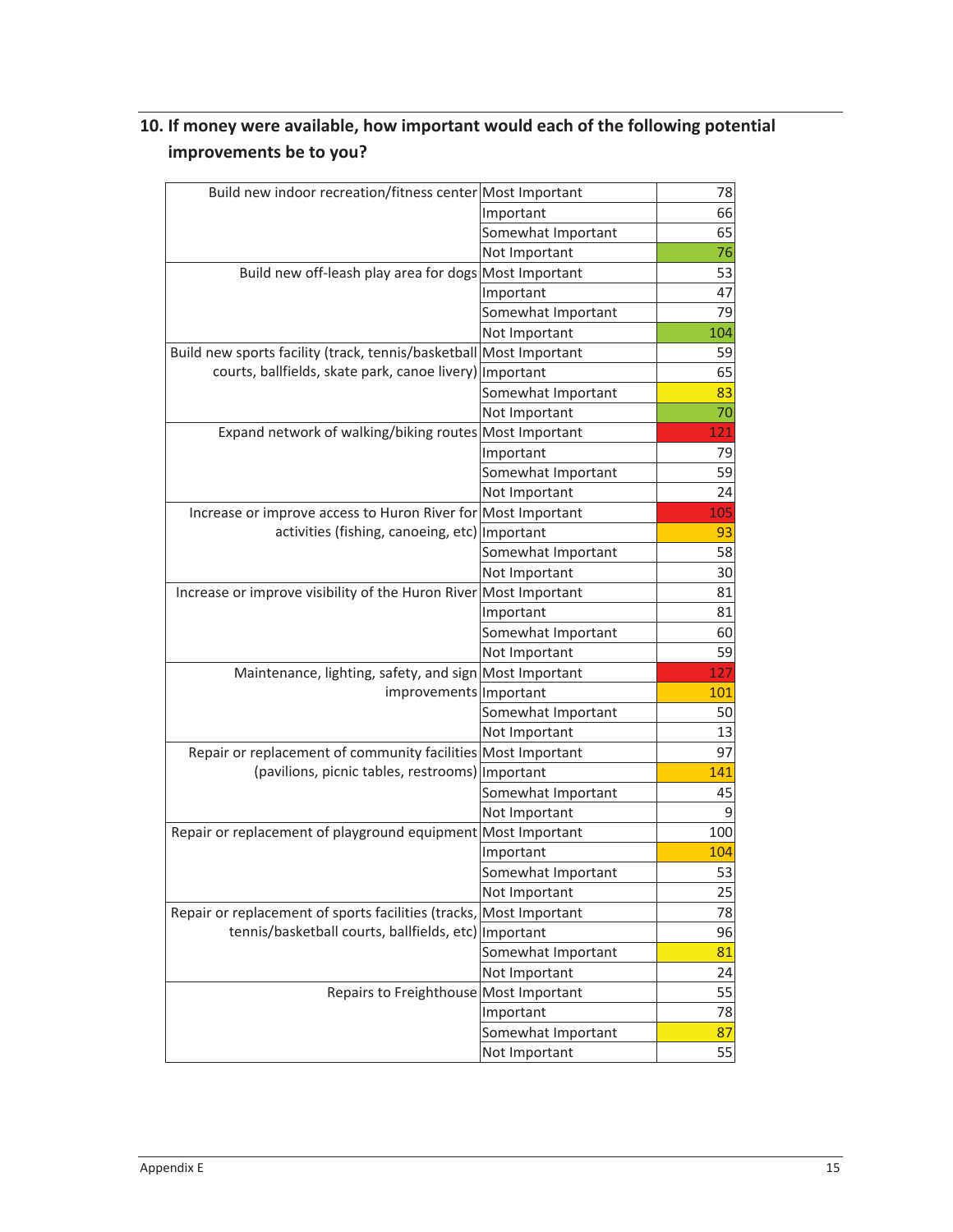| Repairs to Parkridge Community Center Most Important |                    | 40  |
|------------------------------------------------------|--------------------|-----|
|                                                      | Important          | 49  |
|                                                      | Somewhat Important | 100 |
|                                                      | Not Important      | 72  |
| Repairs to Rutherford Pool Most Important            |                    | 119 |
|                                                      | Important          | 79  |
|                                                      | Somewhat Important | 53  |
|                                                      | Not Important      | 29  |
| Repairs to Senior Center Most Important              |                    | 52  |
|                                                      | Important          | 92  |
|                                                      | Somewhat Important | 81  |
|                                                      | Not Important      | 41  |

Three most popular "Most Important":

- Maintenance, lighting, safety, and sign improvements
- Expand network of walking/biking routes
- Repairs to Rutherford Pool

Three most popular "Least Important":

- Build new off-leash play area for dogs
- Build new indoor recreation/fitness center
- $\bullet$  Build new sports facility (track, tennis/basketball courts, ballfields, skate park, canoe livery)

# **11. Would you be willing to participate in oneͲtime or occasional park and facility improvement projects?**

| es | No |  |
|----|----|--|
| 53 | 66 |  |
|    |    |  |

For which park(s)?

- x ? Idk
- $\bullet$  All
- $\bullet$  All
- $\bullet$  all
- $\bullet$  any
- $\bullet$  Any
- $\bullet$  Any
- $\bullet$  Any
- $\bullet$  any
- $\bullet$  any
- $\bullet$  Any
- $\bullet$  Any
- $\bullet$  Any
- $\bullet$  Any
- $\bullet$  Any
- $\bullet$  Any
- Any
- $\bullet$  Any
- Any
- any
- 
- $\bullet$  any
- $\bullet$  any
- Any Close
- $\bullet$  Any I visit
- Any off leash dog park
- any park
- Canday Cane, Rec Park
- Candy Cane
- Candy Cane
- Candy Cane
- $\bullet$  candy cane
- Candy Cane
- Candy Cane
- candy cane
- Candy Cane
- candy cane
- $\bullet$  candy cane
- Candy Cane
- Candy Cane
- Candy cane
- Candy Cane
- Candy Cane or Recreation Park
- Candy Cane Park
- Candy Cane, Frog Island, Riverside
- Candy Cane, other parks close by
- Candy Cane, Recreation Park
- Candy Cane, Riverside
- -
	- any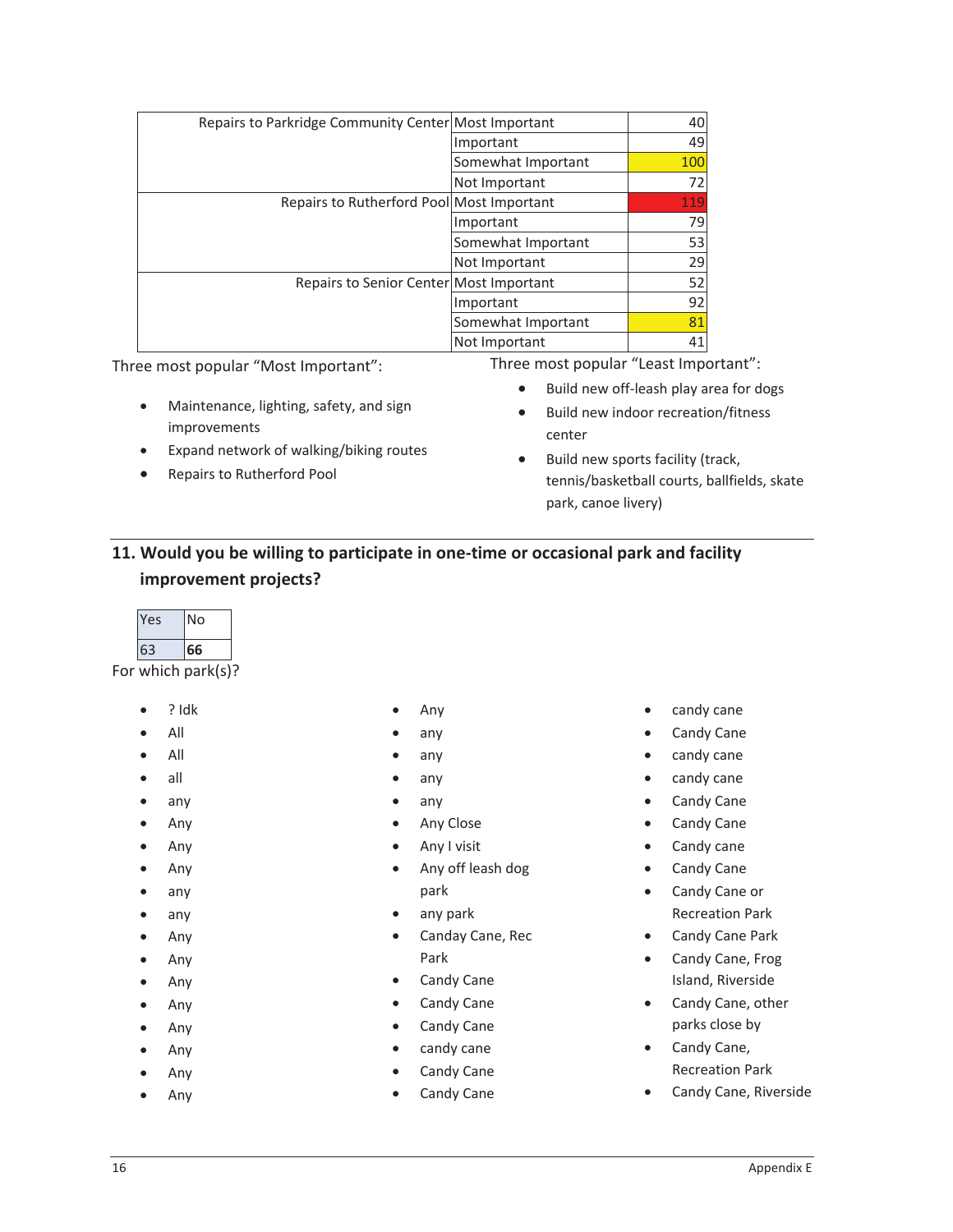- Charles Street Tot Lot
- Charles Street Tot Lot
- dependent on dates
- Edith Hefley, Recreation park
- $\bullet$  edith, rec
- Ford Lake or Heritage
- Frog Island
- Frog Island
- Frog Island Track
- Frog island, Prospect park, Harris park, Ford lake park
- Frog Island, Riverside
- frog island, riverside, prospect
- Frog Island, Riverside, Recreation
- frog or riverside
- hefley, rec park, riverside, frog island
- $\bullet$ i have physical limitations
- $\bullet$ I would happily work on any project that improved a park for my use. I would be unlikely to volunteer on any projects that were for improvements unimportant to me.
- little league parks
- many
- More info please
- multiple
- Need more information
- NO EXTRA MONEY OR TIME
- none
- Normal Parks
- Parkridge
- Parkridge
- Parkridge
- Parkridge
- parkridge
- Parkridge Park
- Parkridge Park Parkridge
	- Park/Center
- PARKRIDGE,
- RIVERSIDE, THE REC Parkridge/Recreation
- 
- Prospect
- $\bullet$  prospect
- Prospect
- prospect prospect
- $\bullet$  prospect
- Prospect and Riverside
- Prospect or riverside
- Prospect or Riverside
- Prospect Park
- Prospect Park
- Prospect Park
- Prospect Park
- Prospect Park
- Prospect Park
- Prospect Park
- Prospect, Riverside, Frog Island
- $\bullet$  prospet
- **Rec**
- $\bullet$  Rec
- Rec and riverside
- $\bullet$  rec park
- $\bullet$  Rec park
- Rec Park
- Rec Park & Candy Cane
- Rec Park, Candy Cane, Waterworks Park
- Rec Park, Riverside
- Rec Park, Riverside, Frog Island
- Rec Park, Sr Center, Edith Hefley,

Rutherford Pool, Riverside Park

- Rec Park, Waterworks, Prospect
- Rec, Candy Cane, **Waterworks**
- Recreation
- **Recreation**
- Recreation
- **Recreation**
- Recreation and Candy Cane
- Recreation and Edith tot
- Recreation and Hefley
- Recreation Park
- recreation park
- Recreation Park
- Recreation Park
- Recreation park
- Recreation Park
- **Recreation Park**
- x Recreation Park or Edith Hefley or Riverside or Frog Island
- Recreation Park, Riverside
- Recreation Park, Riverside Park
- Recreation Park, Riverside Park
- Recreation, hefley
- Recreation, Prospect, Riverside, Frog Island
- Recreation, Riverside, Edith Hefley
- Recreation, Riverside, Frog Island
- Recreation, Riverside, Frog Island
- river side and frog island
- riverside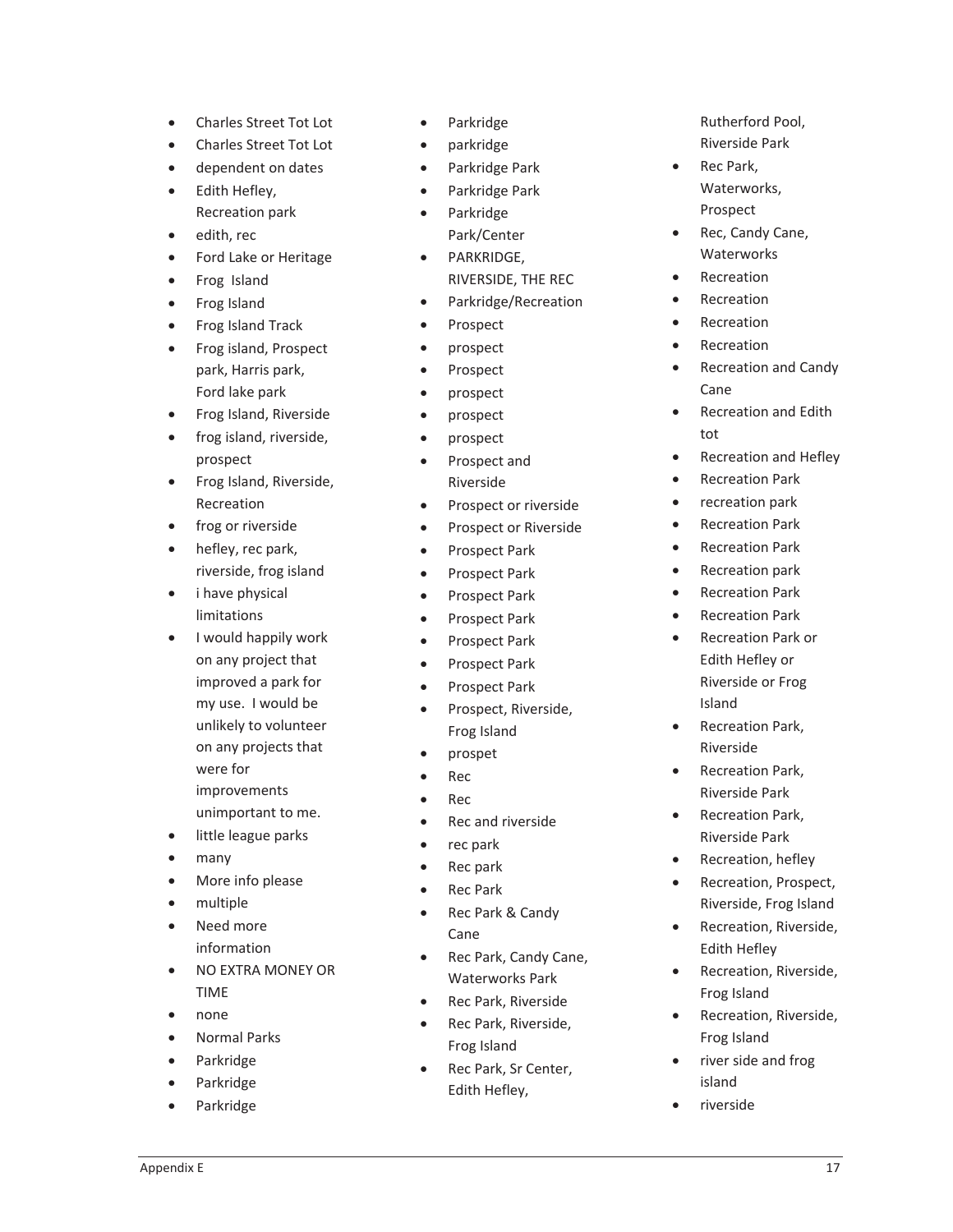- riverside
- **Riverside**
- **Riverside**
- Riverside
- **Riverside**
- Riverside & Frog Island
- Riverside and Frog Island.
- Riverside or Frog Island
- Riverside or Frog Island
- Riverside or Frog Island--a performance shell
- x RIverside or Penisular
- Riverside, Frog Island
- $\bullet$  riverside, frog island
- Riverside, Frog Island
- Riverside, Frog Island
- Riverside, frog island
- Riverside, Frog island
- Riverside, Frog Island, Freight House
- Riverside, Frog Island, Prospect
- x Riverside, Frog Island, **Waterworks**
- x Riverside, Frog Island, Waterworks, Water Street, peninsular
- x riverside, peninsular, frog island, rutherford, community center
- riverside, prospect, frog island
- Riverside, Recreation, Frog Island
- $\bullet$  riverside/any
- Riverside/Recreation
- Rutherford, Edith Hefley, Riverside
- Rutherford, Frog Island, Peninsular Park
- x Water Street Trail & Frog Island
- Water Works
- water works, frog island, rec park.
- **Waterworks**
- **Waterworks**
- Waterworks or Riverside
- Waterworks, Parkridge

#### **12. What parks and recreation facilities do you use outside of the city?** (251)

- $\bullet$  0
- A2 baseball, Cherry Hill Nature Preserve, Ellsworth dog park
- $\bullet$  A2/work in the city limits
- All of the Pittsfield Township Parks
- All of them
- ann arbor
- Ann Arbor bike path
- Ann Arbor Canoe Liveries, state parks
- Ann arbor dog parks
- Ann Arbor Parks
- Ann Arbor Parks
- Ann Arbor Parks
- Ann Arbor parks
- Ann Arbor Parks
- Ann Arbor parks (Gallup, etc.); Kensington and other Detroit metro parks -- these should be the models for how we do it in Ypsi.
- Ann Arbor parks, Kensington
- Ann Arbor pools, South Lilly Park, Gallup Park
- Ann Arbor resident so primarily Ann Arbor city parks, some county properties as well.
- Ann arbors
- anything around geddes/metroparks
- Arboretum Off leash dog parks various state parks in northern Michigan
- **Arboritum**
- B to B trail along Huron River to Ann Arbor and Gallop Park.
- x Belle Isle
- Belleville Parks for fishing alot only when its night out but there is still no lightning
- **•** Belleville, Ypsilanti Township, A2, Dexter
- bike trails
- biking trails to Ann Arbor, Parker Mills Park, Gallup Park
- Border to Border Trail, AA parks, Metroparks, county parks.
- border to border trail, state and national park campgrounds
- Border-to-border trail and surrounding parks in Ann Arbor.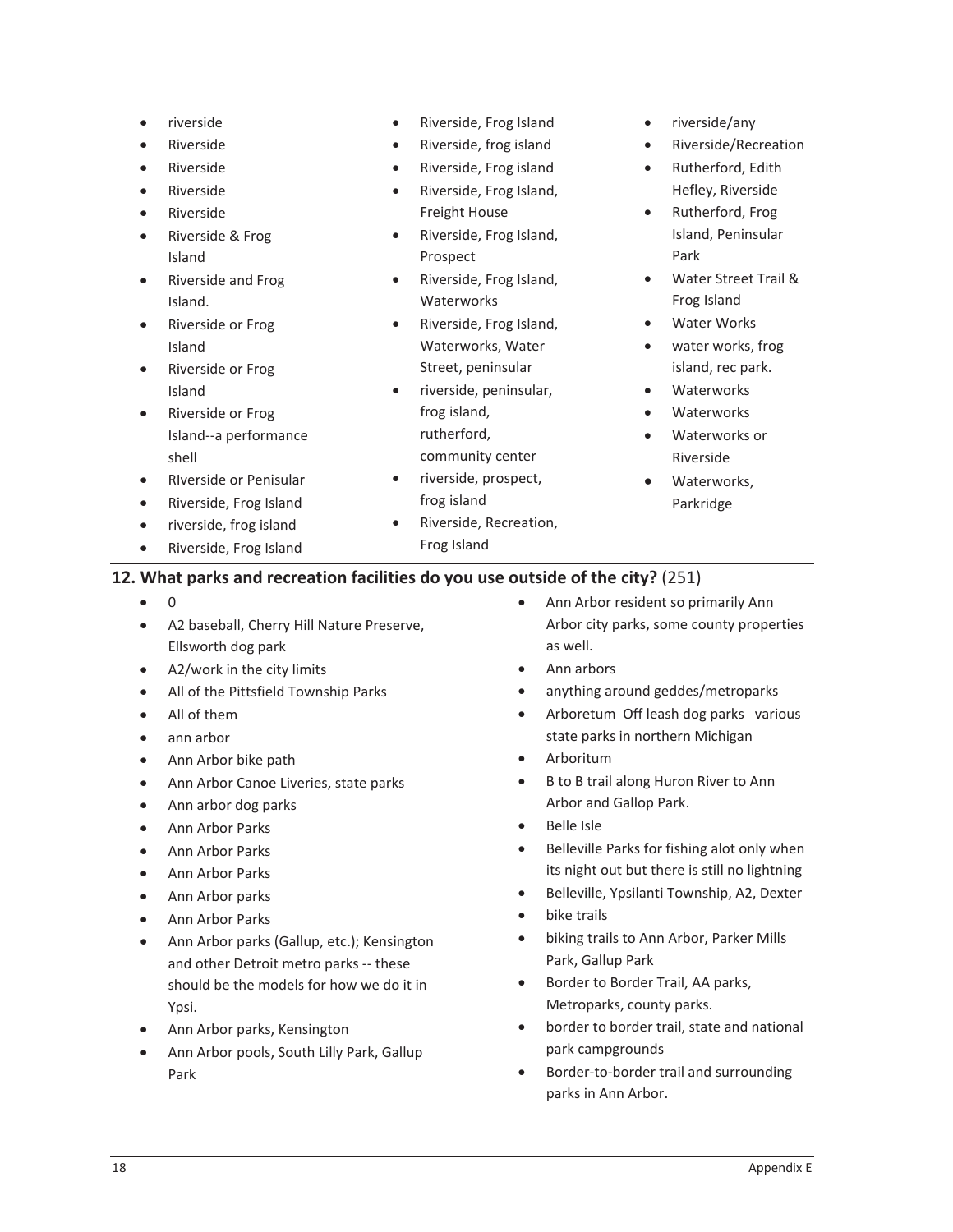- Buhr Park (Pool & Skating & Sledding) Fuller Park (pool & soccer fields) Wide World Sport Center, Ypsi Twp Rec Center, Pinkney Rec Area, Belle Isle
- Buhr Park, Ann Arbor Park System
- **•** Burns Park, Clubview, and North Bay park. Montibeller
- Burns Park, The Arb
- Camping
- Canton splash pad
- Canton, Ann arbor, ypsi twp, metro parks
- Chapple Park, Play ground
- x Children's Garden at Matthai; County Farm Park; Various trails in Washtenaw County.
- Chippewa, Rolling Hills mostly
- Clark Rd across from Comm Center, the coolest one by Westland Police Station (has Sprinkler Park), YTRD for Dance Classes and such.
- Clark road softball fields/park Nancy Park
- Clubview Park, Fuller
- County Farm Park in Ann Arbor
- County Farm Park, LaFurge Nature Preserve, Bird Hills Park, nature areas, Barton Nature Area, metroparks
- **•** County Farm Park, Montibeller Park (Ellsworth and Carpenter)
- County Farm, Burr, Cobblestone Farm, Rolling Hills, Hudson Mills, Pickney Recreation area, Fitness Center at WCC
- County Parks & State Parks
- Cross-country skiing at Mill Creek, Dexter Huron Metropark, and Rolling Hills. Cycling/rollerblading at Gallup Park and in general along the Border to Border trail.
- Delhi
- Dexter M Fit
- Dog runs and more rural hiking trails.
- **•** Eberwhite Woods, Nichols Arboretum
- EMU RecIM, YPS tennis courts. Metro parks, Ann Arbor Canoe Livery
- Farm, bike, swim
- Flint, MI: Dye Elementary Park
- Ford heritage park
- x Ford Heritage Park
- Ford Heritage Park
- Ford Heritage Park on Textile Road Kensington Metro Park boardwalk south of 94 off of Huron St.(don't know name)
- Ford Lake for walking Mary Lou Murry Rec Center Kensington Park Metro Park
- Ford Lake Park and the park at Textile and Whittaker.
- Ford park
- Gallop Park
- **•** Gallop Park, Bird Hills park, Pinckney state rec area, the Arb in AA, Murray Lake (private), Island Lake State Park, Independence Lake, etc.
- **•** Gallop Park, Cherry Hill Preserve, Botanical Gardens
- Gallop, Lilly A2
- Gallop, washtenaw county parks
- Gallup
- Gallup
- gallup canoe livery
- **•** Gallup Park
- Gallup Park
- **•** Gallup park
- **•** Gallup Park
- x gallup park
- **•** Gallup Park
- Gallup Park County Recreation and Fitness Center
- Gallup Park and the Arboretum
- Gallup Park and the metro parks
- gallup park ann arbor
- Gallup Park, all of the Huron-Clinton Metroparks, Island Lake State Park
- Gallup Park, Fuller Fields in A2
- Gallup Park, Kensington Park, Rolling Hills
- x gallup park, Ypsi township rec
- Gallup, Argo, North Park, other county parks and preserves
- gallup, barton, hudson mills, island lake rec, brighton rec, waterloo, kensington
- Gallup, Buhr, Allmendinger parks in Ann Arbor
- Gallup, cherry hill nature preserve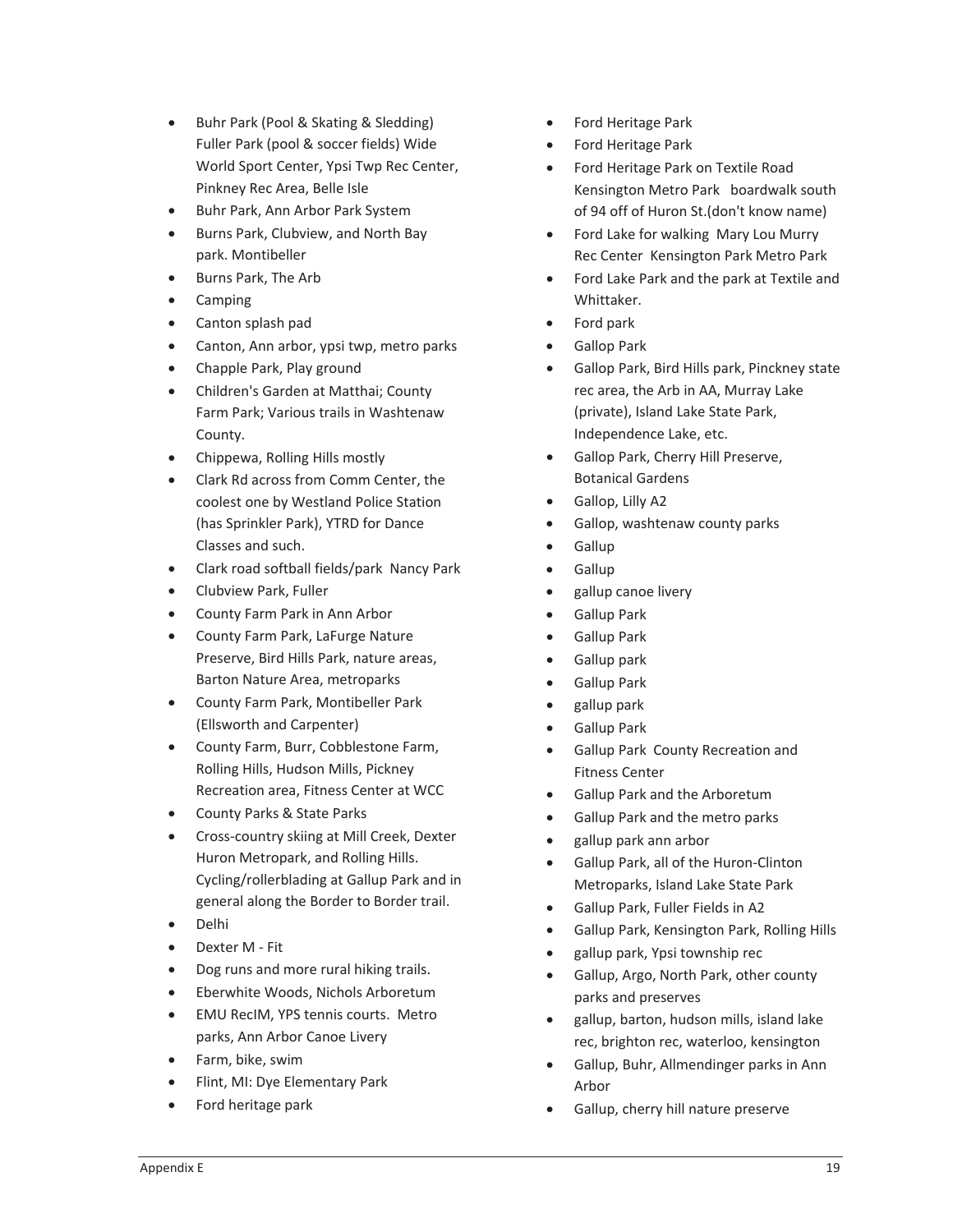- Gallup, Cty Farm
- **•** Gallup, Delhi, Lily Park on Whittaker & Ford Lake
- **•** Gallup, West
- HCMA Lower Huron and Kensington; Independence Lake county park; and the township park next door to Eagle Crest
- **Heritage**
- Holmes Field, North Bay Park, Ford Heritage Park, Parker Mill, Bird Hills Nature Area.
- **•** Hudson Mills
- Hudson Mills Metropark, Island Lake State Recreation Area
- Huron Meadows, Hudson Mills, Rolling Hills, Stinchfield Woods, and many State Parks.
- HURON METRO PARKS STATE PARKS
- Huron Metroparks State parks
- **•** Huron-Clinton Metroparks, State Parks, County Parks
- **•** I mostly recreate in Ypsilanti. I sometimes bike the B2B trail from Ypsi to Ann Arbor. In the summer, I drive to nearby lakes/state parks for swimming opportunities.
- **•** I use the tennis courts on Stone School. Not sure if this is a formal park or not
- **USE TO GO WASH CO PARKS AND REC** AT PLATT BUT CANNOT AFFORD IT NOW
- Independence (Whitmore Lake)
- Independence Lake, Zuki Lake, Grand Haven State Park
- indoor recreation facilities
- Kensington Metropark
- Kensington Park
- **•** Kensington, Meri Lou Murray Rec Center
- Lilley Park Ford Heritage Park
- **illie park & dog park across the street**
- Lillie Park, Pittfield Twp Pinkney rec area Ford Heritage Park, Ypsi TWP Many state parks in West Michigan
- Lilly park. Independence lake park
- Lily Park (Ellsworth & Platt Ann Arbor)
- Loonfeather, North Bay, North Hydro, South Hydro, Lower Huron MetroPark
- Lots of Ann Arbor parks, especially Gallup Park and Fuller Pool. Washtenaw Country Rec Center. Rolling Hills.
- Lower Huron Metro Park
- Lower Huron Metroparks, Rolling Hills, Island Lake, Hewens Creek, Maybury, LeFurge Nature Preserve, LA Fitness
- M.L.Murry, Ann Arbor Parks, beaches on the east side of Michigan, metro parks
- x Many Ann Arbor Parks (Buhr Park & Pool, Farmers Market, Gallup Park, County Farm Park, etc.)
- Many of the Metro Parks Gallop Vets Park Arboreteum Rolling Hills Independence Lake
- Many.
- x Mary Lou Murray Rec/IM, Rolling Hills
- Matthai Botanical Gardens
- x Maybury State Park, Argo Canoe Livery, Olson Park(Ann Arbor), Gallup Park(Ann Arbor)
- Metro
- Metro Parks, Gallup, Pinckney Rec, Mayberry, Island Lake, Brighton Rec
- Metro Parks. Hudson Mills, Lower Huron, Kensignton. Gallop, Argo Parker Field. Ypsi High Track.
- metro, roller hills, nike court on Ellsworth
- x Metroparks in the area, Buhr Park Pool
- x Metroparks, gallup Park, argo livery& huron River
- x METRO'S
- x Michigan State Parks
- **Montebellar**
- x Montibellar Park and Marsh View Meadows in Pittsfield twp.
- **Montibeller**
- **Montibellor**
- mounpeller
- multiple Michigan State Parks
- $n/a$
- $n/a$
- $n/a$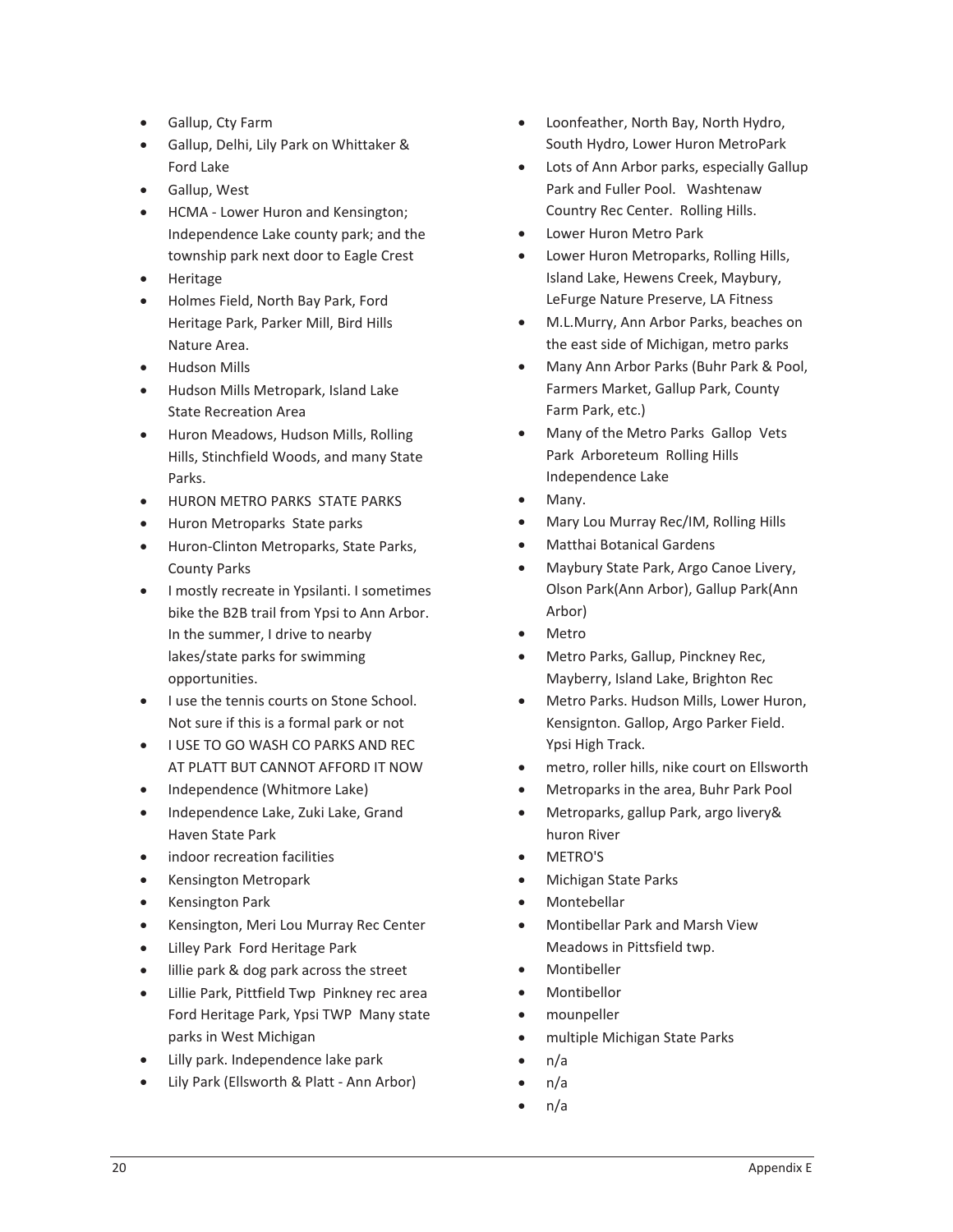- National Parks, State Parks, Forest, Ann Arbor Parks
- · Nichols Arboretum
- None
- none
- $\bullet$  none
- none
- $\bullet$  none
- None
- $\bullet$  none
- None
- none
- **None**
- $\bullet$  None
- none
- None
- **None**
- None
- None
- none
- None, except occasionally for lake access
- $\bullet$  north bay
- North Bay
- North Bay and Gallup Park
- North Bay Park in Ypsilanti Twp., Rolling Hills County Park, Gallup Park, Huron-Clinton Metroparks, and other state and county parks.
- Northbay
- not at this time
- Numerous ones throughout Washtenaw County, too numerous to mention.
- Numerous. Metro-parks system, state and national parks systems.
- oak openings metroparks
- Parks with pools
- Pickeral Lake, Husdon Mills, Rolling Hills
- **•** Pinkney Recreation Center, Sherwood Pond in Belleville
- Pittsfield Parks
- Pittsfield Senior Center
- Planet Fitness or Washtenaw Rec Center
- Planet Rock, WCC, Lefurge Nature Proserve (might be in city limits, but I

think it's Superior Twshp), parks in Ann Arbor.

- Powerhouse Gym (Ypsi)
- Riverside Park
- Rolling Hills
- x rolling hills
- Rolling Hills
- Rolling Hills
- Rolling Hills Textile playground Montibeler Park Gallup Wooden play area in Saline EMU walking trail off Mansfield
- x Rolling Hills and Independence Lake, Leslie Science Center, Bird Hills, Chelsea Rec Area, Washtenaw County rec building, on Washtenaw Ave.
- x Rolling Hills County Park, Loonfeather Park, North Bay Park and I Disc Golf frequently at The Ponds at Lakeshore.
- Rolling Hills Waterpark Buhr Park Pool Independence Lake
- x Rolling Hills, County Farm Park, Meri Lou Rec Center,
- Rolling Hills, County Farm, All Metro Parks and State parks
- $\bullet$  rolling hills, gallup park
- Rolling Hills, Gallup park
- Rolling Hills, Independence Lake
- Rolling Hills, Lower Huron Metropark, UofM Arboretum, Merry Lou Rec Center, Botanical Gardens
- x Rolling Hills, Parker Mill, Matthaei Botanical Gardens
- romulus athletic center state parks county farm park
- Romulus athletic center & various Ann Arbor Playgrounds. County Farm Park.
- Same Above
- senior center
- Several in Ann Arbor
- Several in Ann Arbor, Northville, Livonia
- Several parks in Ann Arbor, including B2B trail
- some township parks...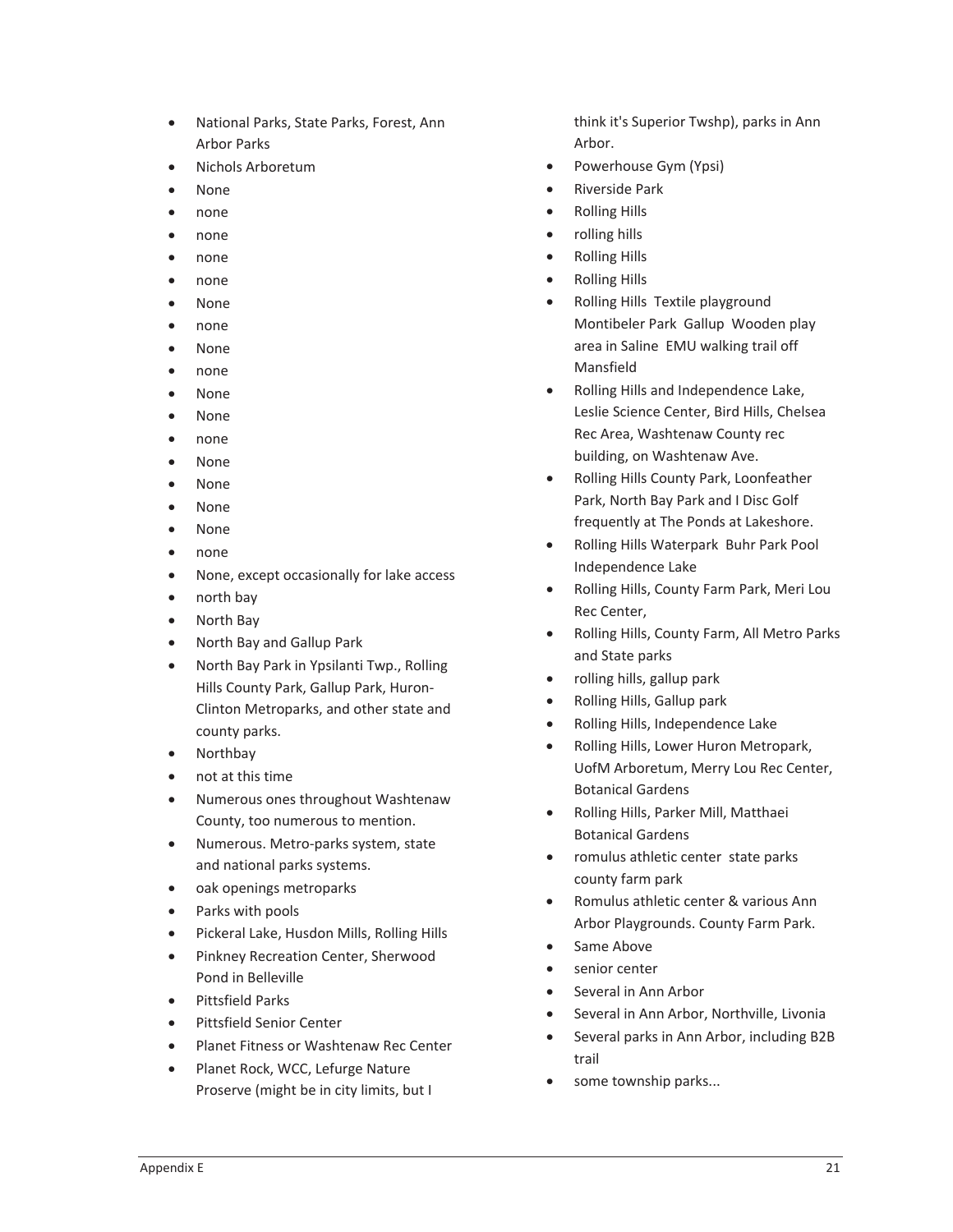- Splash Park of Canton Center Rd, Camp Dearborn
- St. Joe's exercise facility. Walking paths in the city. Gallup park. Chippewa swim and tennis club 3-4 times per week. Ypsi High school tennis courts.
- State parks (metro beach, kensington, manistee forest)
- state parks, ann arbor parks, metro parks
- Swift Run Dog Park (Ann Arbor); Veterans Park & Buhr Park Ice Arenas (Ann Arbor); Canton Sports Center Softball Fields (Canton)
- Swift Run Dog Park, Lilly Park
- Swift Run Dog Park, Olsen Dog Park, Canton Dog Park, Mill Pond Park in Saline, Parker Mill on Geddes, Gallup Park, Marshall Park
- Swift Run Park dog leash-free park; bike trail through Ann Arbor; Gallup Park; Univ of Michigan facilities for exercise; camping at Waterloo Recreation Area; spinning at private studio in Saline.
- The Arb in Ann Arbor
- The Arb, Independence Lake Metropark, Border to Border trail, Green Oaks Golf Course
- the arboretum in Ann Arbor
- The Health & Fitness Center at WCC
- The park just south of 94.
- The Summit in Canton: Splash pad (free), beautiful play structure (free), lovely walking path around a pond (free)
- Township parks (Ford Lake and park on Textile with large playground...don't remember what it's called.)
- Township parks, county parks, community center
- UM Rec buildings, WCC Fitness Center, Gallup Park, Fustenberg Park
- Van Buren
- x various parks in Township and Superior
- Variuos Ann Arbor parks
- Veteran's Park Ann Arbor
- x Veterans Park, West Park, Rolling Hills Park
- Vets. Bird hills. Olson. Poto.
- x Volleyball, Basketball
- x Washtenaw Community College gym
- Washtenaw County Rec Center
- x Washtenaw County rec. center & parks & preservation lands & Ypsilanti Twsp. recreation center and parks
- x Washtenaw Rec Center, Fuller and Vet's pool, Gallup park, Rolling Hills
- x Washtenaw Rec off of Platt & Huron in Ann Arbor, Meri Lou Murray?
- Waterloo State Recreation Area, Ypsilanti Township & Ann Arbor parks.
- Waterloo, North Bay, Rolling Hills
- x WCC Fitness Center
- x WCC Fitness Center, Almost all of the area Metro Parks and several state parks.
- x WCC health and fitness center
- x WCC Health and Fitness Center
- x WCC Health and Fitness, State Parks
- x WCC Health Center, Ypsilanti Township parks on Ford Lake
- We do a lot of trail hiking at the botanic gardens, cherry hill, parker mill park, behind St Joe's hospital, at north bay park, and gallup park.
- Wendell Holmes baseball field, Ford Heritage Park baseball fields, Chippewa swim and tennis, Rolling Hills, Michigan State Parks
- x West Park, Ann Arbor
- x Willow Run recreation center
- x Ypsi Township, Pittsfield, Ann Arbor
- x Ypsi Twp Heritage, HCMA
- ypsi twsp parks
- x Ypsilanti Township parks, ypsd schools athletic facilities, planet fitness gym
- Ypsilanti Twp Rec Center Willow Run Track Field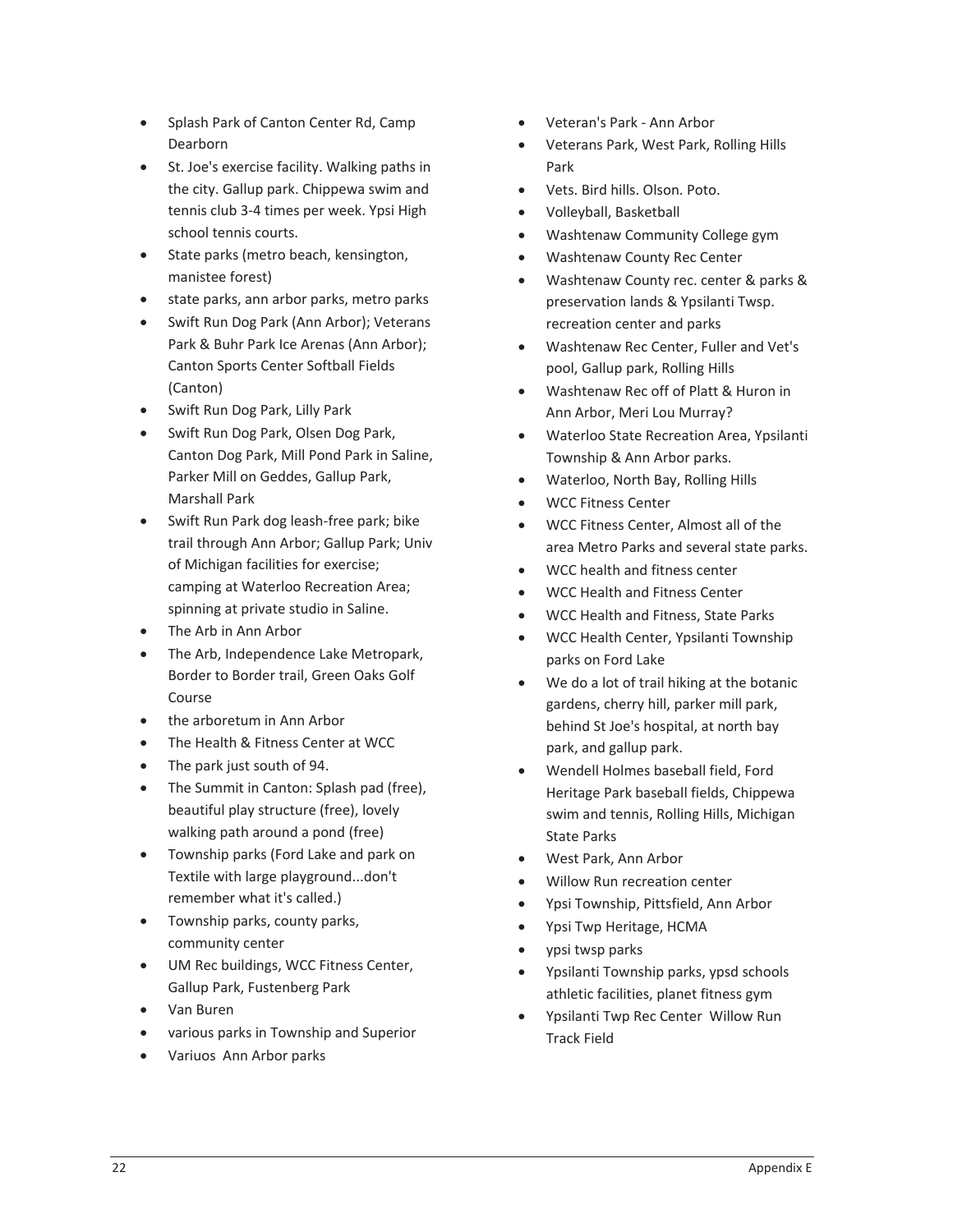# **13 & 14**

| How much do you spend per month, total,                                                      |                                                             |
|----------------------------------------------------------------------------------------------|-------------------------------------------------------------|
| on admission fees or program fees at parks                                                   |                                                             |
| or recreation facilities outside of the city?                                                |                                                             |
| (include Ypsilanti Township and state                                                        |                                                             |
| parks, private fitness centers/gyms,                                                         |                                                             |
| amusement parks, etc)                                                                        | At which facilities?                                        |
| varies                                                                                       | see above                                                   |
| varies                                                                                       |                                                             |
| USE TO SPEND MORE, NOW CANNOT AFFORD TO                                                      | WOULD SPEND TIME AT POOL IF IT WAS IF KNEW                  |
| GO                                                                                           | WHERE IT WAS AND IF IT WAS CLEAN WHICH I HAVE               |
|                                                                                              | <b>HEARD IT IS NOT.</b>                                     |
| unknown                                                                                      | unknown                                                     |
| Thousands                                                                                    | All of them outside of the city                             |
| Recreation Passport \$10, others \$30                                                        | Metroparks. If there is a fee because there is boat         |
|                                                                                              | access, I will park and walk in, since I don't have a boat. |
|                                                                                              |                                                             |
| not sure                                                                                     |                                                             |
| none                                                                                         | n/a                                                         |
| None                                                                                         |                                                             |
| None                                                                                         | None                                                        |
| None                                                                                         | None                                                        |
| none                                                                                         |                                                             |
| None                                                                                         | n/a                                                         |
| None                                                                                         | Northbay                                                    |
| none                                                                                         |                                                             |
| none                                                                                         | none                                                        |
| none                                                                                         |                                                             |
| No fitness membership, no amusement parks -- just<br>annual metroparks fee thru Sec of State |                                                             |
| N.A.                                                                                         | N.A.                                                        |
| Less than \$5                                                                                | Botanic gardens-though we rarely go now that they           |
|                                                                                              | have begun charging for parking, and independence lake      |
|                                                                                              |                                                             |
| less than \$10                                                                               | Rolling Hills has an admission fee for the waterpark.       |
|                                                                                              | Merry Lou has a per use or per class fee. I buy a yearly    |
|                                                                                              | pass for the state and county park access, so the           |
|                                                                                              | monthly amount is minimal.                                  |
|                                                                                              |                                                             |
| I have a state park sticker for local parks I walk will                                      |                                                             |
| not pay to use                                                                               |                                                             |
| avg of \$100 per month                                                                       | chippewa, Ypsi Township                                     |
| Average over the year is approx \$50/yr                                                      | State Park sticker, Rolling Hills, Cedar Point,             |
| about \$25 per month average                                                                 | Ypsi Studio, Michigan State Parks, Washtenaw County         |
|                                                                                              | Parks, other county parks,                                  |
|                                                                                              |                                                             |
| 75-100                                                                                       |                                                             |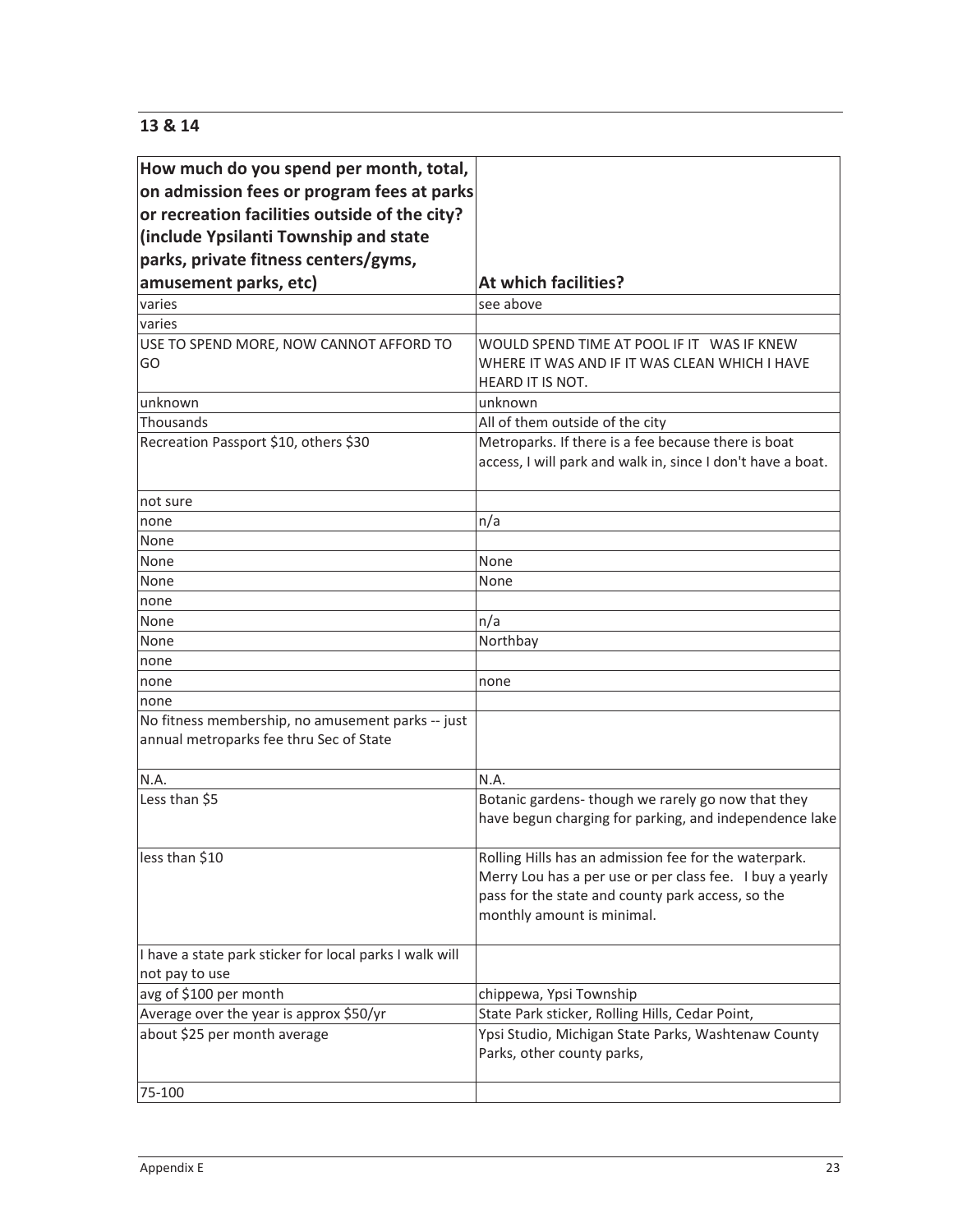| 6 dollars                                                                   | annual passes for Metro parks, State and Federal parks                                                                         |  |  |  |  |
|-----------------------------------------------------------------------------|--------------------------------------------------------------------------------------------------------------------------------|--|--|--|--|
| $5 - 105$                                                                   | rolling hills, camping occassionally                                                                                           |  |  |  |  |
| 40-120                                                                      | Meri Lou Murray Rec Center, various state/county park<br>entrance fees, various amusement parks out of state                   |  |  |  |  |
| 30 at the gym. The remainder I park far and walk to<br>avoid admission fees | Ford lake park, the park next to 94, Powerhouse<br>gymthough if there were a community gym I would<br>opt for that.            |  |  |  |  |
| 10 or less                                                                  | Independence                                                                                                                   |  |  |  |  |
| 10 dollar                                                                   |                                                                                                                                |  |  |  |  |
| $0 - 205$                                                                   | Gallup and Argo canoe liveries                                                                                                 |  |  |  |  |
| $0 - 20$                                                                    | metro parks or Gallup for admission, canoe rental or<br>refreshments                                                           |  |  |  |  |
| 0 to \$5                                                                    | Either a Metro Park or Rolling Hills or Indp. Lake                                                                             |  |  |  |  |
| <\$5 average over 12 months                                                 | Kensington Metro Park                                                                                                          |  |  |  |  |
| $<$ \$5                                                                     | County, State, Metroparks                                                                                                      |  |  |  |  |
| ~\$30/month                                                                 | Powerhouse Gym                                                                                                                 |  |  |  |  |
| ~\$25                                                                       | Argo Canoe Livery, Gallup Park concessions, private local<br>fitness studios in Ypsi and Ann Arbor                             |  |  |  |  |
| ŗ                                                                           | no idea                                                                                                                        |  |  |  |  |
| \$70. to \$100                                                              | <b>WCC Health Center</b>                                                                                                       |  |  |  |  |
| \$60/month                                                                  | <b>WCC Fitness Center</b>                                                                                                      |  |  |  |  |
| \$60-\$75                                                                   | Waterloo Rec Area; Swift Run (fees for 2 dogs); UM<br>exercise classes.                                                        |  |  |  |  |
| \$56/mo                                                                     | <b>Washtenaw County</b>                                                                                                        |  |  |  |  |
| \$50. or more ?                                                             | Planet Fitness, Rolling Hills, & Hudson Mills Metropark.                                                                       |  |  |  |  |
| \$50 per month                                                              | Numerous. Mostly outdoor recreation related.                                                                                   |  |  |  |  |
| \$5?                                                                        | We buy an annual metropark pass.                                                                                               |  |  |  |  |
| \$5-\$20                                                                    | Rolling Hills Half Moon Lake                                                                                                   |  |  |  |  |
| \$30-50                                                                     | Rolling hills, rutherford pool                                                                                                 |  |  |  |  |
| \$300-\$400 per month.                                                      | WCC Fitness Center, Metro Parks, Organized Running<br>events, Organized Cycling Events, Organized Triathlon<br>Events. Golfing |  |  |  |  |
| \$120 yr                                                                    | Fitness                                                                                                                        |  |  |  |  |
| \$110/mo for health club, \$45/yr parking at parks -<br>metro and county    |                                                                                                                                |  |  |  |  |
| \$10-20 per month                                                           | Murray Lake (private) State campgrounds                                                                                        |  |  |  |  |
| $$10-15$                                                                    | Gallup Park County Recreation and Fitness Center                                                                               |  |  |  |  |
| \$100+ including fitness center and state parks                             | WCC Health and Fitness Center, Rolling Hills                                                                                   |  |  |  |  |
| \$10/month                                                                  | Michigan Adventure, state parks passport admission                                                                             |  |  |  |  |
| \$10/month                                                                  | fitness center/gym                                                                                                             |  |  |  |  |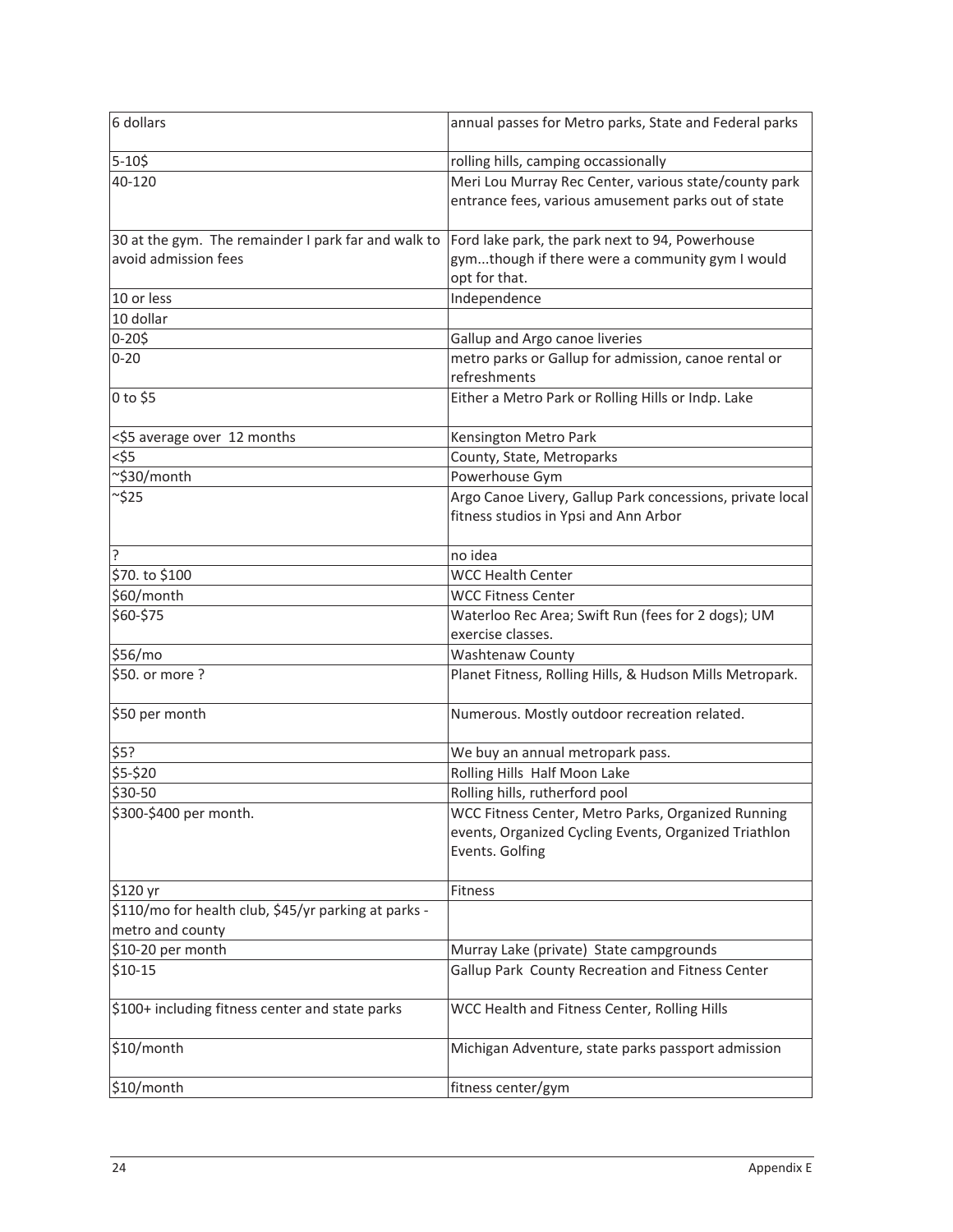| \$10 for state park pass; occasionally \$5 to visit park | Silver Lake Kensington, etc.                             |
|----------------------------------------------------------|----------------------------------------------------------|
| such as Kensington Metro                                 |                                                          |
| \$10 ANNUAL                                              | METRO'S                                                  |
| 05/25/2012                                               | Michigan State Parks                                     |
| 900                                                      | Chippewa                                                 |
| 500                                                      | Church gyms in Detroit                                   |
| 300                                                      | State parks and fitness gym                              |
| 300                                                      | M.L.Murry, Fitness 19, Parks costs                       |
| 300                                                      | <b>Rec Park</b>                                          |
| 300                                                      | Chippewa swim and tennis. This includes lessons.         |
|                                                          | exercise classes at St. Joe's. Rolling Hills swim park.  |
|                                                          | Camping at State Parks.                                  |
|                                                          |                                                          |
| 250                                                      |                                                          |
| 200                                                      | Romulus athletic center                                  |
| 175                                                      | private fitness classes for posteror realignment         |
| 150                                                      | Detroit Zoo, state parks, other kid stuff                |
| 150                                                      | Pittsfield Senior Center (Trips)                         |
| 100                                                      | State parks, County Parks, Rolling Hills, Ypsi Studio,   |
|                                                          | Chippewa                                                 |
| 100                                                      | BC Yu Gym in Ann Arbor                                   |
| 100                                                      | Chippewa, Rolling HIlls                                  |
| 100                                                      | <b>Water Parks</b>                                       |
| 100                                                      | State Parks, Michigan Academy of Gymnastics, Rolling     |
|                                                          | Hills, Independence Lake, Gym                            |
| 100                                                      | Washtenaw Community College gym                          |
| 100                                                      | MI Brewers Festival, Heritage Festival                   |
| 100                                                      | Washtenaw Rec Center, Fuller and Vet's pool, Rolling     |
|                                                          | Hills                                                    |
| 100                                                      | <b>Rolling Hills</b>                                     |
| 80                                                       | Ann Arbor Y membership, Rolling Hills, some state parks, |
|                                                          | particularly up north.                                   |
| 80                                                       | Different ones Wash. Rec. Center, Rolling Hills, health  |
|                                                          | club.                                                    |
| 75                                                       | Fuller Pool, Wide World Sport Center, Ypsi Twp Rec       |
|                                                          |                                                          |
| 75                                                       | Fitness Center at WCC, state park pass, daily entry fees |
|                                                          | to other parks                                           |
| 70                                                       | <b>WCC Fitness Center</b>                                |
| 70                                                       |                                                          |
| 65                                                       | WCC Health and Fitness Center, Huron-Clinton             |
|                                                          | Metropark pass, State park fee                           |
| 65                                                       | <b>WCC Health &amp; Fitness</b>                          |
| 62                                                       | <b>THFC</b>                                              |
| 60                                                       | Ymca                                                     |
| 60                                                       | Health and Fitness at WCC                                |
| 60                                                       | Gyms, Disc Golf courses (Waterworks Disc Golf course is  |
|                                                          | horrible and husband got sever poison ivy all over his   |
|                                                          | arms from playing there), walking at parks, bike riding  |
|                                                          |                                                          |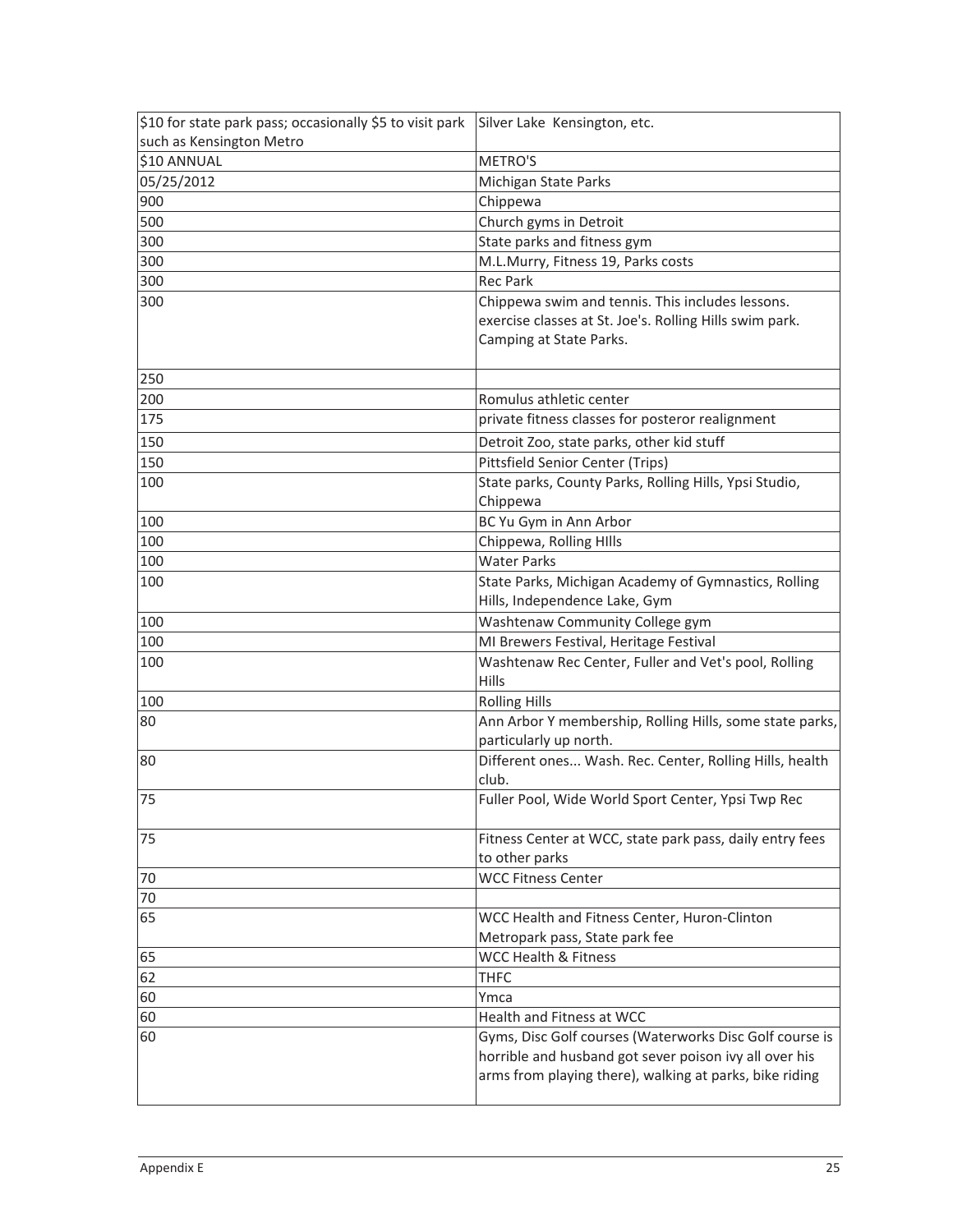| 60 | Ypsi Studio                                                                                        |
|----|----------------------------------------------------------------------------------------------------|
| 60 | <b>WCC</b>                                                                                         |
| 50 | Metro pass, ypsi pass, county pass, private gym, several<br>indoor kids play centers               |
| 50 | Ford Heritage Park, Rolling Hills County Park, Island Lake<br>Recreation Area, various metroparks. |
| 50 | Ypsi twsp rec                                                                                      |
| 50 | Michigan State Parks                                                                               |
| 50 | Independence Lake Rolling Hills Buhr Park                                                          |
| 50 | All of the above--organized sports team fees & yearly<br>fee for the dog park.                     |
| 50 | <b>WCC Health and Fitness Center</b>                                                               |
| 50 | <b>HCMA</b>                                                                                        |
| 48 | WCC Health and fitness, state parks                                                                |
| 42 | Health and Fitness Center at WCC                                                                   |
| 40 | Gym, EMU Pool                                                                                      |
| 40 | veterans, buhr and ice cube ann arbor                                                              |
| 40 | Ypsi Studio, LA fitness, Rolling Hills                                                             |
| 40 |                                                                                                    |
| 35 |                                                                                                    |
| 35 | County Park Water Park                                                                             |
| 30 | Planet Fitness, state and metro parks.                                                             |
| 30 |                                                                                                    |
| 30 | <b>Buhr Pool</b>                                                                                   |
| 30 | Ypsi Studio, Riverside Arts Center,                                                                |
| 30 | PArk passes, Water Parks, Pools State PArks.                                                       |
|    |                                                                                                    |
| 30 |                                                                                                    |
| 30 | Planet Fitness, County Metroparks, nearby state parks                                              |
| 28 | <b>Fitness Center</b>                                                                              |
| 25 | ypsilanti parks                                                                                    |
| 25 | metroparks, state and national parks, beaches                                                      |
| 25 | rolling hills                                                                                      |
| 25 | EMU Rec/IM, mostly                                                                                 |
| 20 | Rolling hills silver lake                                                                          |
| 20 | State Parks & Metro Parks                                                                          |
| 20 | Matthai; Bishop Lake.                                                                              |
| 20 | <b>YTRD</b>                                                                                        |
| 20 | Kensington Pass and MLMurry Rec Center entrance                                                    |
| 20 | That is an average of Huron Metro Parks, Cedar Point<br>etc.                                       |
| 20 | LA Fitness & Huron Metro & State Parks                                                             |
| 20 | Roller hills water park                                                                            |
| 20 | Campgrounds, state parks, water parks, zoos.                                                       |
| 20 | rollin hills                                                                                       |
| 20 | Meri Lou Rec Facility, North Bay Park                                                              |
| 20 |                                                                                                    |
| 20 | <b>Rolling Hills</b>                                                                               |
|    |                                                                                                    |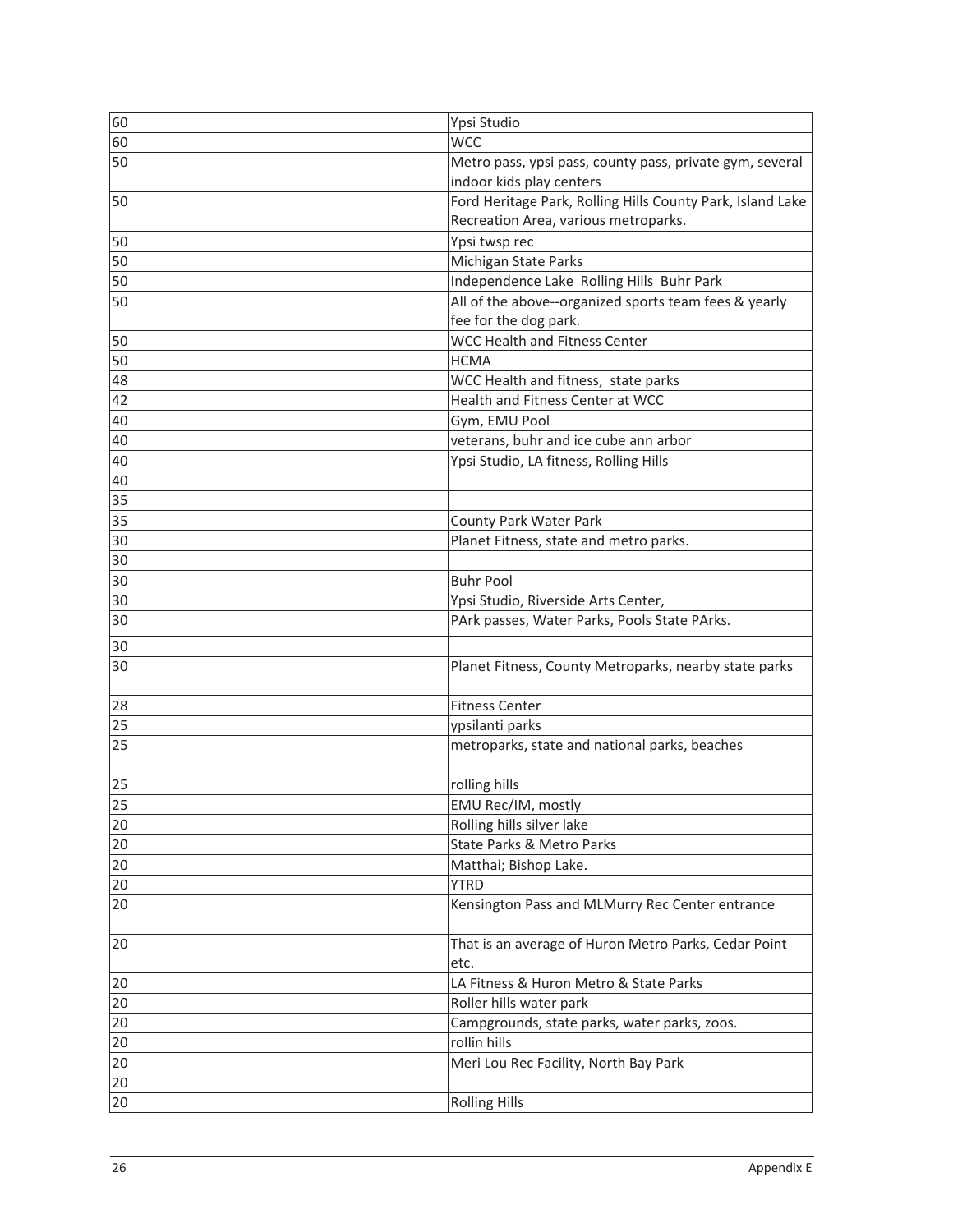| 20              | n/a                                                        |  |  |  |  |
|-----------------|------------------------------------------------------------|--|--|--|--|
| 20              | Mary Lou Murray                                            |  |  |  |  |
| 20              | LA Fitness (gym)                                           |  |  |  |  |
| 20              | LA Fitness (Bally's) (private fitness center) Barre Be Fit |  |  |  |  |
|                 | (private fitness center)                                   |  |  |  |  |
| 20              | State park pass \$10.00 Planet fitness membership          |  |  |  |  |
|                 | \$10.00                                                    |  |  |  |  |
| 15              | Washtenaw Co. Parks                                        |  |  |  |  |
| 15              |                                                            |  |  |  |  |
| 15              | Planet Fitness & Washtenaw Rec Center                      |  |  |  |  |
| $\overline{15}$ | Independence Lake, Rolling Hills, North Bay Park           |  |  |  |  |
|                 |                                                            |  |  |  |  |
| 15              | Planet fitness, amusement parks in the summer              |  |  |  |  |
|                 |                                                            |  |  |  |  |
| 13              | <b>YMCA</b>                                                |  |  |  |  |
| 12.5            | Ann Arbor Rec - Merri Lou Murray                           |  |  |  |  |
| 12              |                                                            |  |  |  |  |
| 12              | gym, county/state park stickers                            |  |  |  |  |
| 12              | ypsi township                                              |  |  |  |  |
| 12              | Domino Farms, petting zoos, waterparks                     |  |  |  |  |
| 10              | <b>Rolling Hills</b>                                       |  |  |  |  |
| 10              | RecIM winter membership, canoe rentals in A2               |  |  |  |  |
| 10              |                                                            |  |  |  |  |
| 10              | <b>Planet Fitness</b>                                      |  |  |  |  |
| 10              | Delhi, water park in Ypsi township                         |  |  |  |  |
| 10              | <b>Planet Fitness</b>                                      |  |  |  |  |
| 10              | <b>Planet Fitness</b>                                      |  |  |  |  |
| 10              |                                                            |  |  |  |  |
| 10              | Cty Rec, sr. phs.<br><b>Planet Fitness</b>                 |  |  |  |  |
| 10              |                                                            |  |  |  |  |
| 10              | varies, all admission fees though.<br>state                |  |  |  |  |
| 10              | state, metro parks                                         |  |  |  |  |
| 10              | Dog permits for Ann Arbor/Canton, State Park car           |  |  |  |  |
|                 | sticker                                                    |  |  |  |  |
| 10              |                                                            |  |  |  |  |
| 10              | Washtenaw County Park System                               |  |  |  |  |
| 10              | Planet fitness                                             |  |  |  |  |
| 9               | Pickney                                                    |  |  |  |  |
| 7               | <b>Rolling Hills</b>                                       |  |  |  |  |
| 7               | <b>Rolling Hills</b>                                       |  |  |  |  |
| 7               | State and county pArks.                                    |  |  |  |  |
| 5               | <b>Clubview and Burns</b>                                  |  |  |  |  |
| 5               | Metroparks annual pass.                                    |  |  |  |  |
| 5               |                                                            |  |  |  |  |
| 5               | All of them. This is 1/12 of the combined cost for the     |  |  |  |  |
|                 | annual stickers to the Michigan state park system (\$10),  |  |  |  |  |
|                 | the Huron-Clinton Metroparks (\$25), and the               |  |  |  |  |
|                 | Washtenaw county parks (\$25).                             |  |  |  |  |
| 5               |                                                            |  |  |  |  |
| 5               | Rolling Hills, Independence Lake                           |  |  |  |  |
|                 |                                                            |  |  |  |  |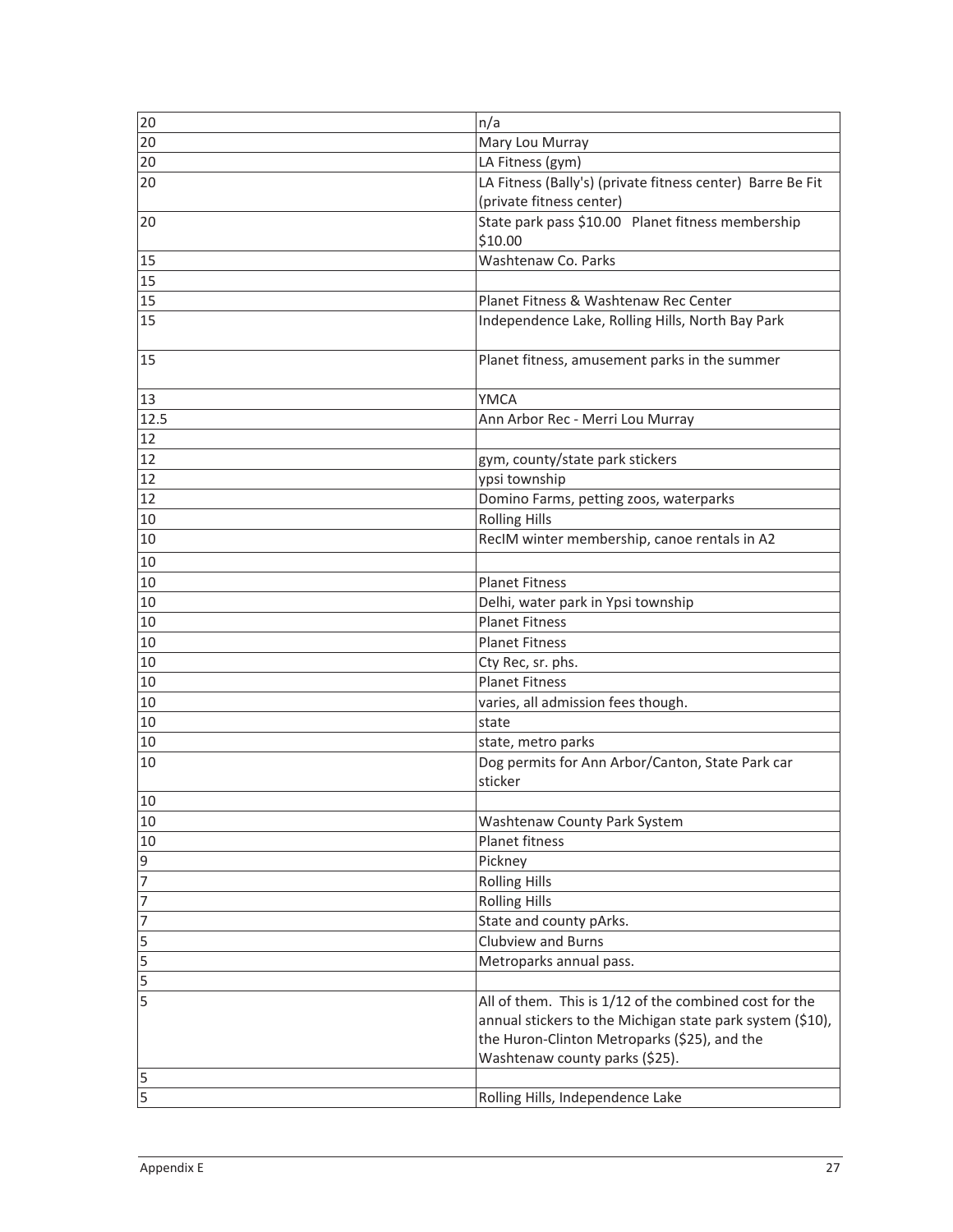| $\frac{5}{5}$                     |                                      |
|-----------------------------------|--------------------------------------|
|                                   | Oakwood                              |
| $\overline{4}$                    | Rutherford park                      |
| $\overline{3.5}$                  | North Bay                            |
| $\overline{2}$                    | Metroparks and State Parks           |
| $\vert$ 1                         | State Park pass                      |
| $\vert$ 1                         | state park pass                      |
| $\vert$ 1                         | North Bay Park (\$15 annual pass)    |
| $\overline{0}$                    | $\boldsymbol{0}$                     |
| $\overline{0}$                    |                                      |
| $\overline{0}$                    |                                      |
| $\overline{0}$                    |                                      |
| $\overline{0}$                    |                                      |
| $\overline{0}$                    |                                      |
| $\overline{0}$                    |                                      |
| $\overline{0}$                    |                                      |
| $\overline{0}$                    |                                      |
| $\overline{0}$                    | na                                   |
| $\overline{0}$                    |                                      |
| $\overline{0}$                    |                                      |
| $\overline{0}$                    |                                      |
| $\overline{0}$                    |                                      |
| $\overline{0}$                    |                                      |
| $\overline{0}$                    | <b>NA</b>                            |
| $\overline{0}$                    | I don't reallyl pay, so I don't know |
| $\overline{0}$                    |                                      |
| $\overline{0}$                    |                                      |
| $\overline{0}$                    | N/A                                  |
| $\overline{0}$                    |                                      |
| $\overline{0}$                    | n/a                                  |
| $\overline{0}$                    |                                      |
| $\overline{0}$                    |                                      |
| $\overline{0}$                    |                                      |
| $\overline{0}$                    |                                      |
| $\overline{0}$                    |                                      |
|                                   | I have a parking pass \$25           |
| $\vert 0 \vert$<br>$\overline{0}$ |                                      |
|                                   |                                      |
| $\overline{0}$                    |                                      |
| $\overline{0}$                    |                                      |
| $\overline{0}$                    |                                      |
| $\overline{0}$                    |                                      |
| $\overline{0}$                    |                                      |
| $\overline{0}$                    |                                      |
| $\overline{0}$                    | n/a                                  |
| $\overline{0}$                    |                                      |
| $\overline{0}$                    |                                      |
| $\overline{0}$                    |                                      |
| $\overline{0}$                    | <b>NA</b>                            |
| $\overline{0}$                    |                                      |
| $\overline{0}$                    |                                      |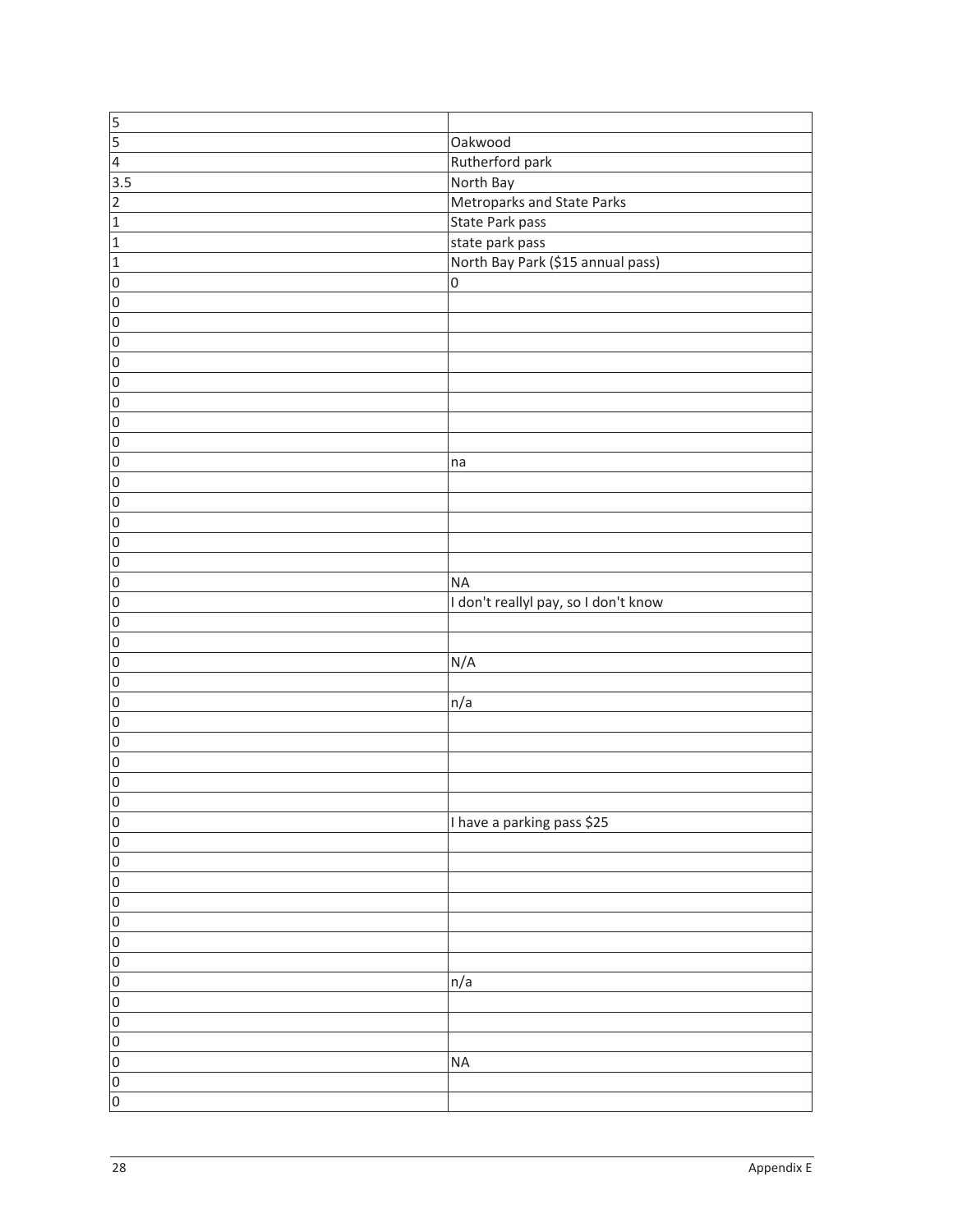| $\overline{0}$ |           |
|----------------|-----------|
| $\overline{0}$ |           |
| $\overline{0}$ |           |
| $\overline{0}$ |           |
| $\overline{0}$ |           |
| $\overline{0}$ | N/A       |
| O              |           |
| O              | N/A       |
| O              |           |
| $\overline{0}$ |           |
| $\overline{0}$ |           |
| $\overline{0}$ |           |
| $\overline{0}$ |           |
| $\overline{0}$ |           |
| O              |           |
| O              |           |
| $\overline{0}$ |           |
| $\overline{0}$ |           |
| O              |           |
| O              |           |
| $\overline{0}$ | <b>NA</b> |
| O              |           |
|                | none      |
|                | variable  |
|                | Sr Pass   |
|                |           |

**15. What recreation facilities would you be willing to pay a fee for in order to have them available inside the city?** (211)

- $\overline{0}$
- $\overline{0}$
- $\Omega$
- x 10
- $\overline{a}$
- x ?
- x ?
- x ?
- x ?
- $\overline{?}$
- 0, I pay taxes that should support city parks
- 50 meter swimming pool
- A bowling alley, a Disc Golf course, an outdoor skate park, or a roller skating rink.
- A dog park! I'd gladly pay the \$40/year to Ypsi for one. I don't think there is much

need for Ypsi to have an ice rink as Ann Arbor has several, and Canton has one.

- A family rec. center like a YMCA.
- A new city recreation center that provided access to exercise equipment for middle to low incomes. Community and REC/ED courses for adults and kids.
- a nice disc golf course, an affordable fitness center (please!!!!!), parks, music, etc)
- A nice, high quality fitness/rec center like the one at WCC, river access for tubing/canoeing.
- a skate park, gym with boxing equipment and wrestling mats
- A small fee such as \$10-20/month for an indoor rec center at Water Street.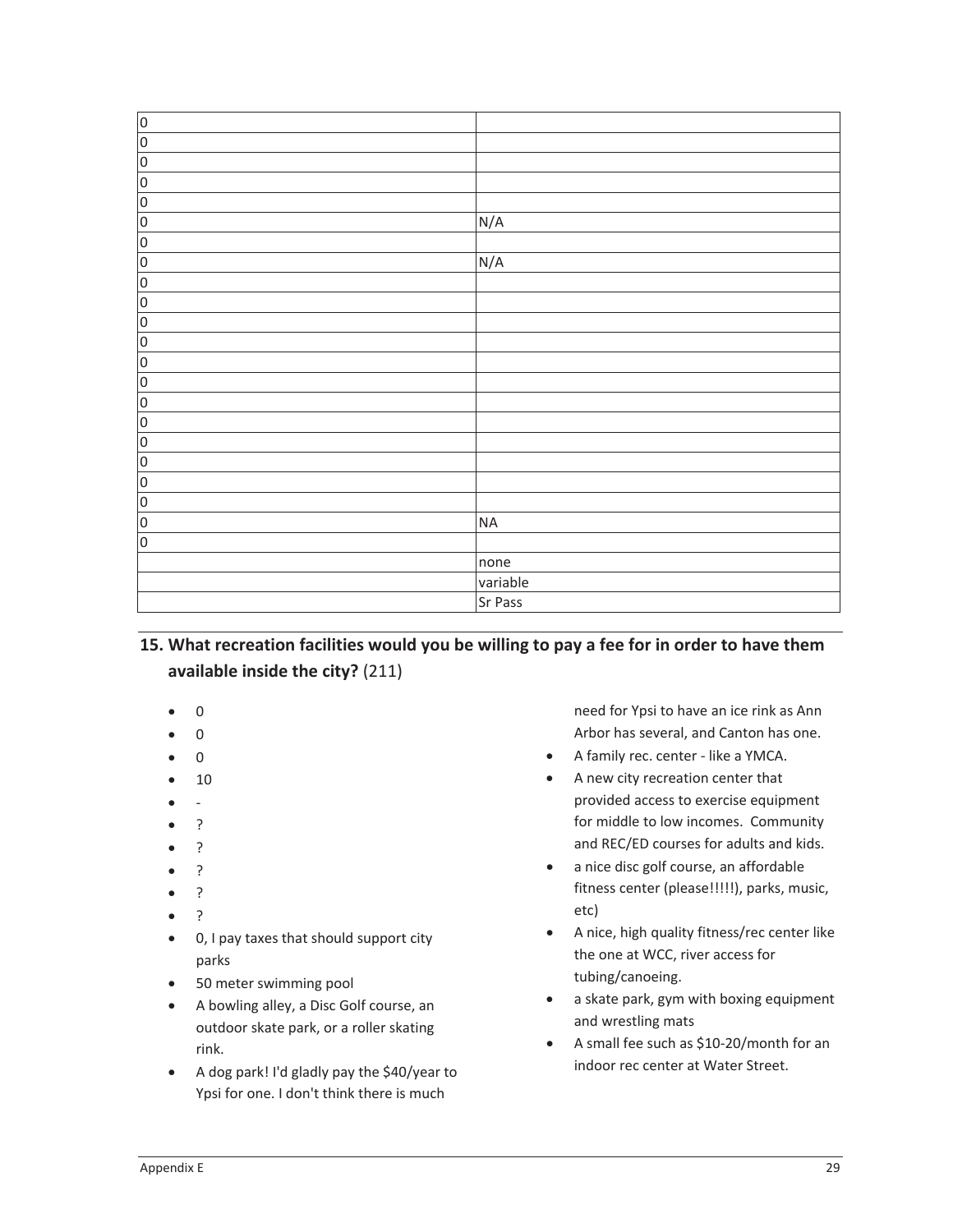- A well-equip fitness center that included classes.I would be willing to pay up to \$250/year if it had a lot of amenities.
- adult swim
- almost any
- an indoor fitness center
- An indoor fitness center, a children's water park.
- An outdoor city pool is essential for the community. A water park with a pool that can provide lessons would be ideal.
- And indoor rec center would be great. An ice skating rink and canoeing and kayaking on the river would also be worthwhile. I would be willing to pay for facilities where there are actually things to do.
- $\bullet$  any as long as they were up to par.
- Any facility as long as the fee is not too expensive and family memberships would be nice.
- anything with a pool
- Athletic center with child care
- Attendance to a rec facility located in the city or twp of ypsilanti
- Boating on the Huron River
- canoe liveries pool inside ypsilanti township
- Canoe livery
- Canoe livery
- canoe livery, adult recreation leagues (volleyball, basketball, Frisbee)
- Canoe/kayak liveries. Indoor recreation center. Camping grounds.
- canoe/kayak livery
- $\bullet$  Canoe/kayak livery, disc golf.
- can't afford it right now
- canuing
- Community Center/Gym
- x Correct e if I'm wrong, but EMU's presence in the city is part of the reason our homeowners taxes are so high. I will not vote for more tax \$ for building more facilities when we have EMU and WCC so close. I'd support a move toward special

pricing and programs at EMU and WCC for city homeowners and residents. Rutherford Pool is an exception because it is a grassroots movement and I hope not government run.

- County Rec Center on Water Street!!! Rutherford Pool
- County Rec Facility
- Dog Park
- $\bullet$  Dog park
- dog park, recreation facility
- dog park, skate park
- dog play area
- Dog run
- Dog run park; camping; canoeing/rowboat
- dont know
- x excercise programs
- fitness
- Fitness @ Congress Center
- Fitness Center
- Fitness Center
- Fitness Center pool facilities
- Fitness Center at Water Street -- I'd pay.
- fitness center like wcc
- fitness center, swimming pool
- Fitness Ctr
- fundraiser, park pass
- x gym, pool, indoor track
- Gym, Pool, rec programs
- I am not adverse to a fee but your question is too broad
- I am not supportive of entry fees but would be happy to make a financial contribution in the form of a special collection or additional tax to improve public recreation facilities.
- I don't know
- I don't really like to pay, but when I do, it is to secure a reservation for a picnic shelter.
- I really only pay for access to large, undeveloped networks of wooded trails for hiking and cross-country skiing. If we had this inside the city, I would definitely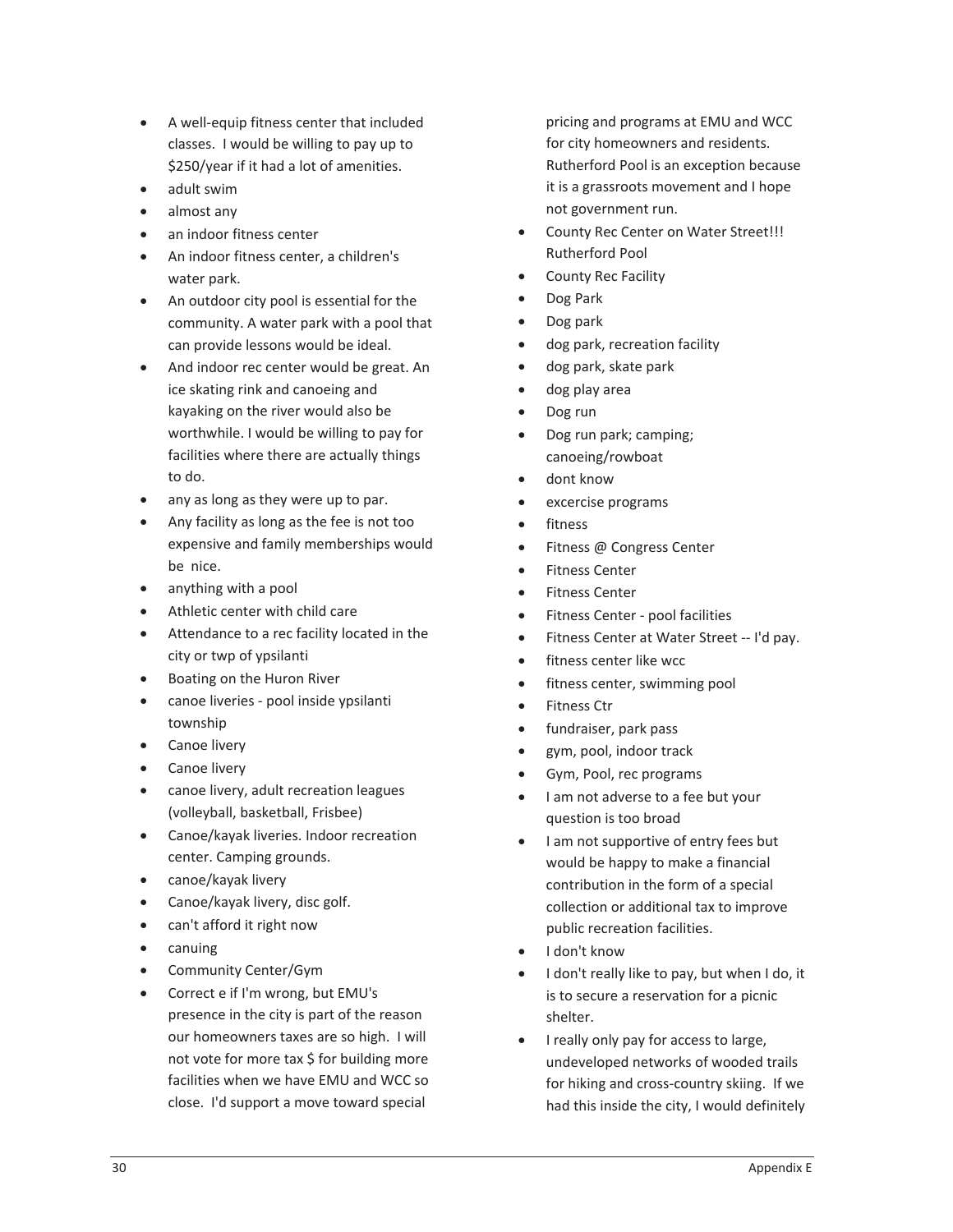pay for it. However, this is impossible because the city is too developed. Instead, I wholly support leaving some of the bike and walking paths (e.g. in the area around St. Joe Hosptial and the border to border trail) partially unplowed in winter for skiiers. This is a very efficient form of winter transportation.

- I would be willing to pay for things like swimming, or canoeing, or to use an actual recreation facility.
- I would buy an annual user pass. Even thought I ride,bike or run to location.
- $\bullet$  ice skate
- Ice skating or rollerblading
- I'd pay for any facility that was worth paying for.
- If there were a fitness center, like the County one being planned in Water Street, I'd pay.
- I'm open to suggestions, though I'm concerned that low income families would be left out.
- Improved Rutehrford Pool
- **INCLOSED WATER PARK, ZOO, SOME** FORM OF SCIENCE CENTER. MORE CULTURE MUSEUM
- Indoor cardio/weight center, indoor poor, indoor basketball, better path system
- Indoor excercise/rec center, Rutherford Pool, Canoe Livery
- Indoor fitness
- indoor gym, pool
- Indoor pool
- Indoor Pool with 24 hour access.
- indoor pool, gym
- Indoor pool, gym, annual pass to city parks with new equip and facilities.
- indoor pools for my children
- Indoor rec
- indoor rec facility with pool and exercise equipment, outdoor pool, youth baseball (not Little League)
- indoor recreation/fitness center, rental of water craft such as kayak or canoe.
- Indoor swimming
- It depends on what they were like. If the county built the fitness center downtown, I'd pay a fee for that.
- low cost indoor pool
- Maybe a community center.
- Maybe something with disc golf
- metro
- $\bullet$  N.A.
- $\bullet$  N.A.
- $\bullet$  n/a
- $\bullet$  n/a
- $\bullet$  N/A
- $n/a$
- $\bullet$  na
- new fitness facility
- Nice tennis courts, dog park (not for me, but for neighbors so they stay out of the other parts of the parks)
- **None**
- $\bullet$  none
- None
- None
- none
- none
- **None**
- none
- none
- $\bullet$  none
- none
- $\bullet$  none
- none
- none
- none
- None coming to mind currently.
- x None.
- None. Our kids don't have much to do and its hard for moms with little to no income
- **Northbay**
- Not sure
- Not sure
- not sure
- Not sure.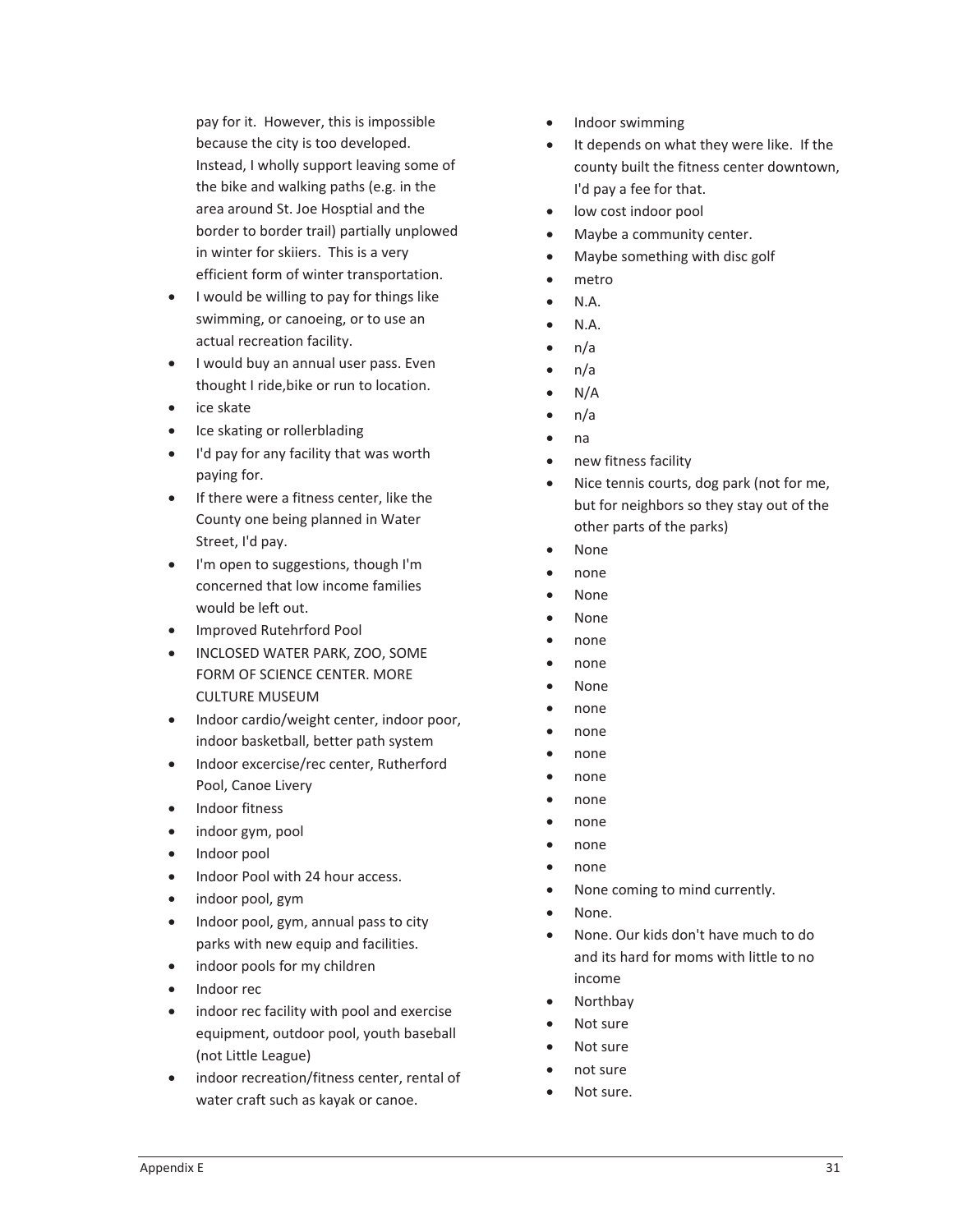- Nothing we don't already have.
- Off leash dog park, concerts in the park, Fairs in the park, Farmer's Market
- Parking at Riverside, public gym, canoe in Riverside, Rutherford pool, community gardens
- parkridge prospect
- Pool
- $\bullet$  pool
- Pool
- $\bullet$  pool
- Pool
- $\bullet$  Pool
- Pool
- $\bullet$  Pool
- $\bullet$  Pool
- $\bullet$  Pool
- Pool Nice facility like WCC for exercise
- Pool, a clean playground
- Pool, canoe and kayak
- Pool, Canoe Livery, Yoga/Pilates programming @ the Senior Center (early morning or evening classes)
- Pool, fitness center, youth activities.
- Pool, Gym/Recreation Center
- Pool, ice skating, rock climbing wall,
- Pool, livery, dog park
- **•** POOL, WHIRLPOOL IF SEP WOMENS/MENS AVAILABLE. MAYBE TAI CHI OR SOMETHING IN EVENING FOR PEOPLE WHO WORK BUT WOULD HAVE TO BE CHEAP
- Pool. Ice skating . Skate park. Gym like WCC.
- possibly a fitness center, but I don't think it should be a priority
- Puppy Park
- Rec Center
- $\bullet$  Rec center
- Rec center
- Rec Center
- Rec Center
- Rec Center
- rec center, pool
- rec center, pools
- x Rec/IM, canoe livery
- **Recreation Center**
- recreation center
- recreation center and canoe livery and swimming pool
- Recreation Center, improved pool
- **Recreation Park**
- Recreation Park
- Recreation/Fitness Center
- x Recreation/Fitness Center...particularly if there is a community component. Child care provisions would be great, too.
- **Rutherford**
- Rutherford Pool
- Rutherford Pool
- Rutherford Pool
- Rutherford Pool when re-opened
- Rutherford Pool, Freighthouse
- $\bullet$  Skate park, water park
- soccer
- Something like the Meri Lou Murray Rec Center; ie, has a pool, etc...
- Sorry...I'm not sure what would qualify without some suggested possibilities. For example, a fitness facility? If so, yes. Also, I would pay for more water-related recreation facility usage.
- Splash pads pool
- Sports facility
- **Swimming**
- swimming
- Swimming classes, Karate 4 kids
- swimming pool rec ctr
- swimming pool for adults
- Swimming pool, indoor rock climbing, band shell.
- Swimming Pools
- Swimming, festivals or events
- Tennis courts
- tennis, canoeing, kayaking
- Tennis, racquetball, swimming, weights, track
- the biggest need is to upkeep what we already have... maintain the baseball diamonds! They're an embarrassment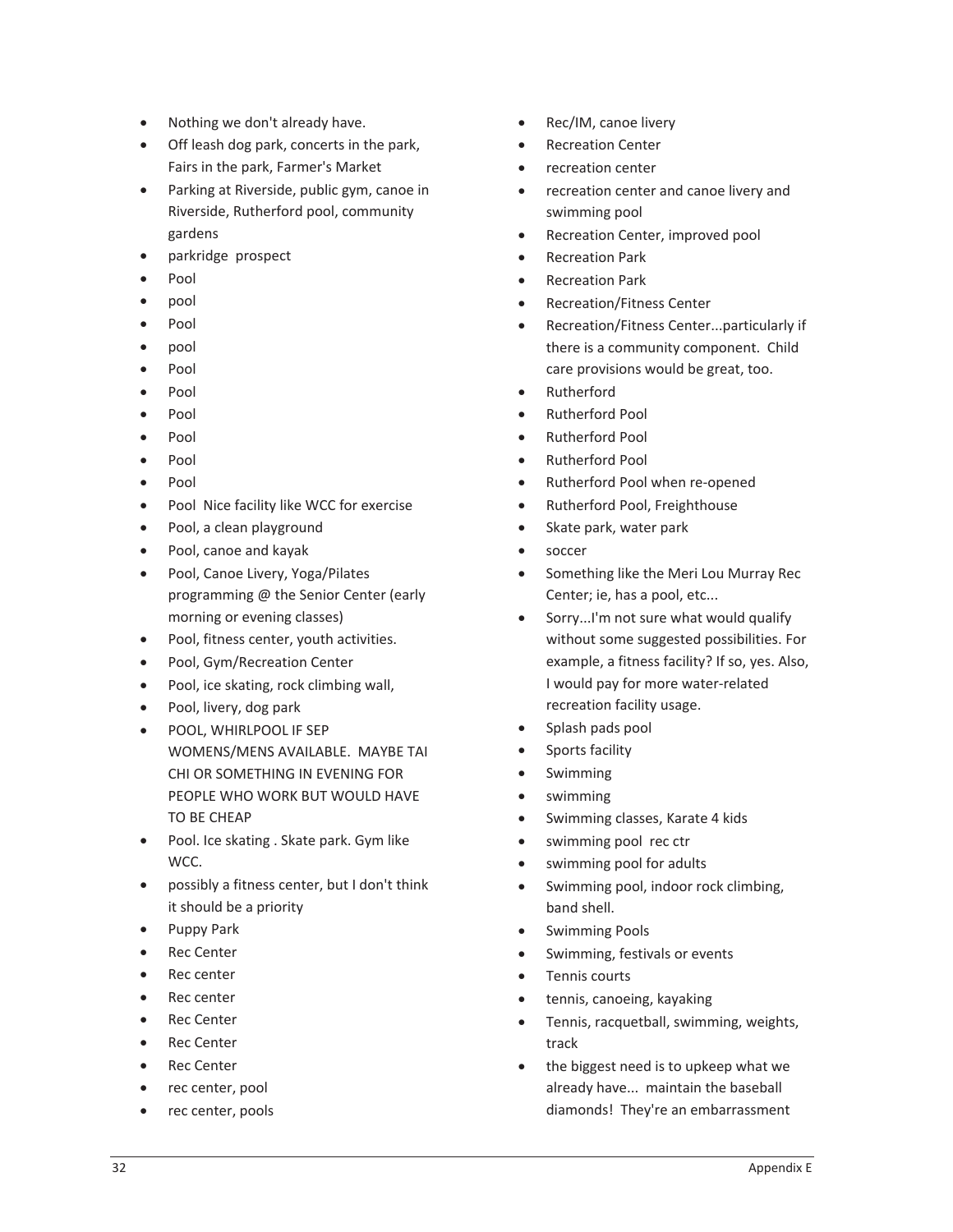when teams come visit and the infield is so overrun with weeds that ground balls can't make it to 3rd base!

- the pool
- trails
- unknown
- unsure
- unsure
- Water park perhaps
- water park!!
- water park, canoe livery, pools, community fitness&health center
- Water Park, Rutherford (Please stop fighting over this)
- water park/pool
- Water Parks,
- Waterpark
- We like \*Free\* or Low cost. Indoor Water

## **16. How do you think the city could raise additional money to pay for park and facility maintenance, improvements, or programming?** (191)

- Kill the homeless and sell their body parts, 2. Host a bake sale with legalized medical marijuana brownies, 3. Have EMU pay for it, 4. NOT rely on revenue from parking or speeding tickets, 5. Sell admission to a "Hunger Games" Tournament where the homeless do battle in the parks, as for the losers, refer to suggestion #1
- Offer rental programs for parties. Even include packages with certain amenities included, such as plates/napkins/grilling amenities, etc. 2. Put donation boxes in the parks--granted theft may be an issue--maybe something like a parking meter type box, people could even donate a quarter at a time.
- A fee for the pool is reasonable.
- A program like the state's Recreation Passport
- Add to millage
- Adopt a Manhole Cover and people paint them for a small fee 5-10 bucks. Another City does this and it looks great and is community centered
- adopt programs, pledges for bike races, 5ks, etc. ??
- Ask for donations
- Ask for donations, fundraising
- Ask various civic groups to contribute money toward the construction of a performance shell.
- Bake sales, car washes, fundrasiers
- Benefit Concert
- **•** Benefit concert or charity event.
- Better utilization of volunteers would save funds for other things
- **•** Block Parties, Fundraisers to fix city parks up, donations from local businesses
- $\bullet$  Bonds
- Build a Rec Center
- Build and Rent Rollerskating/ Roller Derby Rink
- Business sponsorships similar to "Adopta-Watt" model (www.adopt-a-watt.com); "KaBoom" playground model (www.kaboom.org); approaching fundraising like Charlotte NC model (http://www.partnersforparks.org/#funds ).
- buy lottery tickets
- By having bake sale, lemonade stands, selling candy. Fundrasing in general
- cannot think of any at this time
- car wash, picnic for families, friends, games, raffle tickets for kids to win enjoy themselves
- x car washes, bake sales, children clubs
- Carnival in the park, concerts, themed fairs (art, green living, farming, antiques, crafts, etc.) historical walking tours.
- Charge a fee just like it's done at Hudson Mills or Rolling Hills (Discounts for people who live in Ypsi City/ Township). If you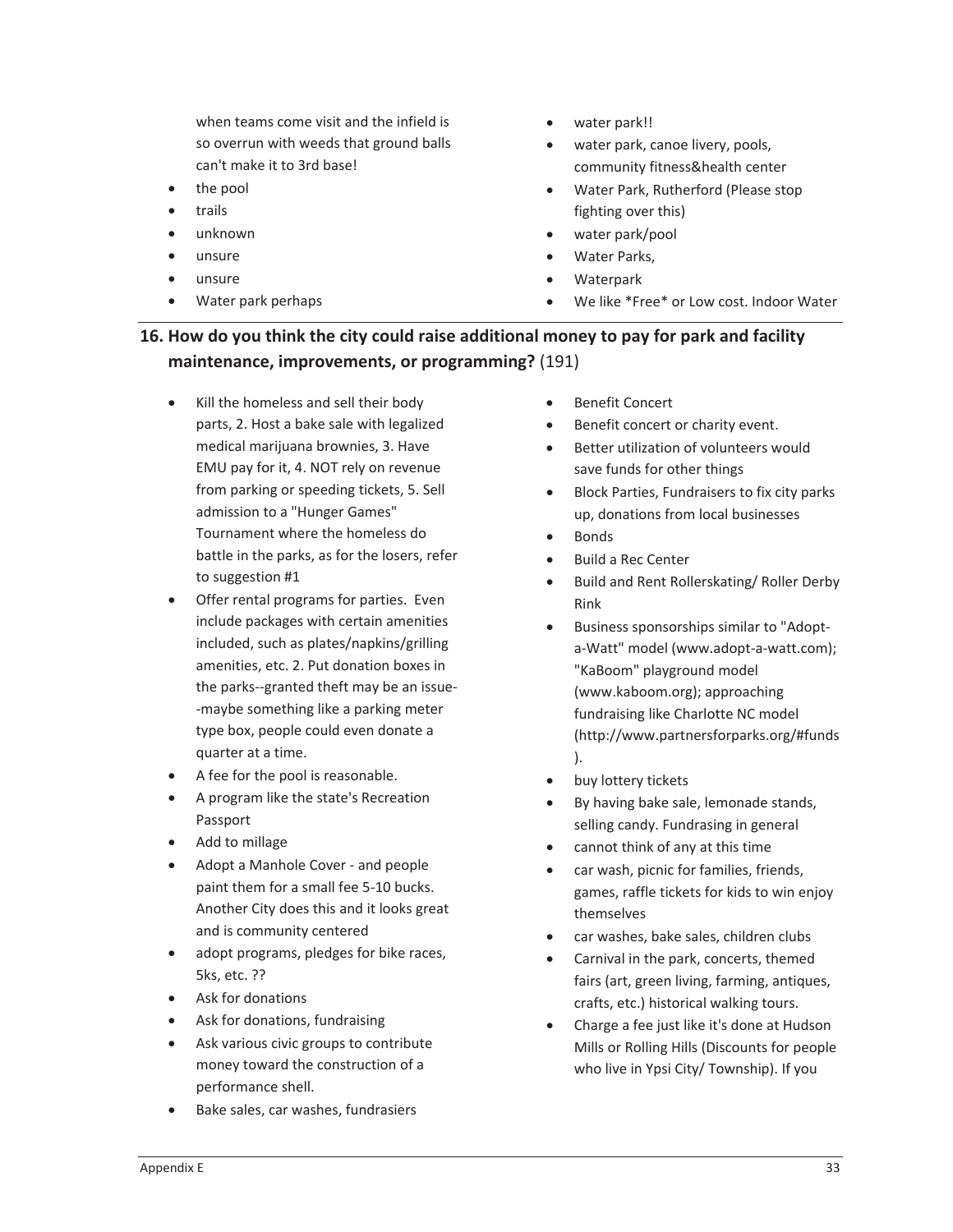build something awesome you will have individuals and orgs volunteering to help.

- charge a fee or benefit concerts or fairs
- Charge events, Charge for use of facilities for family reunions
- Charge more for Festivals -- ticket sales
- Check with Secretary of state they collect a fee for state parks - maybe they'd adopt a program for city parks since there aren't any state parks near us.
- collect donations and hold raffles at summer festivals, have people sponsor benches and skate park items (kickers, rails, etc), local businesses sponsor
- community events
- Community Rec & Ed
- Concession stand at Rec Park during Little League games
- county millage appeal to broader community not just Ypsilanti residents broaden appeal.
- create private consortium's to facilitate maintenance for each park.
- creative fundraisers, perhaps donations at certain events
- cut back on generous pension programs
- Default on the Water Street debt and renegotiate the bonds.
- Dismiss all non value-added payrole (City Council Members)
- Donation optional events that get various neighborhoods together to interact and raise money/awareness
- don't know
- Easy to donate donations. FOr example, when you buy a parkign permit make it a mandatory question if a person would like to donate a small amout
- Eliminate entitlement programs and waste inside of current programs. No additional money needs to be raised.
- Enforce the rules more consistently and fine the people that litter in the parks and otherwise break the law.Enforce local

ordinances and fine people (not enough, I know). Charge a bit more for events.

- Expand volunteer initiatives, coordinate with schools for service hours, coordinate efforts with corporations and businesses (free advertising on park benches for volunteer/service hours of employees.)
- fees special event fund raising
- **•** Fees for Dog Walking. Anual user fee.
- fees to use services like tennis courts, indoor facilities, etc
- Fees, grants, community events. After the milage failed I am not optimistic about that as an option.
- fees, special millage
- festivals
- festivals, public movies, etc
- fund raisers, grants, ballot proposals
- **Fund Raising**
- fund raising through sponsors
- **Fundraiser**
- fundraiser
- Fundraiser events like picnics or such where we could sell tickets and then local performance groups could perform in the park(s).
- fundraiser or millage
- fundraisers
- fundraisers
- x Fundraiser's
- x Fundraisers at Local Businesses
- Fundraisers i.e. festivals, events at local parks.
- Fundraisers throughout the city. Various restaurants, bottle drives, etc
- Fundraisers, grants, donations, and volunteers.
- Fundraisers, special events? Charging fees.
- Fundraisers? Wealthy donors?;)
- Fundraising events, such as dinners or related. For example, when restaurants donate partial proceeds to a particular cause. Perhaps a local group, such as the up-and-coming Supper Club space on the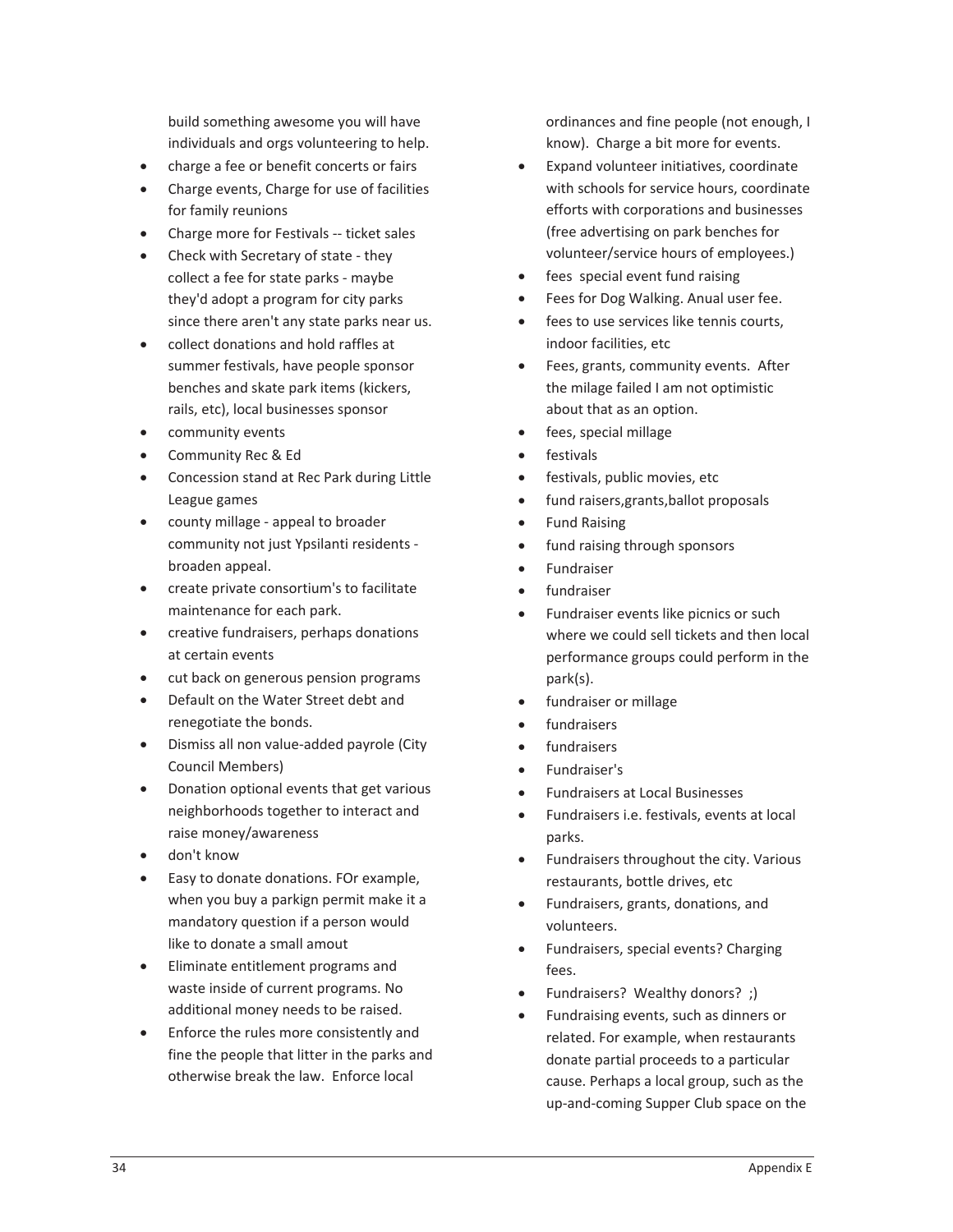corner of Mich. Ave. and Washington would be willing to host such an event. Or Corner Brewery, Sidetrack, Beezy's, etc., etc....places that so many locals already frequent!

- Gala Event
- Give the people something they want to use, something they are proud to have and they will come to it and will pay
- Good Luck! Bring back Christmas Lights at Riverside
- Got me.
- Grant money. There are various DNR and national grants, private foundation grants, as well as grants from companies to repair parks and park equipment. Someone just needs to start looking for them.
- Grants
- Grants (health initiatives), donor/sponsor programs, raise a small millage.
- x grants and user fees
- grants from public health department, partnerships with other local municipalities, schools, colleges and universities.
- **•** Grants,
- Grants, millages/taxes (sorry, I realize this one still might be a little raw...)
- Grants/corporate sponsorships
- Grants? Fundraising campaigns.
- **•** Green Ypsi Fest at Riverside Park in partnership with Growing Hope & Transition Ypsilanti. 'Adopt a Park' option to donate \$ to a general fund for the maintenance of all Ypsi greenspace. Sales of trees from City Tree Nursery. Approach local business owners (&/or farmer's market vendors) about partnering with the city on a greenspace initiative that commits an annual sales percentage to park & facility maintenance. In return, the business owners could get some sort of 'green Ypsi' certification.
- Have a day in park for Fund Raiser
- Have a paid dedicated development person or a volunteer committee of successful development people to coordinate and manage efforts to raise money for the Parks. Create an overall Goals and Objectives (aka strategic plan didn't want to say strategic plan because most of the time people run in the opposite direction from the word) for such efforts. Have annual fundraisers, work with local businesses such as Beezy's that are involved in the community on creative ideas. Have a table at the Downtown Farmer's Market to raise money. I'm sure Growing Hope could help set something like this up. Create awareness at all of the festivals and events at our parks. Ypsilanti may not have a lot of money but we have a lot of creative and dedicated people who are willing to help if they have some guidance. Let's tap into that!
- have bake sales
- Have city officials each sponsor a cause/park/facility then have them compete in a mock Olympics. Take bets, sell tickets, whoever wins gets the majority of the money. Could be rolled into Heritage Festival for more exposure.
- Have donation boxes or drives at the parks; especially the ones that need the most resources, upgrades or work.
- Have the mayor do the talk show circuit.
- $\bullet$  Having a special event
- Hold events at extant parks. What if you opened Water Street as grounds for those roving carnival things?
- hold fun, family-friendly events in the parks and charge a registration fee and option to donate, and make it known that the purpose of the event is to raise money to improve the parks that we all know and love to use. invite local business to donate prizes for a raffle. invite more vendors to hold events in our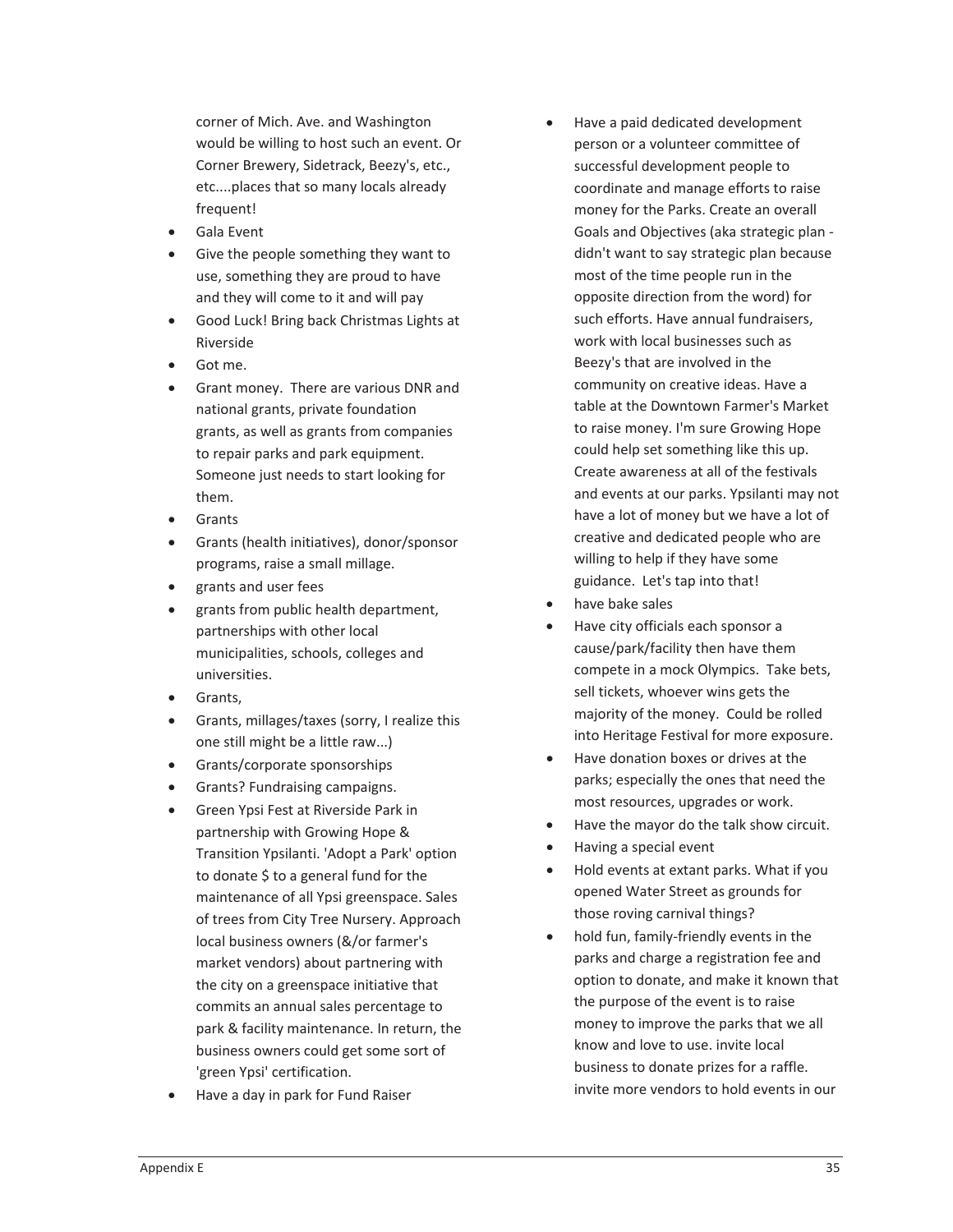parks (the michigan brewer's guild festival and other music fests are a big hit) and make money from their reservation fees. work with local university students to develop a plan as part of a master's thesis or related project?

- How about an income tax or a millage?
- how about fundraising events held in the parks for specific projects in the park where the event(s) are held... just an idea
- How about walking trails and you sell a foot? You "buy" a foot of trail and you give donors a ruler with their name and Ypsilanti Parks & Recreation printed on it for recognition
- I don't know
- I honestly don't think they can unless it's a fundraiser event. 1 time. No taxes
- I supported the millage & tax increase. Otherwise I think rec sports leagues could generate funds [coed softball, kickball, etc], as well as hosting tournaments. Adopt a park ideas are good, as well. Help people connect & invest in the parks closest to them.
- I think the city could benefit from trying to take better advantage of adopt a park groups. Since residents are pretty much maxed out on taxes, maybe an event for fundraising? And support the building of a washtenaw county rec center at water street.
- I wish I knew. I voted for the income tax
- If it can bring in a net profit: Serve as a location for outside festivals (Beer Fest, Music fests, Elvis Fest, etc).
- income tax, that's why I voted for it
- Increase taxes, propose millage (both unlikely)
- **•** It seemed like the Depot Town CDC was doing fine until City Council got all pissy about the "Ypsitucky Jamboree."
- kickstarter fundraiser? Grants for ecological development or health improvement? park bbqs/fairs? River race or some sort?
- Local park picnic fund raiser.
- look for corporate sponsorship Have a program for buying trees to plant around the city and in the parks. Perhaps \$100 per tree if we could provide a plant trees for say \$50/ea. Look for volunteers to run this program so we reap more of a profit.
- lottery
- Low millage levy in the city
- make the city more business friendly-quit trying to get an income tax to fly.. attract more development in depot town--ie things to increase the tax base.
- make them safe but that would involve have a police force that is adequately funded
- maybe
- Maybe the park system could host an outdoor benefit concert or raffle donated products from local businesses.
- merchandise, sponsor a serious marathon
- Millage
- Millage
- Millage, bonds, taxes...
- millage, fund raising
- x millage, grants, fundraisers
- millage, grants. I went to a park on the west side of the state and they had a sign with a QR code that said "If you enjoyed this park, donate here." I donated with my phone on the spot.
- Millage. Taxes. Grants. Donor programs.
- modest tax increases
- more advertisement of pavilion rentals, establish a Parks Foundation group that leads fundraising efforts, apply for grants and awards
- more festivals
- More race events, marathons, biking, trathalons
- more special events, Parks millage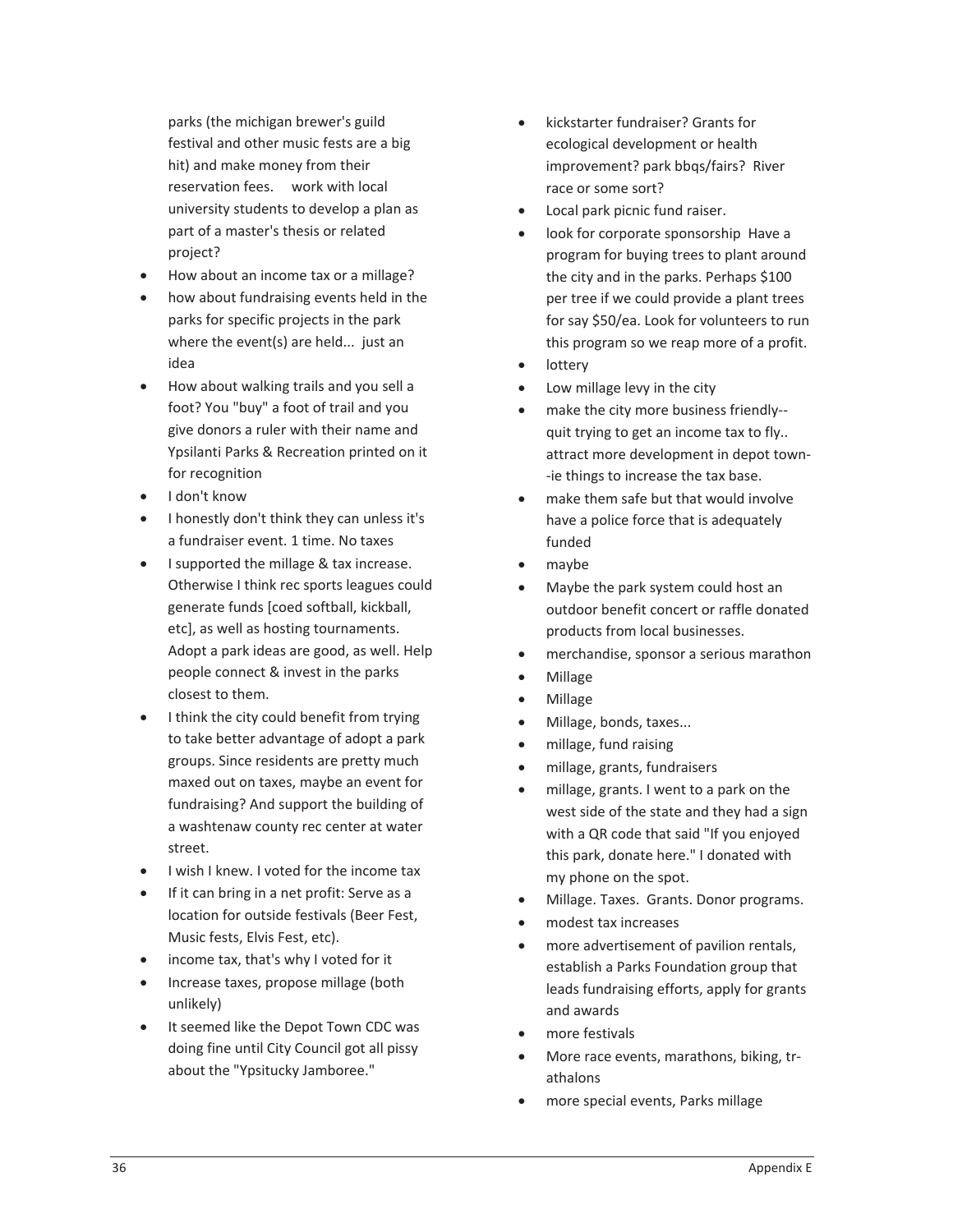- music or other admission events, craft shows, etc.
- $n/a$
- $\bullet$  n/a
- Neighborhood and community fundraisers, partnering with large community organizations for sponsorship.
- x no
- $\bullet$  no idea
- none
- **NOT PROPERTY TAX!**
- Not sure obviously an income tax did not work. Grants? County?
- not sure. maybe on a project by project basis?
- Once the B2B is finished, maybe putting up contribution boxes along the way. I would give.
- Organize sponsored trail walks/runs (similar to wha tthe cancer society does)
- Other than fees, I don't know. But if the fees seem high, few people will come.
- Outside grants.. please don't cut any services!
- Outside of fees for park usage, maybe more (and smaller events) at different parks in Ypsi. Could you sell sponsorships? Instead of Rec Park, it could be Kroger Park or TCF Park or something else.
- Park admission fees/seasonal passes
- Parks millage
- x Possibly build one casino in ypsilanti. Or have more street vendors which could maybe generate tax dollars. (?)
- $\bullet$  PR
- $\bullet$  Pray
- programs w donations
- property tax
- x Raise awareness and seek donations
- Raise money for one basic need at a time--do a drive for picnic tables, one for repaving tracks, etc.
- Raise taxes \$\$\$\$
- Raise taxes, Washteaw Couny Parks and Recreation
- Raise taxes. Hold Fundraisers. Get Grants. Private donations.
- Recreation millage
- recycle trash pick-up every other week
- Require pass to all parks with facilities.
- Runs for funds, community dinner/auctions, fundraisers
- Sell advertising space on the water towers, EMU's LED sign, maybe Kickstart, maybe have a fund raiser connected with YHS alumni gatherings, etc.
- Sell annual park passes.
- Sell food at outdoor park events, e.g. Beerfest, Elvis Fest, WV fest, and similar events at Riverside park. Fix city budget and allow for development on the Water Street Project (even if it's just a Burger King-you gotta start somewhere and get some momentum going!).
- Since there are no dog parks available, enforcing the leash law in Riverside could generate money from tickets - this could help pay for a fenced area for off leash dogs.
- Small fees for classes/programming to cover the cost of programming and bring in a bit of additional revenue.
- Small membership fee for maintenance of a dog park (once constructed), clear and easy program for donating trees, benches, etc., for the parks. Businesses outreach to adopt parks (Michigan Ladder, Aubrees/Sidetracks, etc)
- Solicit donations & hold fundraisers through a Friends of the Park organization. Apply for grants. Start a dog-friendly area and charge to register dogs.
- solicit donors
- sponsorship (e.g., billboards lining a fence of a baseball field) pledge drives percentage of proceeds from special events hosted in parks (e.g., festivals)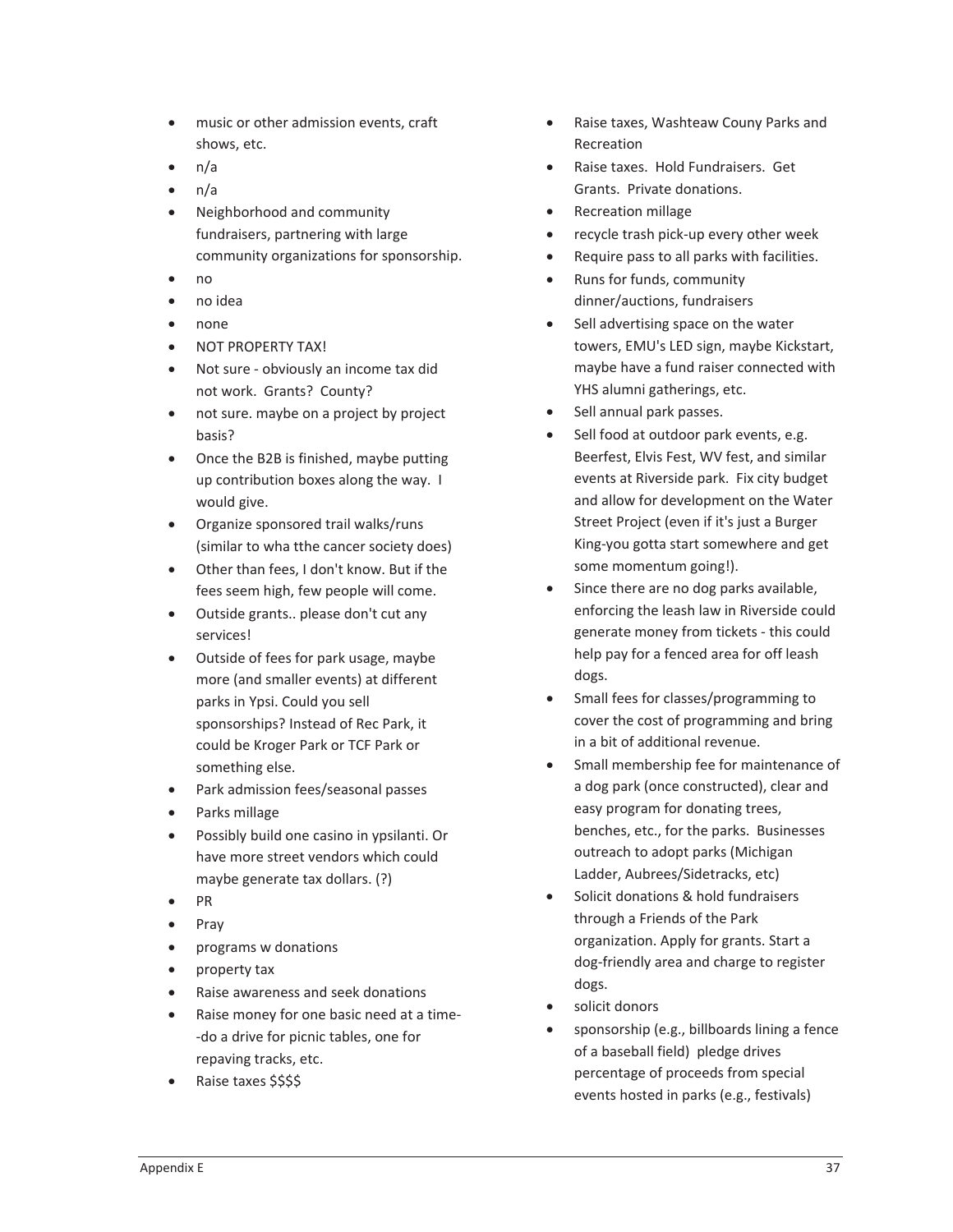- Sponsorship programs.
- Sponsorship. Renaming the parks giving sponsors names, signage, etc... Festivals that run via non-profits, something similar to what CDC was doing. Charging organizers for events in the parks (of course assuming the parks are well kept and worth paying for). Market the parks. In my opinion they're marketing poorly and so are the activities (softball, soccer leagues, etc...)
- START OFF WITH FUNDRAISERS, MAYBE A CITY WIDE 50/50 RAFFLE TO BUILD A MORE ATTRACTIVE PARK, THEN CHARGE A ADMISSION. I WOULD MORE THAT WILL TO PAY FOR A NICE PARK..
- Stop wasting it and do what the people want and need most where it is needed most.
- Stop wasting it first of all.
- TAX BUSINESS NOT PEOPLE GET BUSINESS TO HELP DO FUND RAISES, PEOPLE CAN HELP BUT BUSINESS HAS THE CONTACTS,
- Taxes (sign!)
- Taxes or Pay per use
- taxes, donations, park fees, boat rentals
- Taxes, pool user fees, advertising at/naming for sports facilities
- Taxes.
- That's a great question. ?
- They should do community fundraisers. Such as bake sales or donations for different gatherings
- Through fundraising booths/campaigns associated with existing summer festivals and public events
- Tighten their budget.
- To have a carnival or car wash
- Unknown
- unknown
- Usage fees no capital intensive facilities, programming participation.
- Voluntary Donations
- x Volunteers, this is the life blood of Ypsi, DIYers willing to improve this city! donations or something to get new/used things and get us citizens to help make it better!
- Work with other organizations like the YMCA to develop programming to enhance and increase programming. Work with the schools to allow public access to their facilities. City Tax??? Never passes, so thats not an option. St. Joe's/EMU connections?? Grant funding applications.
- Work with some of the event providers in the area like Wheels in Motion, Running Fit, 3d Racing and host events that both use the area parks and attract people to see what Ypsilanti has to offer.
- you think of it all the time just act apon it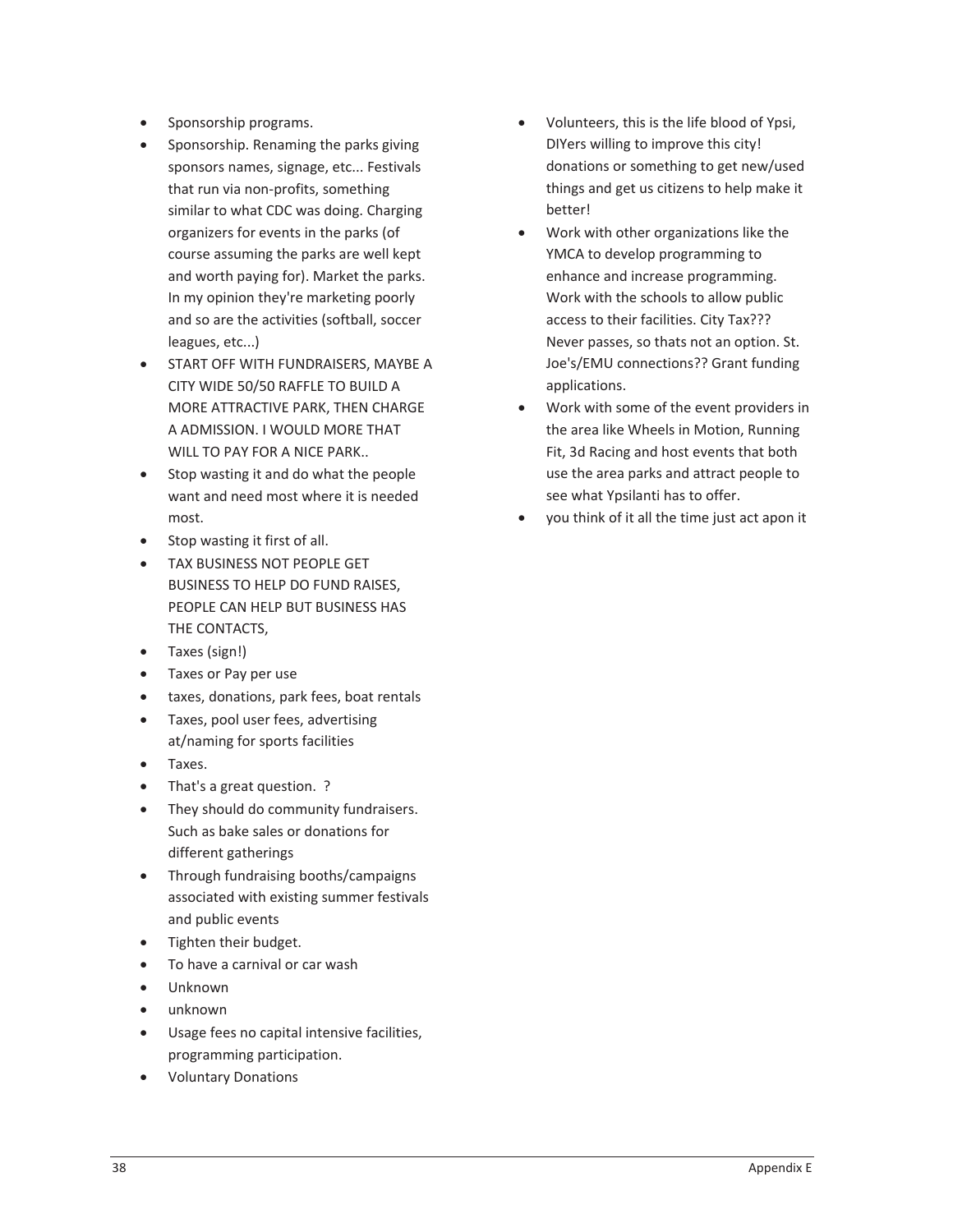## **III. Demographics**

#### **17. How or where did you receive this survey?**

|              |           |              |                  | Parkridge |               |
|--------------|-----------|--------------|------------------|-----------|---------------|
| Neighborhood |           |              | Ypsilanti Public | Community |               |
| association  | City Hall | City website | Library          | Center    | Senior Center |
| 59           |           |              | 14               |           |               |

Other (203)

- $\bullet$  a friend forwarded me this email
- A friend made a facebook event to spread the word
- A friend on Facebook
- A friend posted it on facebook
- An email was sent to me.
- Bee on Twitter
- Bee Roll shared on facebook
- Beezy posted it on her FB page.
- $\bullet$  Beezy's
- Beezy's AND Library
- **•** Beezy's Cafe mentioned it on Facebook
- **•** Beezy's Facebook
- Beezy's facebook page
- Beezy's Facebook page :)
- Bike Ypsi
- $\bullet$  bike ypsi
- **Bike Ypsi**
- Bike Ypsi
- Bike Ypsi email
- Bike Ypsi list and Facebook
- BikeYpsi
- $\bullet$  checked
- City email list
- city email list
- City email list serve
- city list serve
- City of Ypsilanti Facebook page
- City of Ypsilanti Facebook Page
- Clinic
- coach on the team sent it
- computer
- Computer Lab
- DDA post on Facebook
- Downtown Farmers Market
- Downtown Ypsi Farmers Market
- Downtown Ypsi Farmers Market
- downtown ypsi farmers market
- downtown ypsi farmers market
- Dtw Farmers Mkt Ypsi
- dyfm (downtown ypsi farmers market)
- $\bullet$  e mail
- $\bullet$  EMAIL
- email
- email
- $\bullet$  email
- $\bullet$  Email
- $\bullet$  Email
- email
- $\bullet$  email
- email
- $\bullet$  Email
- $\bullet$  email
- email
- $\bullet$  email
- e-mail
- E-Mail
- email city list
- email from city
- email from city and other sources
- email from City Hall
- E-mail from Emma Jackson ypsd.org
- $\bullet$  email list
- email list for parents of YHS band students
- **•** Email list serve for city
- Email via ypsd.org
- email Y.A.L.L.
- emailed by a friend
- e-mailed to me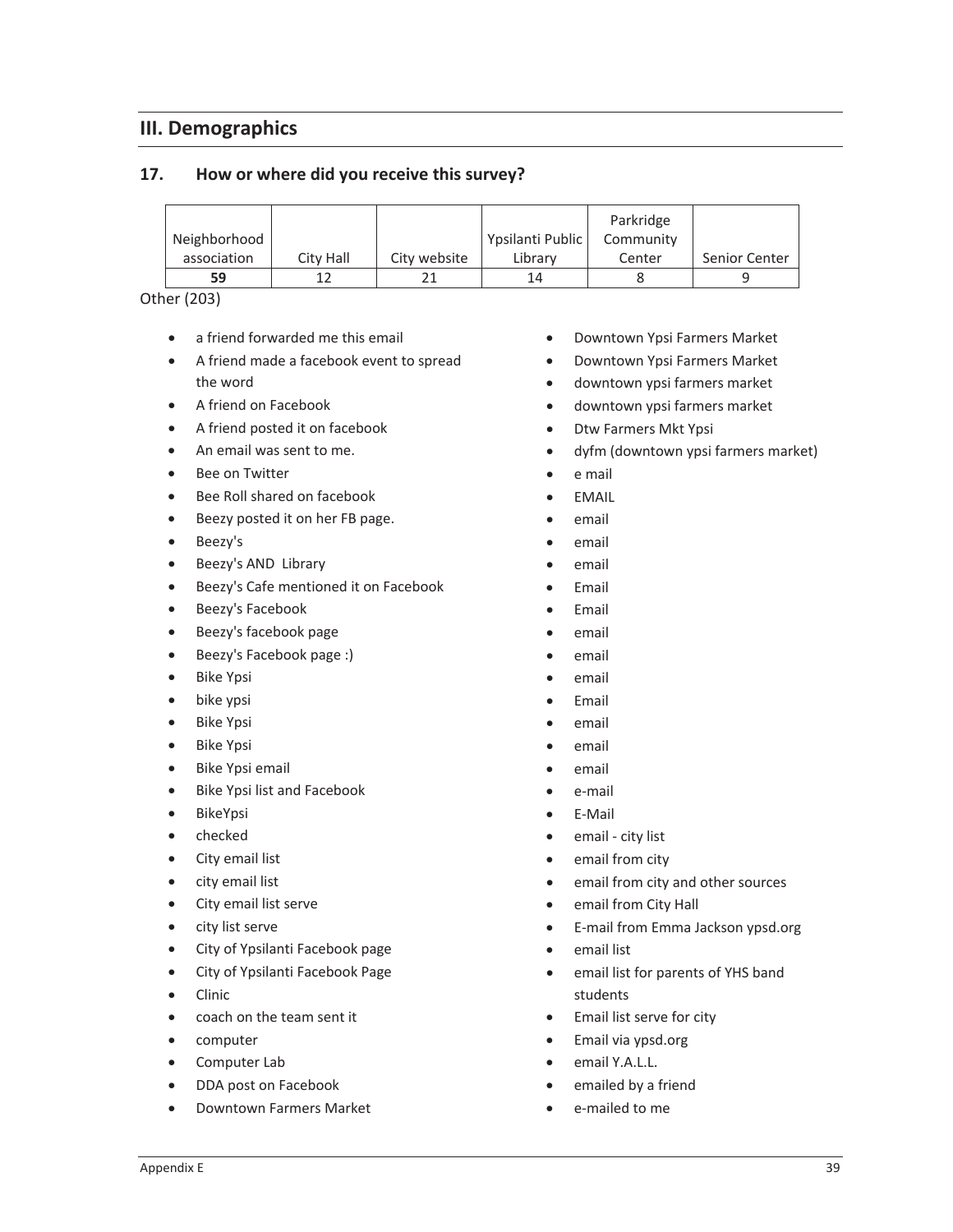- Emma Jackson
- **•** Emma Jackson group list from school
- **•** Emma Jackson sent it to me.
- Facebook
- Facebook
- $\bullet$  Facebook
- **FACEBOOK**
- $\bullet$  Facebook
- facebook
- FaceBook
- Facebook
- $\bullet$  Facebook
- Facebook
- Facebook
- **Facebook**
- Facebook
- **Facebook**
- Facebook
- Facebook
- $\bullet$  facebook
- Facebook account of Parks and Rec Committee
- $\bullet$  facebook email
- facebook friend
- $\bullet$  Facebook link
- $\bullet$  Facebook link
- Facebook link
- Facebook Page
- Facebook page
- facebook post
- Facebook post form local Ypsi business
- Facebook posting
- Facebook!
- Facebook, via Beezy's
- farmers market
- Farmers Market
- **•** Farmers Market
- farmers market
- Farmers Market
- Farmers Market
- **•** farmers market
- Farmers Market
- Farmers Market
- farmers market
- Farmers Market
- Farmers Market
- farmers market
- Farmers Market
- farmers market
- x Farmers market
- Farmers Market
- Farmers Market
- farmers market
- farmers market
- farmers market
- farmers market
- Farmers Market
- Farmers Market
- Farmer's Market downtosn
- farmers market tuesday pm
- forwarded by Ypsilanti Public Schools by email
- Forwarded Email
- forwarded from a neighborhood assoc member
- Foster Grandparent Meeting
- friend
- **Friend**
- **Friend**
- friend
- friend forwarded the email
- friend on Facebook
- Friend posted on Facebook
- Friend through kids' shared activities
- Fruit & Vegetable Market
- High School Band
- Hope Center
- Hope Center
- Hope Center
- Hope Center
- Hope Clinic
- Hope Clinic
- Hope Clinic
- Hope Clinic
- Hope Clinic
- Hope Clinic
- internet
- It was forwarded to my from Bike Ypsi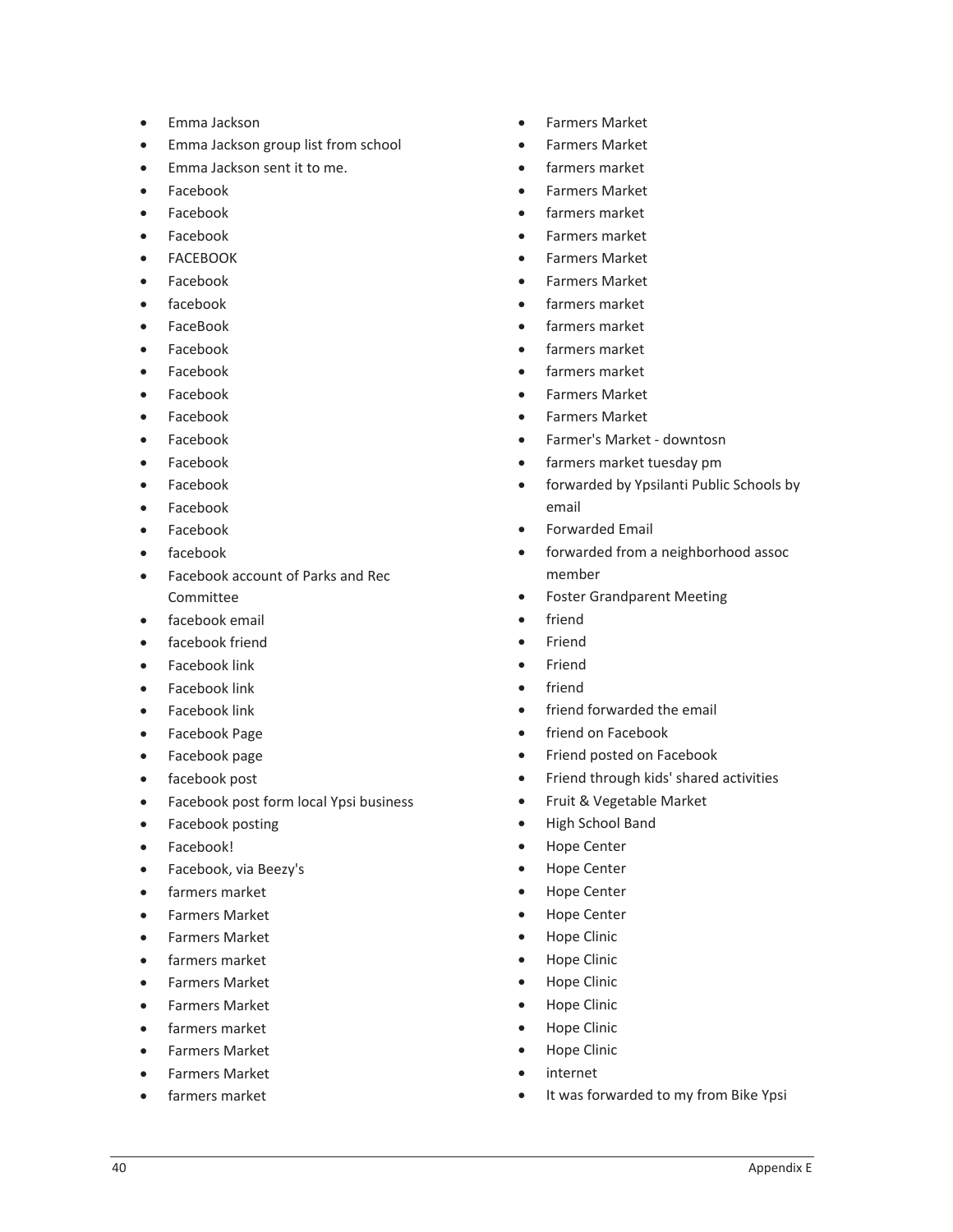- $\bullet$  It was sent to me as a link.
- little league
- Little League
- Little League
- Little League
- $\bullet$  market
- Michigan works
- Murph on facebook
- Murph posted it on Facebook.
- newspaper
- NPNA newsletter
- Online, Facebook
- posted on facebook
- Pubic Relations person for schools
- Saw the notice at Beezy's.
- **•** school association
- School district
- school e-mail
- Schools
- **•** several friends posted on facebook
- Someone shared it on facebook
- Through email
- thru our school district
- **Tuesday Downtown Farmers Market**
- **•** tuesday farmers market
- x VIA EMAIL
- via Richard Murphy on facebook
- Work at CH-
- YALL
- YHS
- x YPS
- $\bullet$  YPSD
- YPSD rep Emma Jackson
- YPSemail
- Ypsi Bank Assoc
- Ypsi Farmer's Market Downtown
- Ypsi Public Schools
- Ypsi schools band parent email group
- x ypsicitylist email, Bonnie Wessler
- ypsilanti dda facebook page
- Ypsilanti Downtown Development Authority Facebook page
- Ypsilanti Farmers Market
- Ypsilanti Health Coalition/Trudy Hall
- Ypsilanti High School
- Ypsilanti Little League
- Ypsilanti Public School email blast
- Ypsilanti Public Schools
- Ypsilanti Public Schools
- Ypsilanti Public Schools email list
- Ypsilanti Public Schools mailing list

#### **8. Which of the following describes you or someone in your household?**

| <b>Current</b>    |                 |         |                                                  |               |                                        |     |         |            |                |           |
|-------------------|-----------------|---------|--------------------------------------------------|---------------|----------------------------------------|-----|---------|------------|----------------|-----------|
| City of           | Current Current |         |                                                  |               |                                        |     |         |            |                |           |
| Ypsilanti City of |                 | City of | Current City                                     |               | Ypsilanti                              |     |         |            |                |           |
|                   |                 |         | resident Ypsilanti Ypsilanti of Ypsilanti Former |               | Twp or                                 |     |         |            | Ypsilanti      |           |
| l-less            |                 |         | resident resident resident -                     | City of       | Superior                               |     | IEMU    |            | Public         | Work      |
| than a            | - 1-5           | $-5-10$ | more than                                        | Ypsilanti Twp |                                        | EMU | faculty | <b>EMU</b> | <b>Schools</b> | within    |
| year              | vears           | vears   | 10 years                                         |               | Iresident Iresident Istudent lor staff |     |         | lalum      | <b>student</b> | Ypsilanti |
| 13                | 61              | 147     | 116                                              | 10            | 62                                     | 135 | 20      | 43         | 28             | 161       |

Other (24):

- 32 year resident
- $A.A. Area$
- $\bullet$  Ann Arbor
- Ann Arbor resident
- **•** Business Owner in Ypsilanti
- Business owner.
- Citizen of Ypsi
- Co-own a small piece of vacant land in the city
- Former city resident until January
- former EMU administrator
- $\bullet$  human
- · I LOVE YPSILANTI!!!!!!!!
- Lincoln Schools Student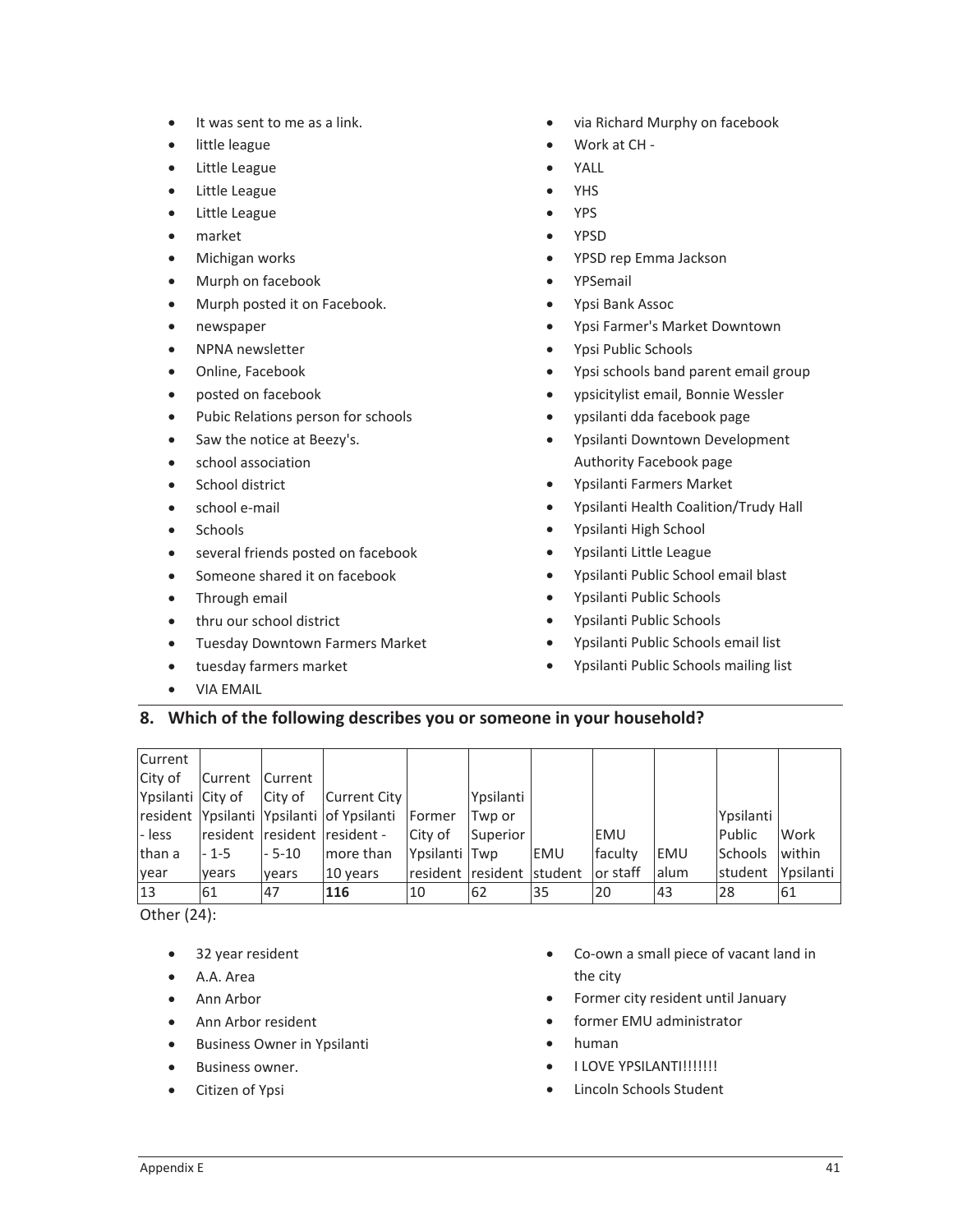- Little League Volunteer outside of Ypsilanti
- local business owner
- Long time member of the Ypsilanti Food Co-Op, WEMU supporter, decendant of James Madison Chidester, Member of Ypsialnti Historical Society
- x Mansfield and Washtenaw
- Pittsfield
- Resident of Pittsfield Township
- Township Resident Gault Village
- Volunteer in Ypsi
- YHS Grad.
- Lives in Augusta Twp
- x Ypsi business owner
- x Ypsilanti business owner

## **19. Where do you live? (nearest major intersection, neighborhood association, or city/ZIP**  $if you're from out-of-town)$

- 4190
- x 48103
- $48104$
- 48176
- $48197$
- $48197$
- $48197$
- $48197$
- $48198$
- $48198$
- $48198$
- $48198$
- $48309$
- By the corner of Wallace St and N. Congress in Normal Park
- Woodward St.
- 48198 Gault Village
- $\bullet$  A2
- $\bullet$  A2 48108
- AA 48103
- Adams/Pearl
- Ainsworth Park
- x Ainsworth Park
- Ann Arbor
- Ann Arbor -Downtown
- $\bullet$  Ann arbor 48104
- Ann Arbor 48108
- $\bullet$  Ann Arbor at Ellsworth and Carpenter
- Ann Arbor, 48103
- Aspen Ridge on the corner of Textile and Munger.
- **Belleville**
- Carpenter and Textile
- Charles St. and Holmes
- Chidester Place
- $\bullet$  CHNA
- $\bullet$  Clark
- clark & leforge
- Clark & Leforge
- Clark and Hewitt
- College Heights
- College heights
- College Heights
- College Heights
- College Heights
- College Heights
- College Heights
- College heights
- College Heights
- College Heights
- College Heights East
- College Heights Neighborhood
- College Heights Neighborhood Association
- College Hgts -Kingwood Street
- Collegewood Heights
- collegewood/mansfie ld
- collegewood/rooseve lt
- congress & hewitt
- Courtland between Cross & Washtenaw
- Cross & Adams
- cross & ballard
- Cross & Oakwood
- Cross and hamilton
- x Cross and Mansfield
- Cross and North Huron St. Close to depot town. Back up to Frog Island
- Cross and Prospect
- Cross and Prospect
- Cross and Prospect
- Cross St
- **•** currently on River street, renting
- Depot Town
- Depot town
- Depot Town
- depot town
- Depot Town area
- Depot Town area.
- Dexter, MI
- downtown
- **Downtown**
- E. Forest and N. River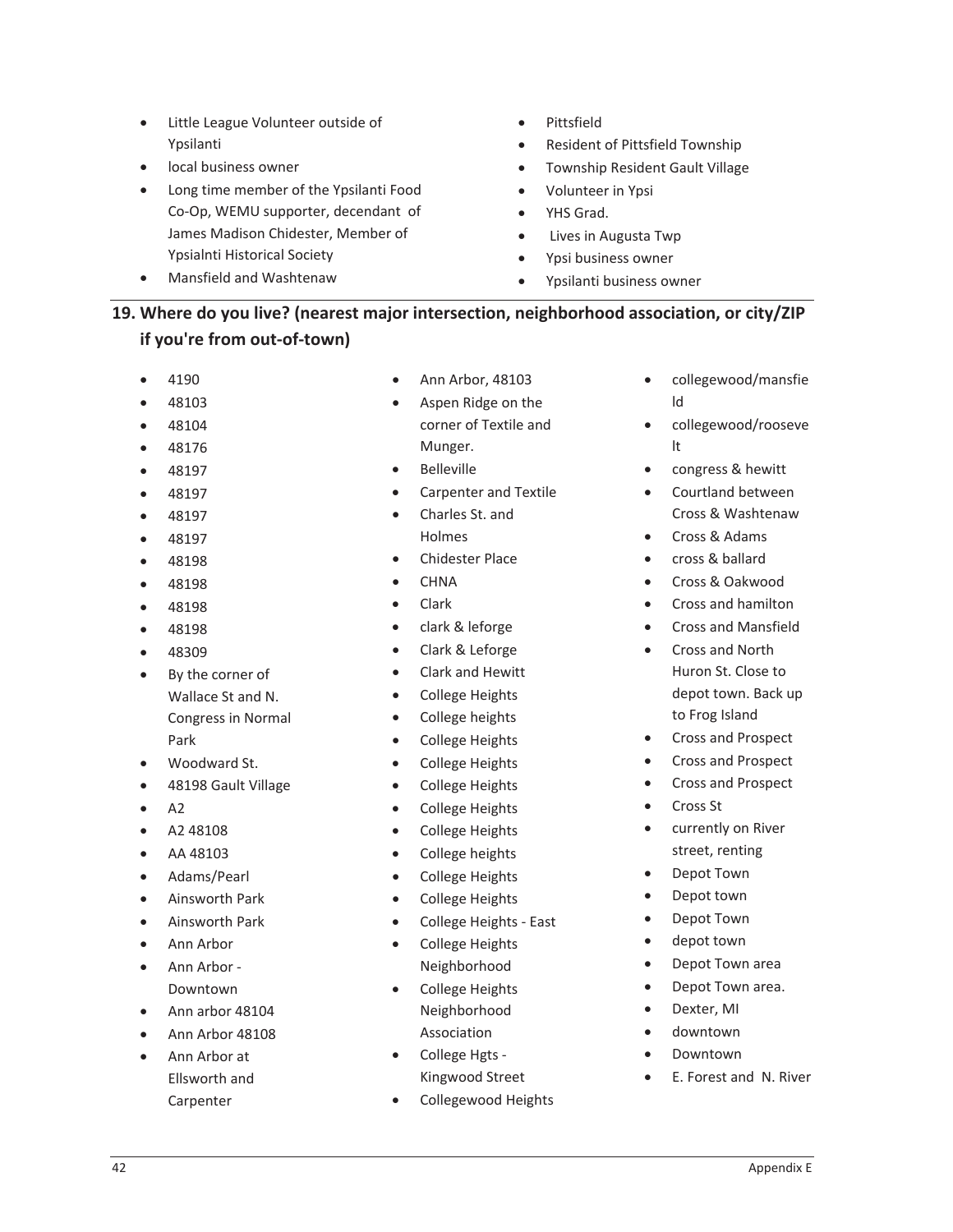- East Forest Ave between Prospect and Harris Rds
- East side
- ecorse @ michigan
- Elder st. Near mich ave and Mansfield intersection
- x Emmet and Ballard
- Emmet St
- **EPPNA**
- $\bullet$  EPPNA.
- Fairway Trails Apts, Ypsilanti Township
- Ferris and Hamilton
- ferris st
- ferris street
- First Ave Ypsilanti 48197
- First ave/ Michigan ave
- First/Harriet
- Florence and Hamilton
- Ford Blvd & Ecorse 48198
- Ford Blvd/Forest
- Forest & Prospect
- Forest & River
- Forest & River
- Forest and Adams
- Forest and Prospect
- Forest Ave, 48198
- $\bullet$  forest/adams
- Forest/Prospect
- Forrest and River St
- **•** Golfside and Clark 48197
- **•** Golfside and washtenaw
- Golfside between Packard & Washtenaw
- Grant St & Owendale
- Grove & Rawsonville
- Grove and Georgina
- grove and harris
- x grove and michigan ave
- Grove/Harris
- Grove/I 94. Gault village area
- Grove/I-94 sercvice dr Please fix Grove Rd
- hamilton & forest
- Hamilton & Forrest
- Hamilton & Michigan
- Hamilton and Olive
- Harris and Foley
- x Harris Park (Harris & Michigan Ave)
- Hawkins & Harriet
- **HFSNA**
- **HESNA**
- **HESNA**
- Hewitt & Washtenaw
- x Hewitt and Packard
- Hewitt and Packard
- Hewitt and Washtenaw
- Hewitt/Packard
- Hewitt/Washtenaw
- Historic East Side Neighborhood
- Historic East Side Neighborhood
- Historic East Side Neighborhood Prospect and River
- x Holmes and Charles
- Holmes and Prospect - EPPNA
- Huron and Hewitt
- Huron and Michigan
- Huron River and Textile
- x Huron St. and Cross St.
- huron/michigan
- $\bullet$ I live at aspen chase on golfside but looking for a house near downtown within the next 6 months.
- $\bullet$ l-94
- Just outside city -Georgina near Grove
- Mansfield /Washtenaw
- x Mansfield and Cross
- Mansfield and Cross
- mansfield and washtenaw
- **Mansfield** Washtenaw
- x Mansfield/courtland
- Mansfield/Cross
- Mansfield/Cross
- mich ave, hamilton
- Michigan Ave & Hamilton
- Michigan Ave & Prospect
- Michigan Ave & Ridge Rd
- Michigan Ave and Forest Ave.
- michigan ave and huron
- Michigan Ave and Summit St.
- Michigan Ave. & Washington
- **Midtown**
- Miles and Prospect
- **Munger and Textile**
- N. Mansfield
- N. Normal
- Near FMU
- Near Park St and Michigan Ave.
- near prospect park
- Near Prospect Park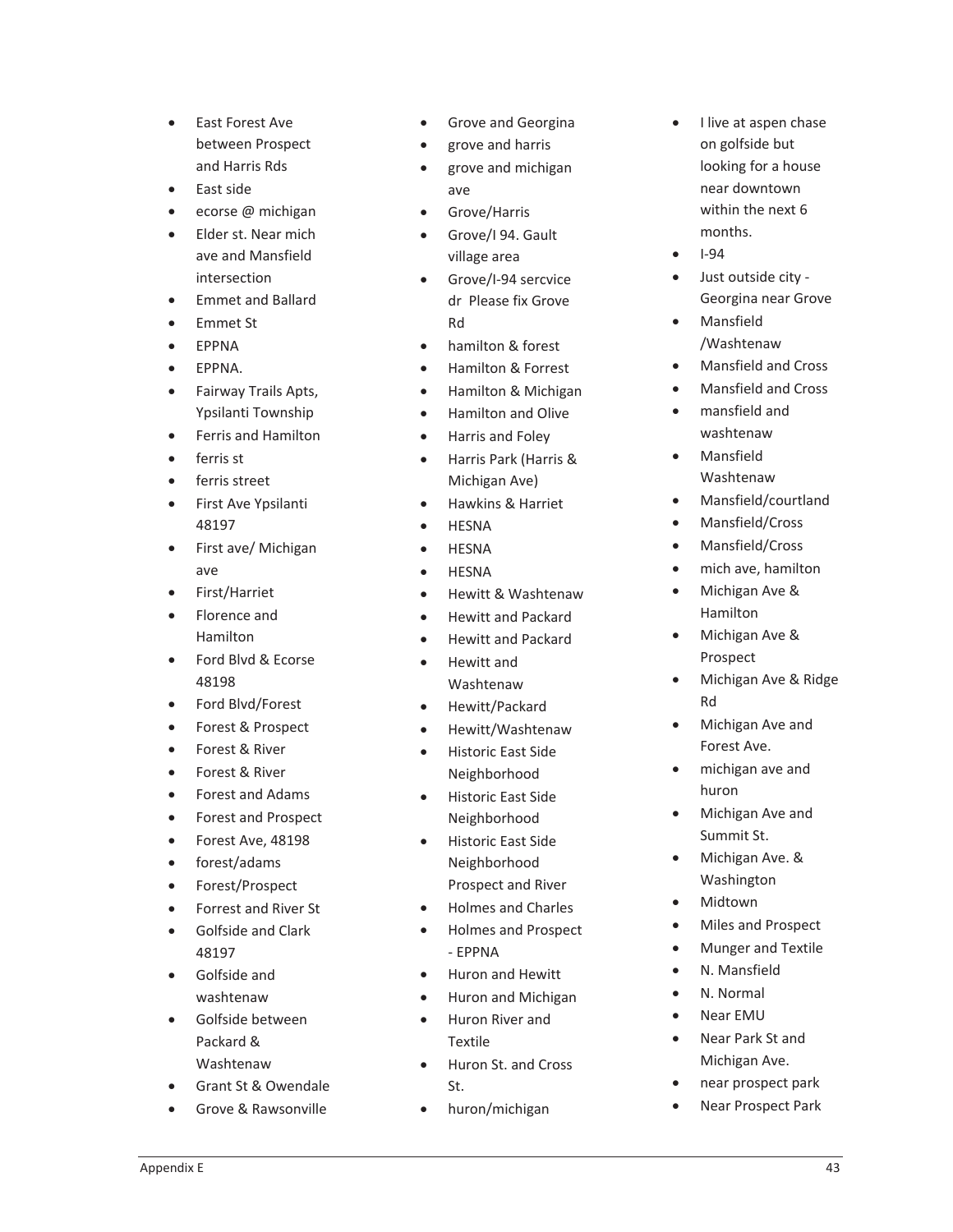- Near the corner of Cross St. and Huron
- $\bullet$  normal and washtenaw
- Normal Park
- x Normal Park
- Normal park
- Normal park
- Normal Park
- Normal Park
- Normal Park
- Normal Park
- Normal Park
- x Normal Park
- Normal Park
- Normal Park
- Normal Park
- normal park
- Normal Park
- Normal park
- Normal Park
- Normal Park
- Normal Park
- Normal park
- x Normal Park
- Normal Park neighborhood
- Normal Park Neighborhood Association, 48197
- Normal Park, Grant and Oakwood
- North Congress and Wallace
- North River and Michigan
- north side of Normal Park
- North Washington Street and Michigan Ave
- **Nottingham**
- x NPNA
- **NPNA**
- **NPNA**
- **NPNA**
- Oak St between River and Prospect, HESNA
- OakBrook
- Oakwood & Cross
- oakwood and congress
- Oakwood and Grant
- Oakwood St. btwn Grant & Sherman
- off Stony Creek Rd 1/2 mile north of Willis Rd. 48197
- Off Washtenaw
- on South Side of Ypsilanti
- Orchard St
- Packard and
	- Carpenter
- Packard and Eisenhower split in South Ann Arbor
- Packard and Golfside 48197
- Packard and Grant
- Parkride on First Ct
- Pearl & Ballard
- Pearl and Oakwood St
- x Pearl Street between Oakwood and Elm
- Permanent address 48532/Flint, Temp address 48197/Ypsi
- Platt and Packard
- Prospect & Cross
- Prospect & Forest
- prospect & harris
- Prospect & Mich Ave
- Prospect (Oakbrook)
- Prospect and Cross
- Prospect and Grove
- Prospect and Michigan Ave
- PROSPECT AND MICHIGAN AVE
- prospect and oak
- Prospect Gardens
- Prospect Park
- prospect park area
- prospect park area
- Prospect/Cross
- Prospect/Cross
- Prospect/Forest
- Redwood Ave. (The Old Orchard and North Ecorse Neighborhood)
- Ridge & Clark
- River & Michigan
- River between Forest and Holmes
- **Riverside** Neighborhood
- x Roosevelt and Cornell
- x Roosevelt and Mansfield
- x Roosevelt and washtinaw
- $\bullet$ S Adams and Catherine St.
- $\bullet$ S Grove St, Ypsilanti, MI 48198
- S. Huron St.
- South Congress & Mansfield
- South Lyon/48178
- Southside..Huron St & Ferris
- Stadium Meadows
- Stevens park recreation neighborhood
- Summit and Woods
- Summit/Congress
- summit/washtenaw
- superior township
- Superior Township, Prospect and Geddes
- Textile and Mckean
- Textile and Tuttlehill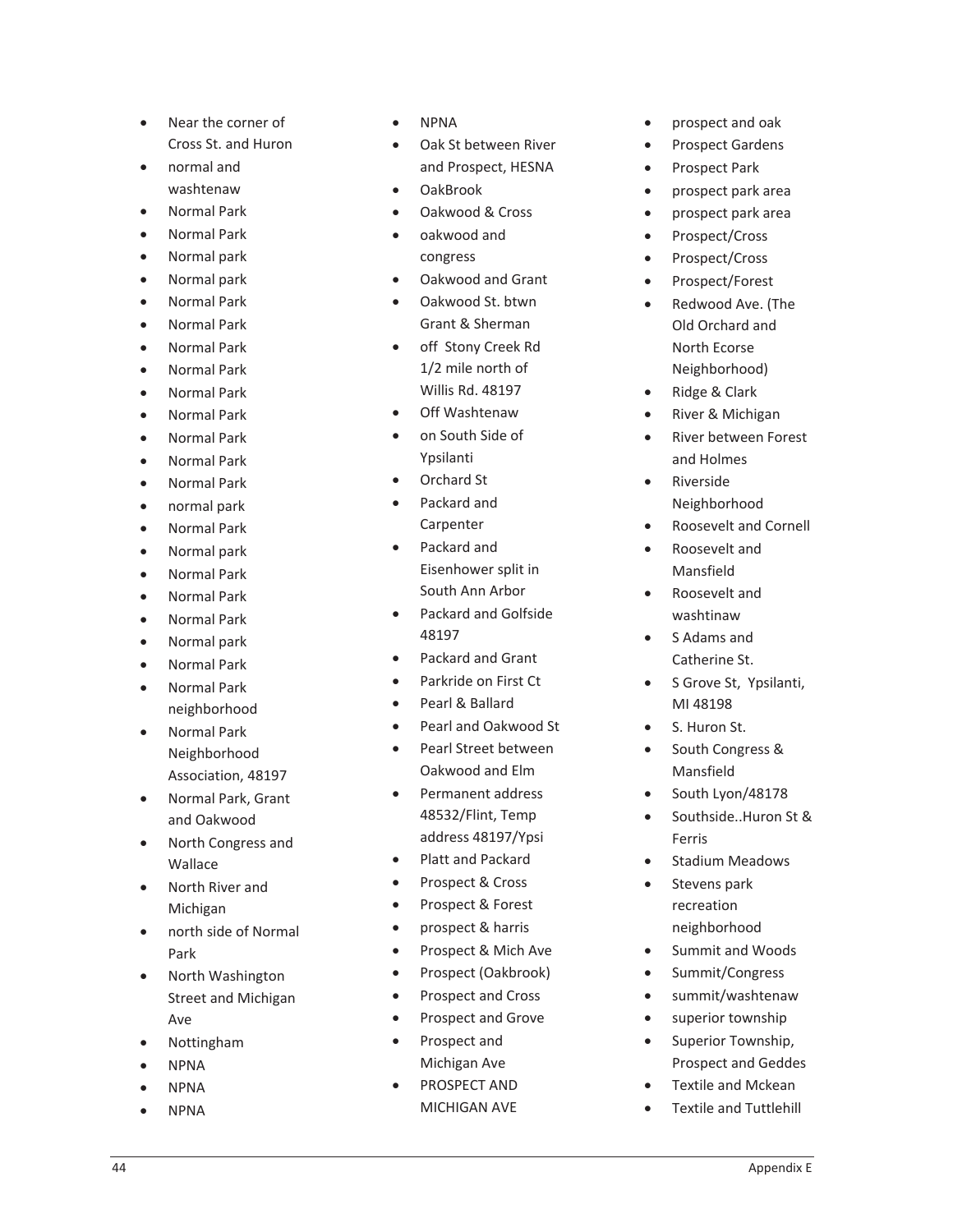| $\bullet$<br>$\bullet$ | Textile and Whitaker<br>Rd<br>Tuttle Hill & Textile<br>W Mich & Adams<br>W Michigan Ave &<br>Adams<br>W. Cross and<br>Oakwood - Normal<br>Park | $\bullet$<br>$\bullet$<br>$\bullet$<br>$\bullet$              | washtenaw & cross<br>Washtenaw /<br>Mansfield<br>Washtenaw and<br>College Place<br>Washtenaw and<br>Hewitt<br>Washtenaw and<br>Hewitt, CHNA | ٠<br>$\bullet$<br>$\bullet$<br>$\bullet$<br>$\bullet$ | Whittaker/Textile<br>Woods Road Sub<br>Woodward $\omega$ S.<br>Adams<br>Ypsi Housin Comm<br>Ypsi township<br>Ypsi Township, right<br>outside of Normal<br>Park |
|------------------------|------------------------------------------------------------------------------------------------------------------------------------------------|---------------------------------------------------------------|---------------------------------------------------------------------------------------------------------------------------------------------|-------------------------------------------------------|----------------------------------------------------------------------------------------------------------------------------------------------------------------|
| $\bullet$              | wallace/oakwood<br>Washington/<br>Washtenaw<br>Washinton and<br>Washtenaw,<br>downtown.<br>Washtenaw & Cross                                   | $\bullet$<br>$\bullet$<br>$\bullet$<br>$\bullet$<br>$\bullet$ | washtenaw, summit<br>whittake/textile<br>Whittaker and Huron<br>whittaker rd & merrit<br>rd 48197<br>Whittaker Road<br>whittaker/94         | $\bullet$<br>٠<br>٠                                   | Ypsilanti<br>Ypsilanti 48198<br>Ypsilanti Housing<br>Ypsilanti Twp<br>between Clark and<br>Holmes Rds<br>Ypsilanti/48198                                       |

#### **20. Does a member of your household have a sensory, physical, or other disability?**

| Nobody in my household |                    |                     |              |
|------------------------|--------------------|---------------------|--------------|
| has a disability       | Sensory disability | Mobility disability | <b>Other</b> |
| 257                    |                    | 24                  | '18          |

## **21. How many people in each of the following age groups live in your household? (put a number in each blank)**

| Under 5 years |                         | 13-17 years | $18-24$ years | 125-44 years | 44-65 years | Over 65 years |
|---------------|-------------------------|-------------|---------------|--------------|-------------|---------------|
| lold          | $5-12$ years old $ old$ |             | lold          | lold         | old         | lold          |
| 76            | 128                     | 86          | 180           | 308          | 193         | JІ            |

# **22. What is the most effective way to inform you about the City's parks and recreation programs?**

| By mail, with | By mail, on its | Online, by<br>email or RSS | Online, posted  | Through<br>neighborhood | Through school |
|---------------|-----------------|----------------------------|-----------------|-------------------------|----------------|
| tax bill      | own             | feed                       | on City website | associations            | or church      |
| 31            | 89              | 182                        | 70              | 102                     | 38             |

Other (36):

- at senior center
- at the ypsilanti food cooperative or either farmer's market
- by mail with water bill, Facebook
- City Events/Farmers Markets
- downtown ypsi farmers market
- Email neighborhood association
- **•** email or Facebook
- **•** Email, facebook
- e-newsletter!
- $\bullet$  facebook
- Facebook
- Facebook
- Facebook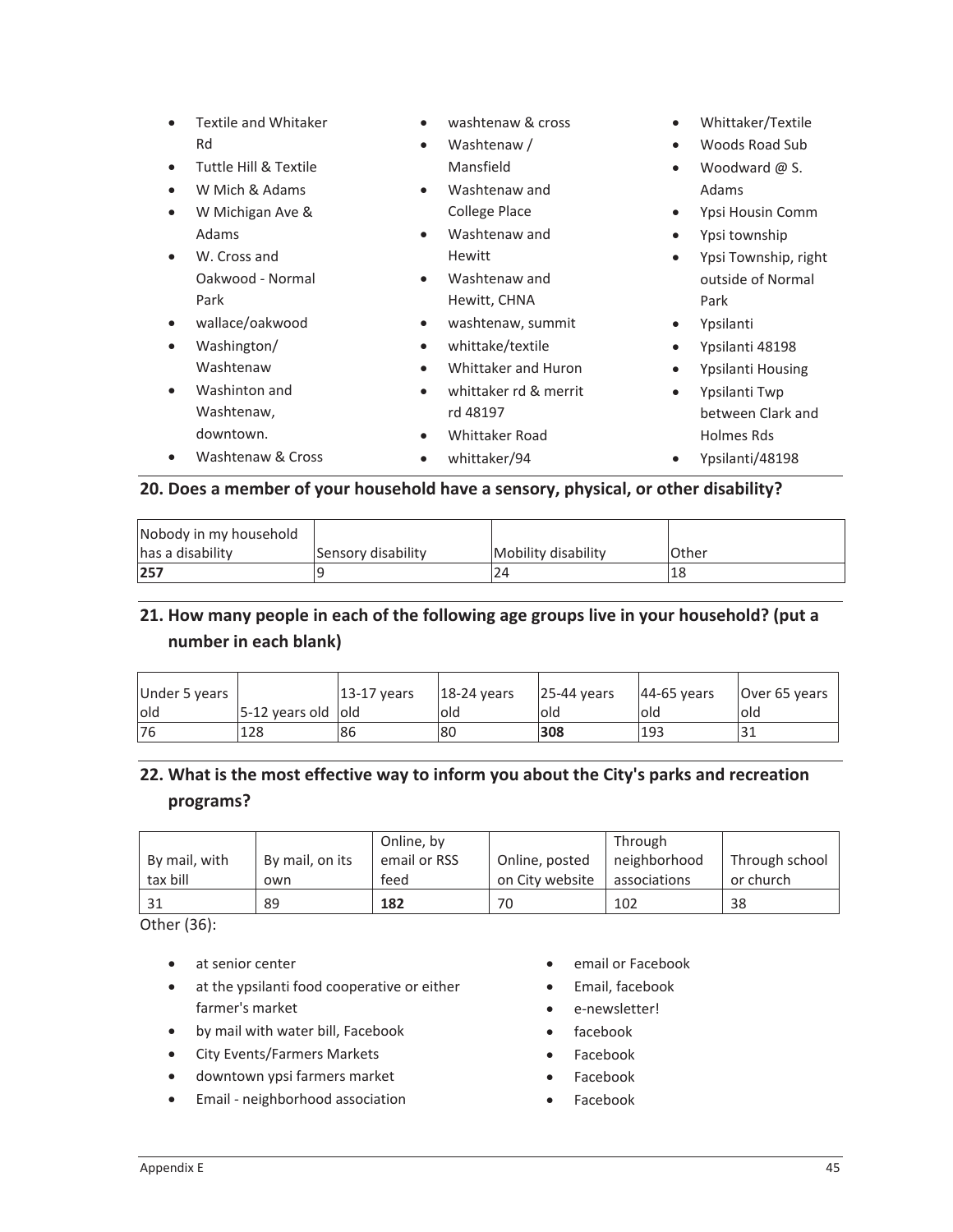- **Facebook**
- **Facebook**
- facebook
- **Facebook**
- Facebook :)
- Facebook page
- facebook!
- Facebook!
- flyers around town
- Flyers, Radio
- Go the cheapest route save money whenever possible.
- Just tell Teresa; she's usually good about passing news on to me.
- Library
- Library
- mailed with tax bill doesn't work for escrowed taxes!
- Mailers are a waste of money.
- nonprofits
- online newspaper, AA.com, etc
- online, I'll follow you on facebook
- Posted signs around the parks
- sky-writing, singing telegrams, planes, information tatooed on the strippers at Deja Vu
- Social Media Channels, ie) Facebook
- Through the Ypsilanti Area Jaycees

## **Additional Comments**

### **Please use the following lines to give us any additional information you feel would be valuable in developing the parks plan.Thank you!**

- x Advertise Rental Availability
- Americorps?
- An organized skate park
- Anything we can do to create space where trees, wildlife, the river and people can be together is vital for our well being physically and emotionally. Keeping our parks safe, clean and accessible should be the priority. Everything else is gravy.
- As part of the parks plan, I'd urge you to consider the Huron river and the natural environment surrounding it as a valuable community and economic resource.
- bike trail along huron river linking with ann arbor would be a big hit-- and likely to draw to depot town
- Candy Cane park is a wonderful park, but feels a little bit unsafe at night. It would be nice to have an increase in security (lighting, police patrolling, etc.) Even with the police driving around the park, they can't see what's going on in the pavilion or further toward the middle.
- Car shows in Riverside Park are overkill. The impact of these events on the wear and tear of the parks --- compared with our ability to upkeep the parks -- is considerable. We should be charging these events a lot more for their use, or else limit the number of car events.
- Clean park grounds are needed for children to play there. It is not uncommon to find drug paraphernalia and condoms on the ground at Recreation Park.
- Decisions should not be left to Non-profit boards with their own narrow agendas.
- **•** Definitely keep the Huron River in mind when improving, people like the water.
- Develop a shorter survey [respondent also noted for question 7 that they walked to their neighborhood park]
- Do not use Tax Money for the Parks
- first things first, raising money to facilitate a place in ypsilanti for the homeless is key so that the parks have less people living in them. A lot of people don't like going back to a park they say a homeless man or man living in.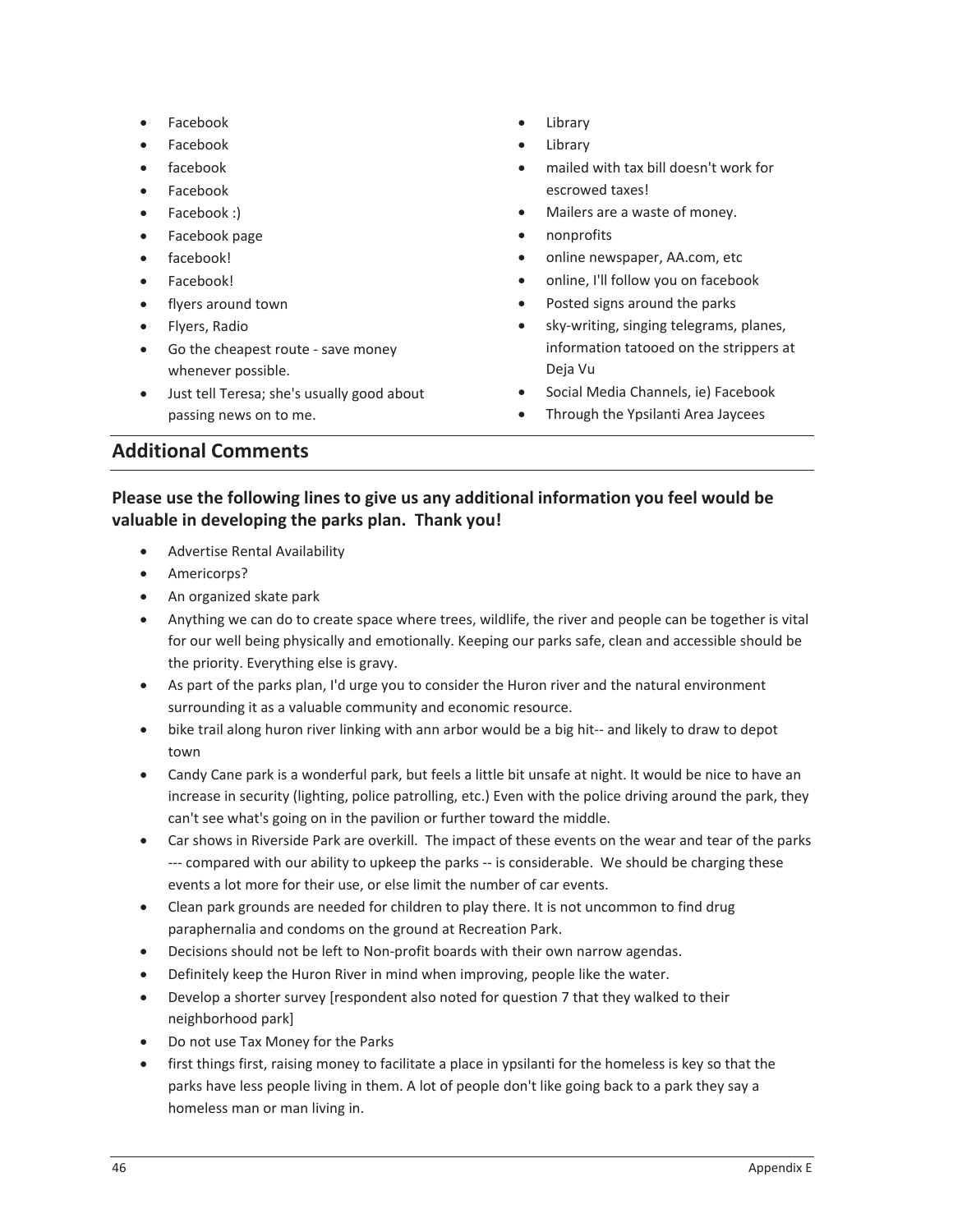- Focus on high quality maintenance of what we have, except pursue joint venture with County on Rec Center. Plant some of those silly trees you got hanging out in that nursery!
- Get community involvement Adopt a park keep garbage cleaned up develop river banks areas raise the level of the river better fishing
- Go green! Please don't spray pesticides or poisons in our parks. Thank you.
- goodluck!
- Great job so far, keep it up. More 'useful' plantings, trees and shrubbery that make food, not just look pretty.
- Hire lawnmowing people that don't hate trees.
- I am a beekeeper and wonder if any of the parks would be interested in having a beeyard.
- I am glad there is a playground by the senior center...but it isn't as innovative or fun for my child as the ones at township parks. Sad, but true!
- I didn't realize Ypsi Citizens were allowed to use the EMU rec facility. How do I find out more?
- I don't want to see too many improvements; these might make the parks crowded and unpleasant. On the other hand, if my property values rise, then I could move somewhere else...
- $\bullet$  I frequently walk in the evenings and will casually stroll through the city parks. However, the two outdoor activities that I truly enjoy are hiking and cross country skiing. I actively seek opportunities for these activities and am willing to pay for them. Unfortunately, the Ypsilanti parks are too small and developed to offer me any real enjoyment of these activities, as both require several miles of uninterrupted trail. As a result, I don't really use the park facilities, and probably never will if they remain as is. I would love it if there were trail networks similar to those made available to cyclists for skiiers. I do not require that the trails are groomed, only that they are left unplowed. That is my number one priority. If a project like this ever were proposed, I would certainly volunteer my time and labor to make sure it happened.
- I have grant information from the Game Time Inc company so that we can upgrade the playground equipment in the Charles Street Tot Lot. I would appreciate any guidance from the city as to how I can help get this playground updated..
- I hope that the Water Street Trail is kept open to the public permanently, safeguarding our access to one of Ypsi's most beautiful parks & stretches of Huron River. I also think the Border to Border trail is a great initiative that should continue to be pursued.
- I participate in park clean ups at Prospect Park Sunday evenings. Sat mornings the park is already a mess, with overflowing trash receptacles and birds spreading it around. Imagine renting that space on a Sat. in such a mess, horrid display of neglect.
- I really appreciate access to our local parks. They are a huge blessing to me and the kids I nanny for :)
- I think maintaining clean & safe parks will go a long way in attracting & retaining residents. I feel that the general perception of Ypsilanti as a place filled with crime is lessening, but if the parks are neglected, I fear there will be more crime, less people out & about & it will hurt us in the long run. I love this town & would personally pitch in labor & small sums of money to keep it awesome.
- I think we should concentrate on taking care of the parks we have so they are usable and enjoyable by all before we consider adding new facilities like a fitness center.
- I think you all should open up a Peace Center for the children like the one in Ann Arbor, MI. A lot of these kids lack guidance, or someone to show the care. And the Teens need something to do on weekends to keep them out of trouble. I have a few ideas and would love to discuss them.
- I think Ypsilanti should do more summer park events, like movies in the park or live music, things like that. Those could be great fundraisers.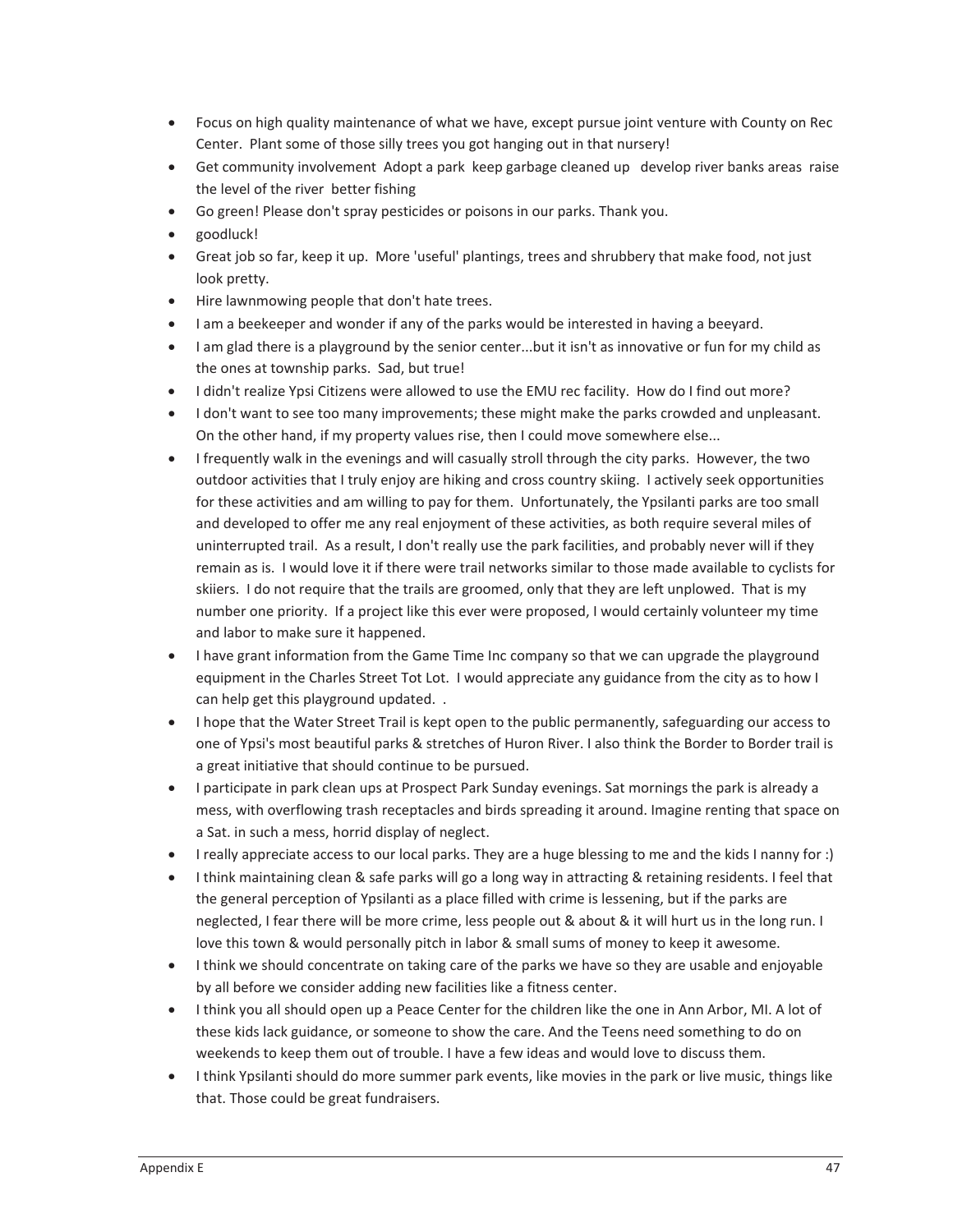- I would like a pamphlet with the parks & maps in it because I'm not even sure where some of the toy lots are located. I would probably use them if I knew where they were.
- I would like to receive more frequent information (updates) on projects in the works and even those being dreamed up. It would be nice to know when i drive by a park where I see construction of some type to know what is going on.
- I would love to go and find the parks tag for OUR CAR
- I would love to see a playground at Riverside and would help maintain it. My biggest problem there is security. It would be great if the police could work it into their patrols... just an occassional pass through, even at night. I live close to the park... within earshot, and if you haven't lived near it, you wouldn't believe the noise... and I'm not talking about special events. Not long ago a small group had the shelter and was blasting music with non-stop profanity for 6 hours straight. No joke... it was a shame, and made me not only avoid the park, but want to leave the city. If you rent the facilities, have some rules, and then enforce them. If not, then someone should be passing through. There's a lot drug use going on in between Riverside and Frog Island too, and I'm leery of going there with my kids at times. That's my biggest concern.
- I would love to use the Ypsi parks, but they just really aren't all that good. There is a great love for them by the community, which can be seen in the amount of work people put in to keep them at their current level, but a complete lack of city or county money makes them unattractive. But spending too much money would also be a waste with Ann Arbor and the MetroParks in the area. There has to be a middle ground where the city actively seeks outside money to rebuild and re-equip the parks without breaking the bank.
- I'm very concerned about safety in the local parks. The one directly next to my home is lovely during the day but by night it's a hotbed for criminal activity & totally unlit. The recent addition of a surveillance camera has helped significantly but has just moved the inappropriate activity behind the camera. A little more Big Brother coverage could do a world of good.
- In taking the survey, still find the biggest issue is lack of rec programming, which wasn't an easy option in the survey. So just an fyi. Improvements I'm interested in are: dog park, canoe livery, trail repair in frog island (not sure how to do that!) and regular schedule for playground repair/improvements and addition of picnic tables, trash cans etc.Then, condition of ball fields and basketball courts. Of course - tree planting, particularly in more passive/picnic/event parks (Rec, Riverside, Prospect) the end!
- In the spring I mowed the Charles Street tot lot the first time (or VERY early in the season), Since then the City has done an excellent job of keeping it mowed. Thanks a lot!
- It would be also nice to get a sticker for each car in the household instead of just one per address...would be willing to pay additional amount if less than the first cost or a family plan sticker for each car, It would be nice to see a nice park or rec center developed on the land by Michigan Avenue and River Street. Looking forward to seeing new developments. Make Ypsilanti come ALIVE!
- Keep up the good work! Love this city! More trees in Riverside Park. Fitness Center in Water Street would be so great!
- Living down the street from Recreation Park was a major factor when considering my home purchase. I love being within walking distance of the park/pool/sr. center. A dog park would be a GREAT addition.
- Love the city parks, love the pool. I would happily pay more to keep them going. Also thin we should leverage the river with canoeing/boating.
- Love the POOL keep it open.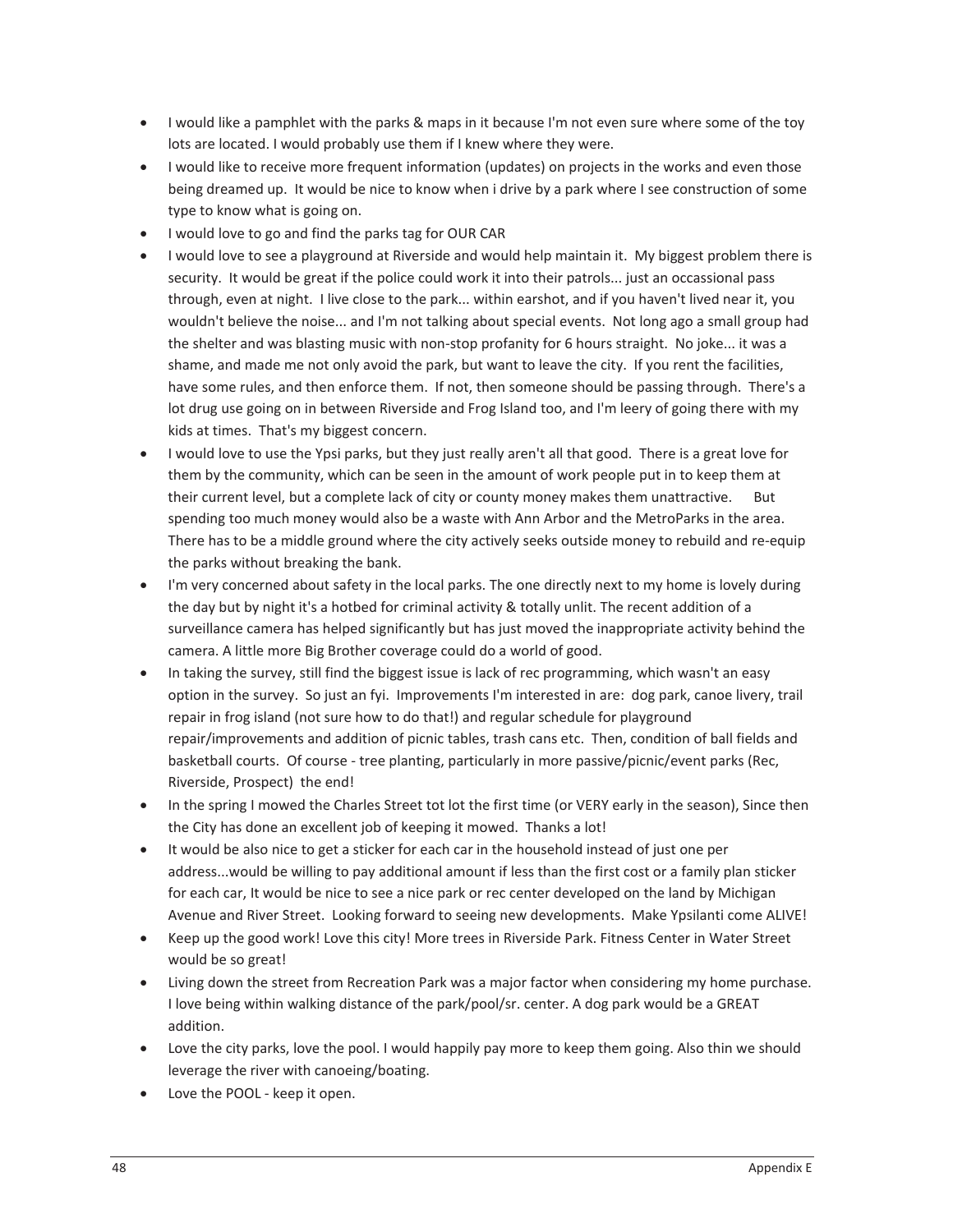- Maintain reasonable fees for Festivals such as MBG Summer Beer Fest we do not want to lose such great influx of visitors!
- make them more presentable. Mow the lawn, plant flowers and maintain facilities
- Make things more accessible to more residents of the city and allow more awareness and promote more programs and people to join the programs too.
- Making the parks smoke free would model a healthy lifestyle for youth and provide a healthy environment for recreation use. I beleive it would draw more people to the parks, particularly children with respiratory issues. They like park events too.
- many programs/event heavily promoted first few times, then it stops and is often difficult to learn about
- More households have dogs than have children, I would appreciate it if these demographic realities were reflected in our city parks. I will never use playground equipment, yet I have a dog that I would like to take to the parks.
- More information and monitoring to encourage people keeping dogs on leashes
- More paved biking trails and.or bike lanes would be great. Trails for cross-country skiing in the winter would also be appreciated.
- Most of the parks in the city are really nicely maintained and great! I would like to know how else I could help to keep them that way and to expand services! :)
- My organization, Ypsi American Little League, works hard to make sure maintain the fields we use on city property and are always looking for new ways to help.
- Need to add more mulch to playgrounds. City workers should pickup trash prior to cutting the grass. Remove basketball hoops or install 24hr monitoring to decrease illegal activity.
- On behalf of the Washtenaw Community Concert Band (formerly the Ypsilanti Community Band), as well as the YSO and other potential performing organizations, there is a great need for a performance shell in Riverside or Frog Island parks. In many communities, local civic organizations (as well as the potential performing organizations) have contributed the funds to construct and maintain such.
- Parks are an important piece of any community, but Ypsilanti in particular. They provide neighbors a space to interact, and create a shared space that we care for together. They are uniting spaces, and we can't take them for granted! Thank you for working to protect them. And thank you for asking for community input.
- Parks should be clean and maintained plus be safe to atttact people of all ages.
- Perhaps having more and bigger events at Frog Island and taking a small percentage.
- Plan seasonal events to encourage more patrons
- Please contact the Ypsilanti Area Jaycees and ask for our help for any and all projects with the parks. A lot of members of our chapter/board don't know unless they are specifically asked.
- Please don't let a lack of money stop us from moving forward with making our parks great!
- Please fix Hamilton/Michigan Ave
- Please keep Senior Street open. I go there 3 times a week and don't want to give that up. Any senior center is very important to all the seniors
- Please let the fireworks come back!! Please
- Please let the public know why the lakes can not be filled in, in riverside park. or maybe a small decorative canal to drain them to the south.
- Please share the results with the community
- Prospect park needs monitoring because of all the drug activity.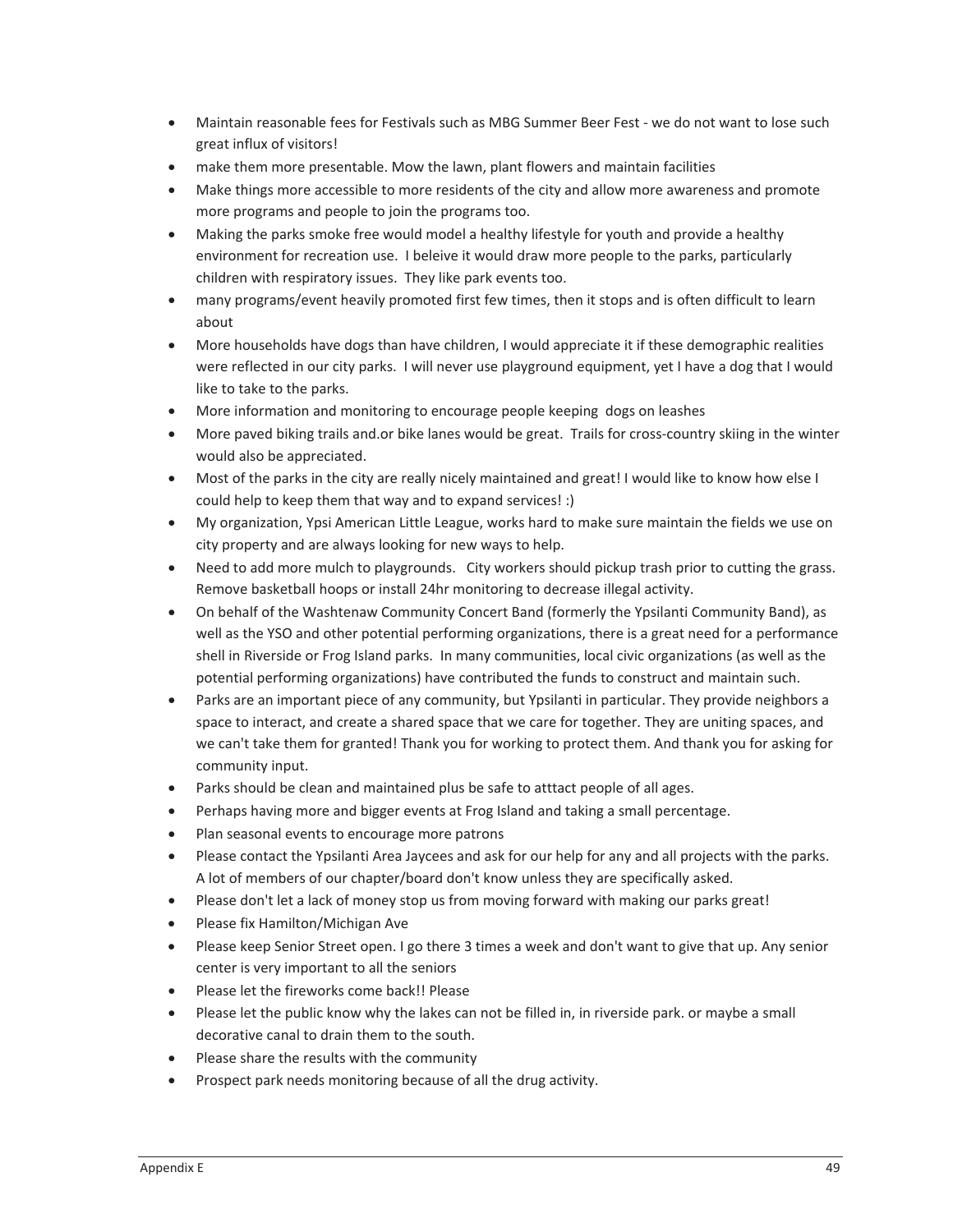- Put more money into the Prospect Skate Park. Also, please build a pavilion which has a place people can hang a heavy bag for boxing. Not everyone has space to hang one in their homes. I'd like to use mine at the park and take it down when I'm done.
- Right now the Border to Border trail is extremely weak in Ypsilanti, and I think it would be a real benefit to build up our segment so that we can attract people from Ann Arbor and the surrounding areas to see what Ypsilanti is all about.
- Roller Derby Rink, Rock Climbing Wall, Canoe Livery
- Roller Rink burned down (kids loved going there) Bowling Alley closed (other bowling alleys are doing well) Kids would go nuts for a big outdoor skate park Disc Golf is HUGE! Over 200 courses in Michigan alone! People will travel long distances to play. This will also bring in \$ to local business nearby. --Let's put YPSI on the map!--
- Safe outdoor play and recreation is a great way to attract families to the city!
- · SAFETY!!
- Save the Brewer's Guild Summer Festival. Keep that in Ypsi! This is my first year doing outdoor soccer and I wish I knew about it sooner.
- Seriously. 1) The state of the baseball diamonds at Rec Park are directly affecting the self-image of our children. They see what other towns' facilities look like and they know our own don't match up. The diamonds are probably also one of the most important places where people from \*outside\* Ypsi make use of our parks--so it's not great PR. 2) How is there not a concession stand operated during little league games? Usually there are two games happening at a time, often with close to 50 people total. Many of these are children who would beg their parents for an ice cream, a soda or a hot dog. This is how other towns make money. If we can't get Little League parents to operate it, the City should
- Several Boy Scouts are doing projects around the city. They have received support and I suggest you continue to do so. Maybe a coordinator could assist the schools with volunteer efforts. Ypsi Pride is a wonderful organization, be sure to support what is already working and acknowledge those groups before recreating the wheel.
- Take advantage of the river and create recreation activities around that
- Thank you for asking these questions. Good luck!
- Thanks for a well-written & easy to use survey!
- Thanks for all you do
- Thanks for asking my opinion [smiley face]
- $\bullet$  Thanks for conducting the survey!
- thanks for providing this survey through the neighborhood association
- Thanks to all for this fine survey and recent work with Tree Inventory and long term thinking!
- Thanks!
- Thanks! We need parks!
- The amount of trash near park fences like Peninsular Park & Riverside/Frog Island needs to be cleaned more often.
- The city's parks and recreation facilities are a crucial part of Ypsilanti. I am thankful that this survey is being done and I look forward to see what's cooking next! Thanks for all your hard work. Don't hesitate to call on the area's residents to pitch in!
- The fees for the indoor rec center would need to be afforded by low income but you could give people lower rates for working as (Associates, someone to help people and walking around looking for the mess somebody will make. Need evening or weekend classes for people who work. A 5:30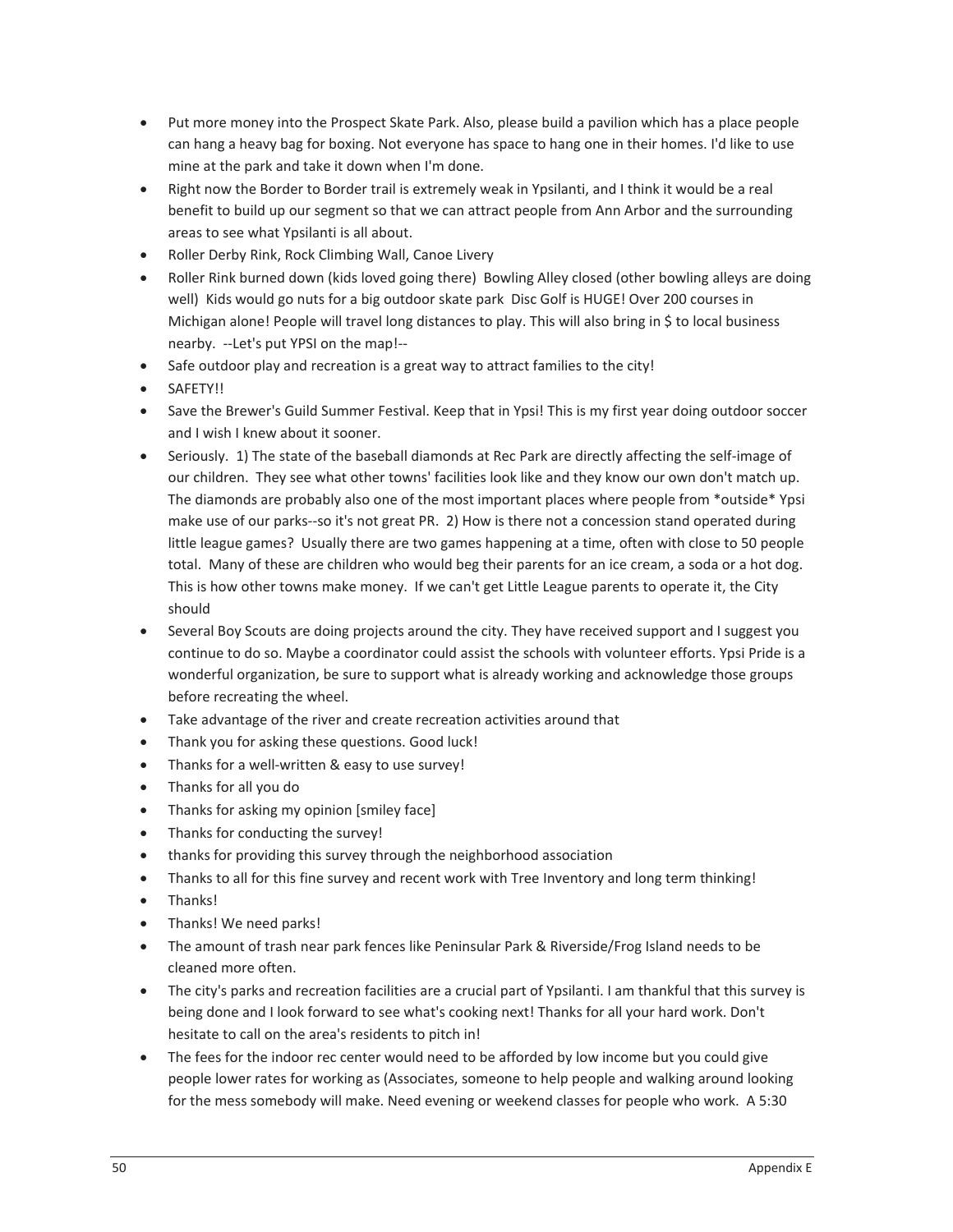class most people could get to but a 5:00 would be too early and a 6:00 would be too late unless you have childrens groups at the same time. For instance, a adult tai chi and a boy and girl activities for the children. Provide a low cost fun class for younger kids and parenting classes would not hurt either.

- the park system is very important.in these trying times, emphasis on basic services(police,fire,street,etc.)are the priority,it is important to create and maintain community and private(business sponsorship) funds to keep our community resources up to par!
- The river is such a big part of the downtown parks (Riverside & Frog Island) that it needs to be more highlighted. I think the river should be the focus of those parks.
- $\bullet$  The senior program needs trips as the other rec. programs have.
- the water tower should be opened and the small strip of land on which it resides should be declared its own park. The EMU president's home should be demolished with the labor of individuals currently incarcerated for white-collar financial crimes of the sort that Samuel Kirkpatrick committed, then the space freed from that can be used to make a park. Don't laugh, when you think about it, you know that's the best damn idea I've provided yet on this whole long drawn-out survey. Just be thankful people are willing to share their thoughts on the matter! [smiley face]
- Urban Farming areas are not eveident in all parks Frog Island. Community farm plots at varied location. Compost is assume as is mulch. I would adopt. I pick up litter each and plant earthday items in the parks. weekend trash pickup. Picnics are held weekend swhen city works are off. Change the contracts 10 hr days and rotate weekends off.
- we are lucky to have the number of beautiful parks we have! it's sad to see Riverside have all the christmas lights/outlets that aren't being used and how great they'd make the park look, how much great space those parks have and how little they are used. WE ARE LUCKY!
- We are not fully familiar with many of the parks, but have the following suggestions regarding Recreation Park: -The grounds need more thorough care. There are limbs, twigs, and sticks lying around, and thick mulched leaves., which really look bad. It would be nice to actually have the leaves raked and removed, as well as the other debris. -The walking path, to our knowledge, has never been cleared - and it really needs to be. -Remove the tether ball pole as it has been sitting dormant for many years. - Remove the grills, as they are in very poor condition. - Remove the picnic tables that are secured into the ground. It would be good to chain down the free-standing picnic tables under the pavilion. Many of them are carried all the way down to the east side of the pool. The Ann Arbor parks keep the picnic areas in the pavilions, and have two-three grills available as well. - Add additional refuse barrels so that trash does not travel all through our neighborhood. -The trees all contain dead branches that are constantly falling to the ground. This is a real danger. Begin planting new trees to replace the ones that are dying. A few pine trees and flowering trees would add more appeal as well. -The area at the far west end of the park (against the fence) needs to be raked out and weeded. A few new flowering bushes would be nice as well- perhaps azaleas. - Ensure that the park is closed and quiet no later than 10pm, and that there is no car maintenance allowed. In addition, any music should not be able to be heard outside the park itself. -Not a good idea to add bathrooms since we all know what happened when we had them before. It was a disaster. I don't know how other cities manage to maintain them so well, but it just doesn't happen in Ypsilanti. During the busy season, a few Porta-Johns places in a discreet location should be sufficient. -The mulch that is used in the play area is sharp and fully of nasty biting things. It's not really safe for our children. -Burns Park would be a good exampe to follow. The township does a wonderful job in keeping it and their other parks looking nice. The lawns, equipment, tennis courts, etc always are in perfect condition. Thank you for the opportunity to make these suggestions.